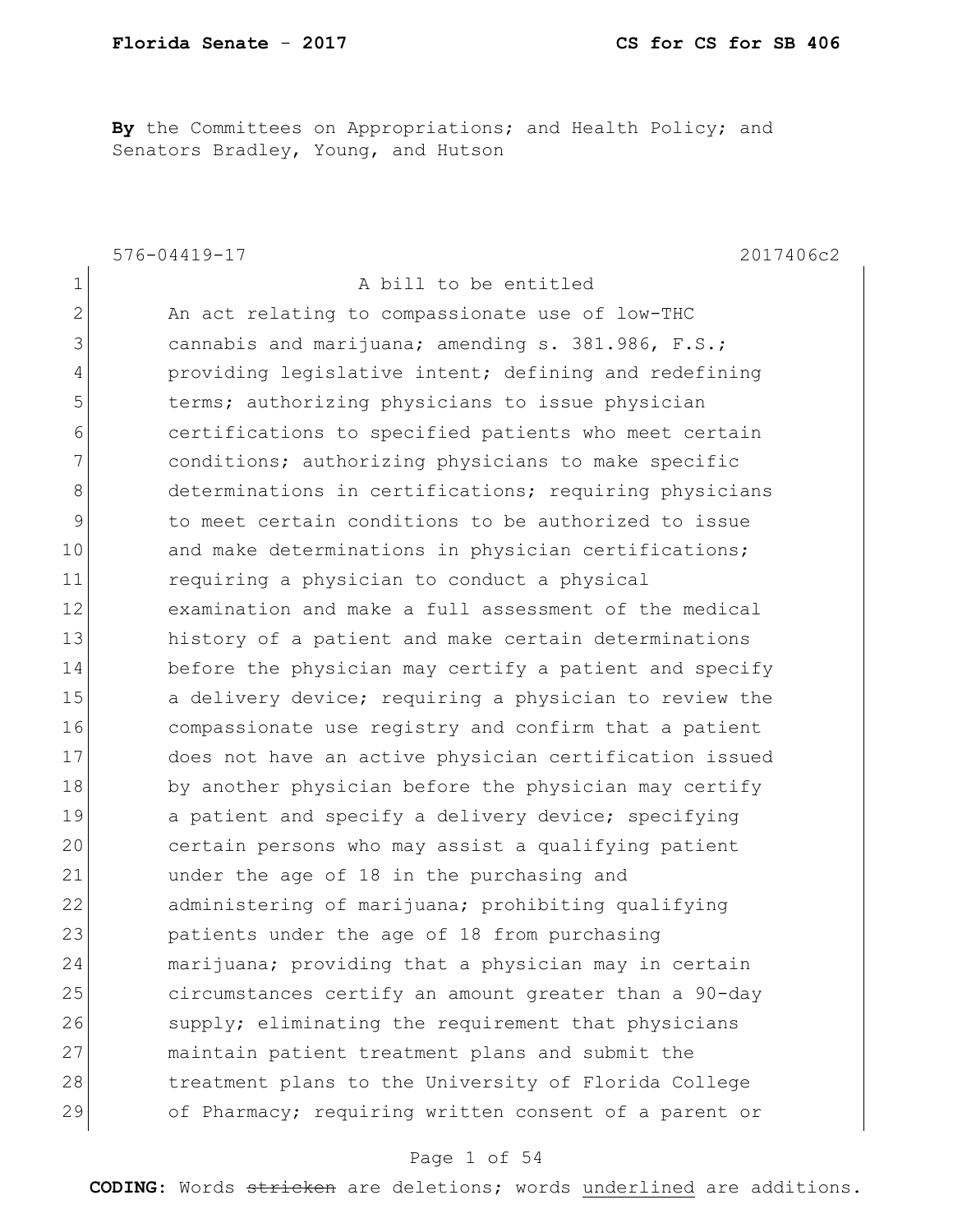|    | 2017406c2<br>576-04419-17                              |
|----|--------------------------------------------------------|
| 30 | legal quardian for the treatment of minors; requiring  |
| 31 | that certain physicians annually reexamine and         |
| 32 | reassess patients and update patient information in    |
| 33 | the compassionate use registry; revising criminal      |
| 34 | penalties; prohibiting a medical marijuana treatment   |
| 35 | center from advertising services it is not authorized  |
| 36 | to provide; providing fines; prohibiting a person or   |
| 37 | entity from advertising or providing medical marijuana |
| 38 | treatment center services without being registered     |
| 39 | with the Department of Health as a medical marijuana   |
| 40 | treatment center; providing penalties; authorizing a   |
| 41 | distance learning format for a specified course and    |
| 42 | reducing the number of hours required for the course;  |
| 43 | providing that physicians who meet specified           |
| 44 | requirements are grandfathered for the purpose of      |
| 45 | specified education requirements; authorizing          |
| 46 | qualifying patients to designate caregivers; requiring |
| 47 | caregivers to meet specified requirements; prohibiting |
| 48 | a qualifying patient from designating more than one    |
| 49 | caregiver at any given time; providing exceptions;     |
| 50 | requiring the department to register caregivers        |
| 51 | meeting certain requirements on the compassionate use  |
| 52 | registry; prohibiting a nursing home or assisted       |
| 53 | living facility from preventing certain residents from |
| 54 | hiring a caregiver; authorizing a nursing home or      |
| 55 | assisted living facility to prohibit its employees     |
| 56 | from acting as caregivers to residents; providing that |
| 57 | a nursing home or assisted living facility is not      |
| 58 | required to provide a careqiver to certain residents;  |
|    |                                                        |

# Page 2 of 54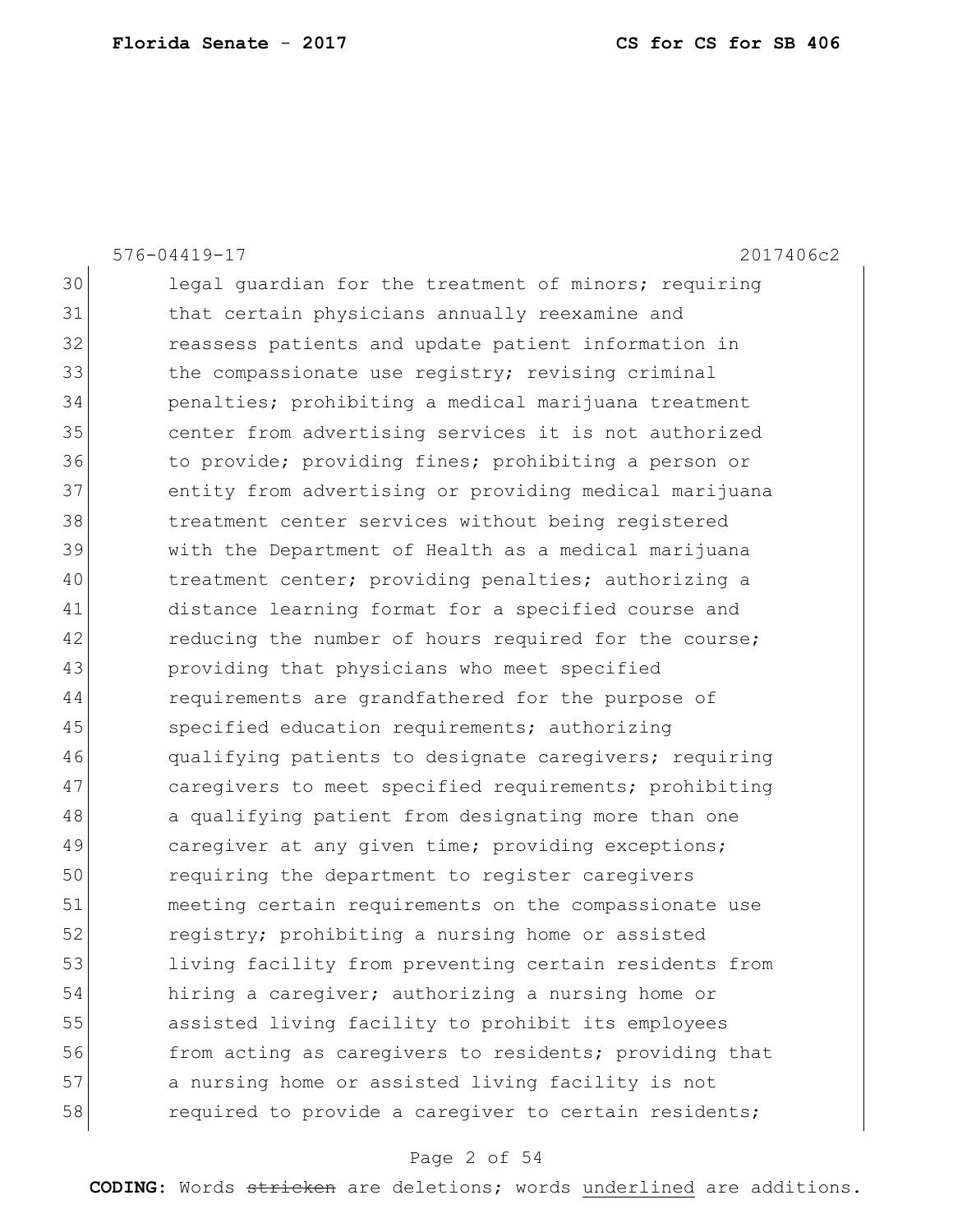|    | 576-04419-17<br>2017406c2                              |
|----|--------------------------------------------------------|
| 59 | revising the entities to which the compassionate use   |
| 60 | registry must be accessible; requiring the department  |
| 61 | to adopt certain rules by a specified date;            |
| 62 | authorizing the department to charge a fee for         |
| 63 | identification cards; requiring the department to      |
| 64 | begin issuing identification cards to qualified        |
| 65 | registrants by a specific date; requiring the          |
| 66 | department to make certain determinations before       |
| 67 | issuing an identification card to a patient; providing |
| 68 | that a patient or the parent or legal guardian of a    |
| 69 | patient must provide the department with certain       |
| 70 | documentation to qualify for an identification card;   |
| 71 | requiring the department to adopt a rule listing       |
| 72 | documents that a patient may provide to qualify for an |
| 73 | identification card; providing requirements for the    |
| 74 | identification cards; requiring the department to      |
| 75 | register certain dispensing organizations as medical   |
| 76 | marijuana treatment centers by a certain date;         |
| 77 | requiring the department to register additional        |
| 78 | medical marijuana treatment centers in accordance with |
| 79 | a specified schedule; deleting obsolete provisions;    |
| 80 | revising the operational requirements for medical      |
| 81 | marijuana treatment centers; authorizing the           |
| 82 | department to waive certain requirements under         |
| 83 | specified circumstances; requiring that certain        |
| 84 | receptacles be childproof; requiring that additional   |
| 85 | information be included on certain labels; requiring   |
| 86 | that a medical marijuana treatment center comply with  |
| 87 | certain standards in the production and dispensing of  |

# Page 3 of 54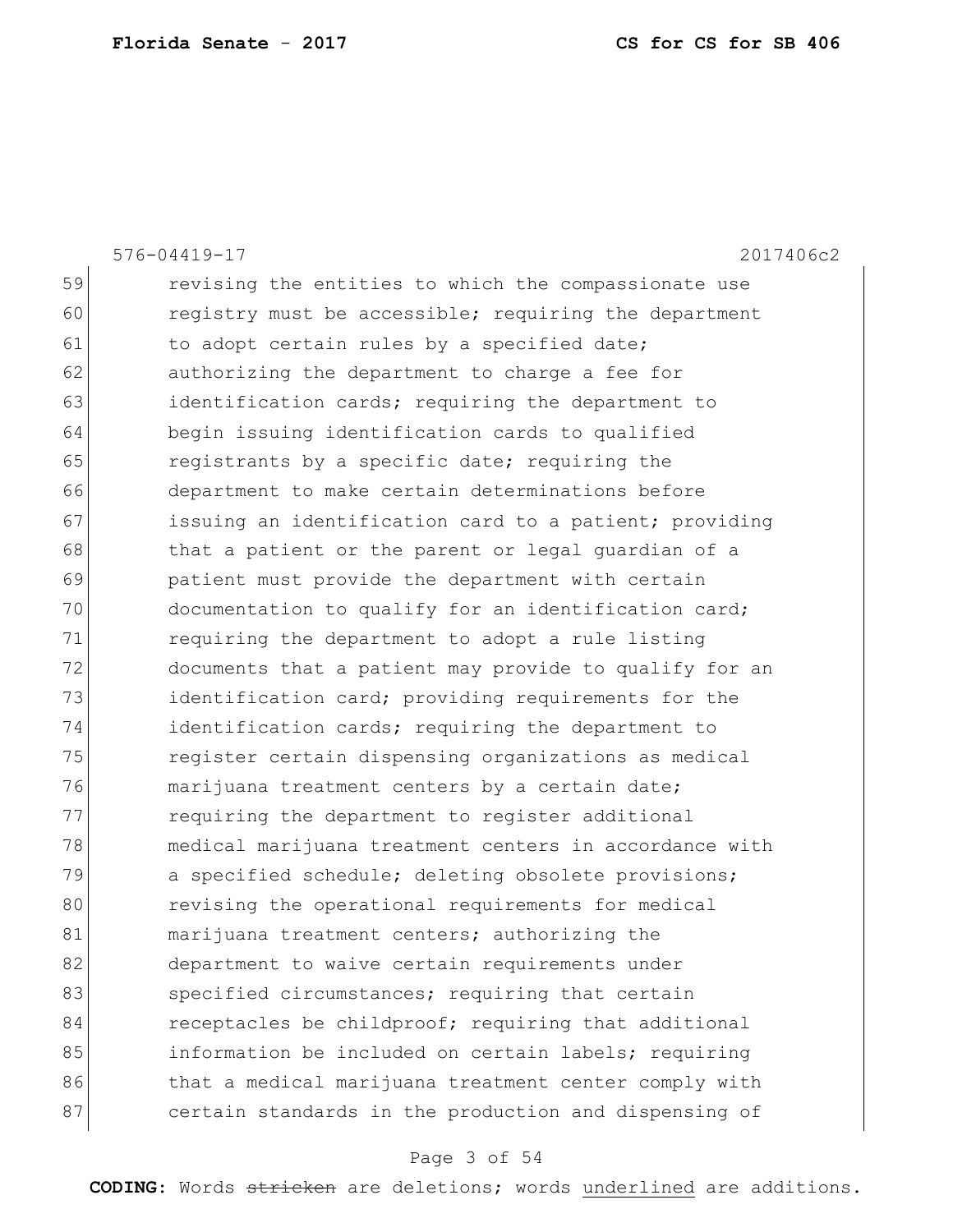|     | 576-04419-17<br>2017406c2                              |
|-----|--------------------------------------------------------|
| 88  | edible or food products; requiring a medical marijuana |
| 89  | treatment center to enter additional information into  |
| 90  | the compassionate use registry; restricting the number |
| 91  | of dispensing facilities that may dispense marijuana;  |
| 92  | providing an exception; requiring a medical marijuana  |
| 93  | treatment center to keep a copy of a transportation    |
| 94  | manifest in certain vehicles at certain times;         |
| 95  | requiring the department to establish a quality        |
| 96  | control program that requires medical marijuana        |
| 97  | treatment centers to submit samples from each batch or |
| 98  | lot of marijuana to an independent testing laboratory; |
| 99  | requiring a medical marijuana treatment center to      |
| 100 | maintain records of all tests conducted; requiring the |
| 101 | department to adopt rules to create and oversee the    |
| 102 | quality control program; providing that the department |
| 103 | must license independent testing laboratories;         |
| 104 | authorizing an independent testing laboratory to       |
| 105 | collect and accept samples of, possess, store,         |
| 106 | transport, and test marijuana; prohibiting a person    |
| 107 | with an ownership interest in a medical marijuana      |
| 108 | treatment center from owning an independent testing    |
| 109 | laboratory; requiring the department to develop rules  |
| 110 | and a process for licensing requirements; authorizing  |
| 111 | the department to impose application and renewal fees; |
| 112 | specifying that an independent testing laboratory must |
| 113 | be certified to perform required tests; requiring the  |
| 114 | department to suspend or reduce any mandatory testing  |
| 115 | if the number of licensed and certified independent    |
| 116 | testing laboratories is insufficient to process the    |
|     |                                                        |

# Page 4 of 54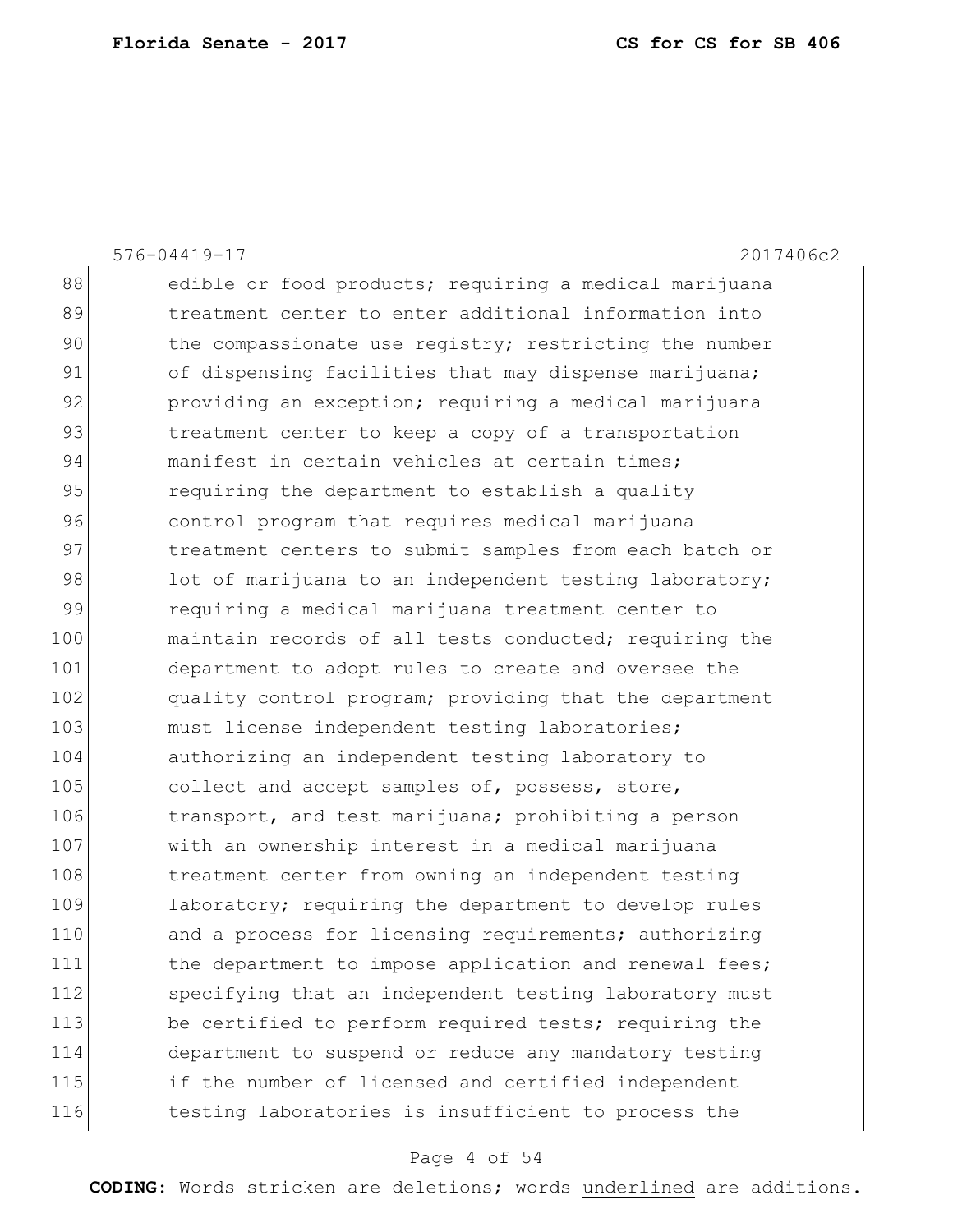|     | 2017406c2<br>576-04419-17                              |
|-----|--------------------------------------------------------|
| 117 | tests necessary to meet the patient demand for medical |
| 118 | marijuana treatment centers; providing that an         |
| 119 | independent testing laboratory may only accept certain |
| 120 | samples; requiring the department to approve a medical |
| 121 | marijuana treatment center's request for a change in   |
| 122 | ownership, equity structure, or transfer of            |
| 123 | registration to a new entity if certain criteria are   |
| 124 | met; providing an exception to a requirement regarding |
| 125 | the submission of fingerprints and passing of a        |
| 126 | background check; providing that a request is deemed   |
| 127 | approved if not denied by the department within a      |
| 128 | specified timeframe; requiring the department to adopt |
| 129 | rules; requiring the department to establish,          |
| 130 | maintain, and control a seed-to-sale tracking system   |
| 131 | for marijuana; providing applicability; conforming     |
| 132 | provisions to changes made by the act; providing that  |
| 133 | certain research institutions may possess, test,       |
| 134 | transport, and dispose of marijuana subject to certain |
| 135 | conditions and as provided by department rule;         |
| 136 | providing for the use of emergency rulemaking          |
| 137 | procedures by the department; creating s. 1004.4351,   |
| 138 | F.S.; providing a short title; providing legislative   |
| 139 | findings; defining terms; establishing the Coalition   |
| 140 | for Medical Marijuana Research and Education within    |
| 141 | the H. Lee Moffitt Cancer Center and Research          |
| 142 | Institute, Inc.; providing a purpose for the           |
| 143 | coalition; requiring the department to electronically  |
| 144 | submit to the coalition a data set that includes       |
| 145 | certain information for each patient registered with   |
|     |                                                        |

# Page 5 of 54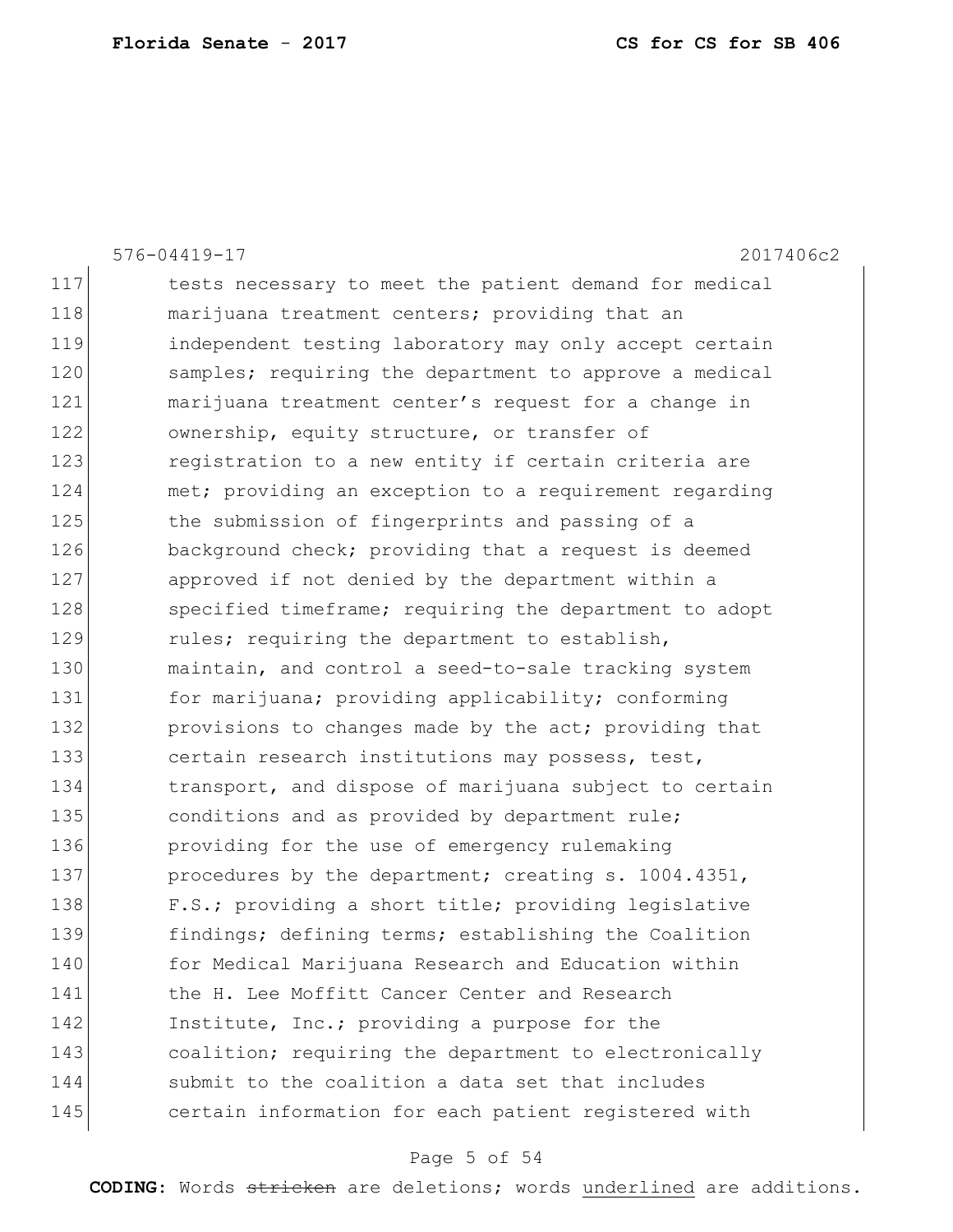|     | 576-04419-17<br>2017406c2                                   |
|-----|-------------------------------------------------------------|
| 146 | the compassionate use registry; requiring the               |
| 147 | coalition to review the data submitted by the               |
| 148 | department and to make certain determinations and to        |
| 149 | potentially issue recommendations for changes to state      |
| 150 | law and rules; establishing the Medical Marijuana           |
| 151 | Research and Education Board to direct the operations       |
| 152 | of the coalition; providing for the appointment of          |
| 153 | board members; providing for terms of office,               |
| 154 | reimbursement for certain expenses, and the conduct of      |
| 155 | meetings of the board; authorizing the board to             |
| 156 | appoint a coalition director; prescribing the duties        |
| 157 | of the coalition director; requiring the board to           |
| 158 | advise specified entities and officials regarding           |
| 159 | medical marijuana research and education in this            |
| 160 | state; requiring the board to annually adopt a Medical      |
| 161 | Marijuana Research and Education Plan; providing            |
| 162 | requirements for the plan; requiring the board to           |
| 163 | issue an annual report to the Governor and the              |
| 164 | Legislature by a specified date; specifying                 |
| 165 | responsibilities of the H. Lee Moffitt Cancer Center        |
| 166 | and Research Institute, Inc.; amending ss. 381.987,         |
| 167 | 385.211, 499.0295, and 1004.441, F.S.; conforming           |
| 168 | provisions to changes made by the act; providing a          |
| 169 | directive to the Division of Law Revision and               |
| 170 | Information; providing an effective date.                   |
| 171 |                                                             |
| 172 | Be It Enacted by the Legislature of the State of Florida:   |
| 173 |                                                             |
| 174 | Section 1. Section 381.986, Florida Statutes, is amended to |
|     |                                                             |

# Page 6 of 54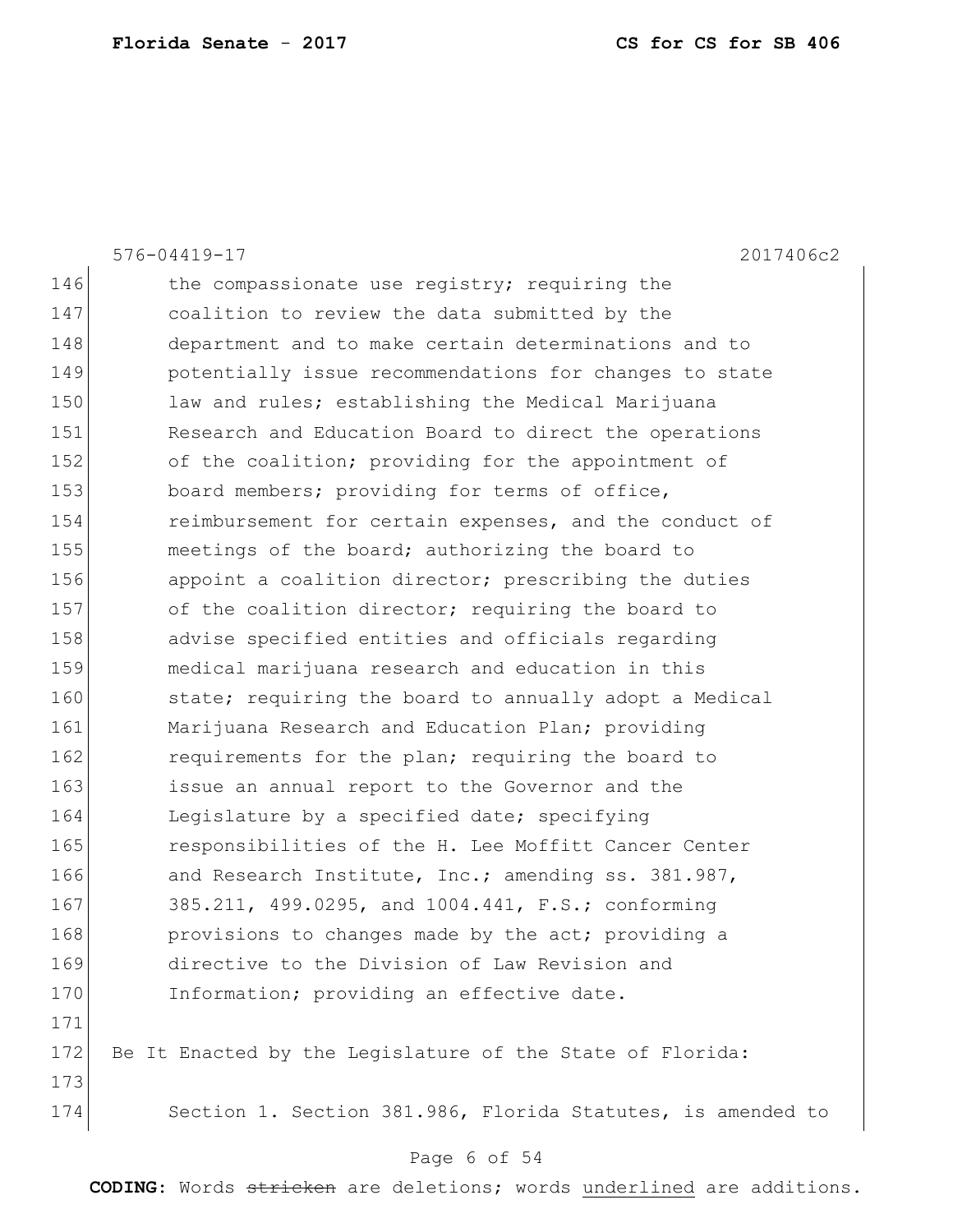|     | 576-04419-17<br>2017406c2                                                  |
|-----|----------------------------------------------------------------------------|
| 175 | read:                                                                      |
| 176 | 381.986 Compassionate use of low-THC and medical cannabis                  |
| 177 | and marijuana.-                                                            |
| 178 | (1) LEGISLATIVE INTENT.-                                                   |
| 179 | (a) It is the intent of the Legislature to implement s. 29,                |
| 180 | Art. X of the State Constitution by creating a unified                     |
| 181 | regulatory structure within the framework of this section for              |
| 182 | the acquisition, cultivation, possession, processing, transfer,            |
| 183 | transportation, sale, distribution, and dispensing of marijuana,           |
| 184 | products containing marijuana, related supplies, and educational           |
| 185 | materials to qualifying patients or their caregivers.                      |
| 186 | (b) The Legislature intends that all rules adopted by the                  |
| 187 | Department of Health to implement this section be adopted                  |
| 188 | pursuant to s. 120.536(1) or s. 120.54. The Legislature intends            |
| 189 | that the department use emergency rulemaking procedures pursuant           |
| 190 | to s. 120.54(4) to adopt rules under this section if necessary             |
| 191 | to meet any deadline for rulemaking established in s. 29, Art. X           |
| 192 | of the State Constitution.                                                 |
| 193 | (c) Further, the Legislature intends that all registrations                |
| 194 | for the purposes specified in paragraph (a) be issued solely in            |
| 195 | accordance with the requirements of this section and all rules             |
| 196 | adopted under this section.                                                |
| 197 | (2) DEFINITIONS. - As used in this section, the term:                      |
| 198 | (a) "Cannabis delivery device" means an object used,                       |
| 199 | intended for use, or designed for use in preparing, storing,               |
| 200 | ingesting, inhaling, or otherwise introducing marijuana <del>low-THC</del> |
| 201 | cannabis or medical cannabis into the human body.                          |
| 202 | (b) "Caregiver" has the same meaning as provided in s. 29,                 |
| 203 | Art. X of the State Constitution.                                          |
|     |                                                                            |

# Page 7 of 54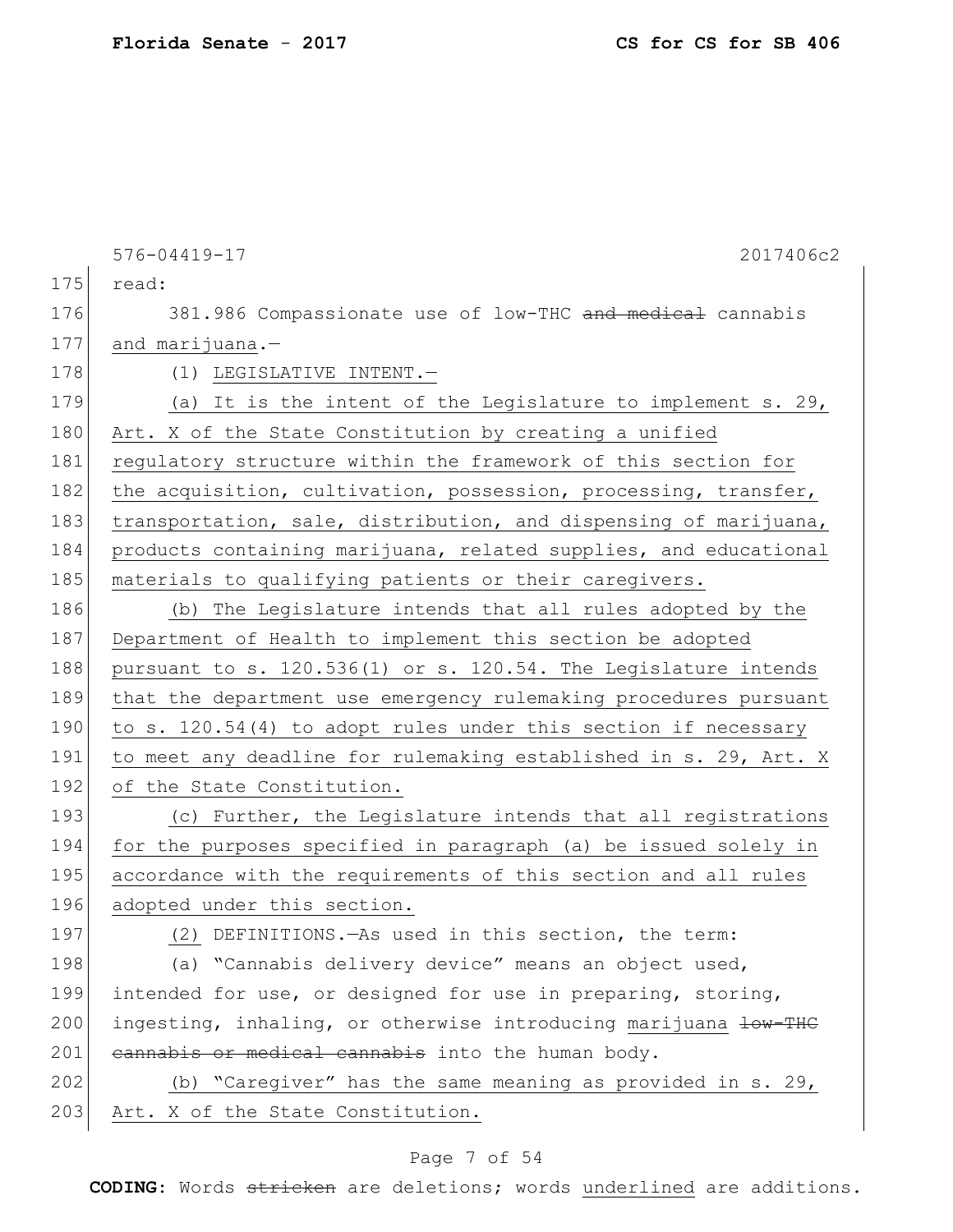|     | $576 - 04419 - 17$<br>2017406c2                                             |
|-----|-----------------------------------------------------------------------------|
| 204 | (c) "Chronic nonmalignant pain" means pain that is caused                   |
| 205 | by a debilitating medical condition or that originates from a               |
| 206 | debilitating medical condition and persists beyond the usual                |
| 207 | course of that debilitating medical condition.                              |
| 208 | (d) "Close relative" means a spouse, parent, sibling,                       |
| 209 | grandparent, child, or grandchild, whether related by whole or              |
| 210 | half blood, by marriage, or by adoption.                                    |
| 211 | (e) $\{b\}$ "Debilitating medical condition" has the same                   |
| 212 | meaning as provided in s. 29, Art. X of the State Constitution              |
| 213 | "Dispensing organization" means an organization approved by the             |
| 214 | department to cultivate, process, transport, and dispense low-              |
| 215 | THC cannabis or medical cannabis pursuant to this section.                  |
| 216 | (f) $\left\{e\right\}$ "Independent testing laboratory" means a laboratory, |
| 217 | including the managers, employees, or contractors of the                    |
| 218 | laboratory, which has no direct or indirect interest in a                   |
| 219 | medical marijuana treatment center a dispensing organization.               |
| 220 | $(g)$ $(d)$ "Legal representative" means the qualifying                     |
| 221 | qualified patient's parent, legal quardian acting pursuant to a             |
| 222 | court's authorization as required under s. 744.3215(4), health              |
| 223 | care surrogate acting pursuant to the qualifying qualified                  |
| 224 | patient's written consent or a court's authorization as required            |
| 225 | under s. 765.113, or an individual who is authorized under a                |
| 226 | power of attorney to make health care decisions on behalf of the            |
| 227 | qualifying qualified patient.                                               |
| 228 | (h) $\leftarrow$ "Low-THC cannabis" means a plant of the genus              |
| 229 | Cannabis, the dried flowers of which contain 0.8 percent or less            |
| 230 | of tetrahydrocannabinol and more than 10 percent of cannabidiol             |
| 231 | weight for weight; the seeds thereof; the resin extracted from              |

### Page 8 of 54

232 any part of such plant; or any compound, manufacture, salt,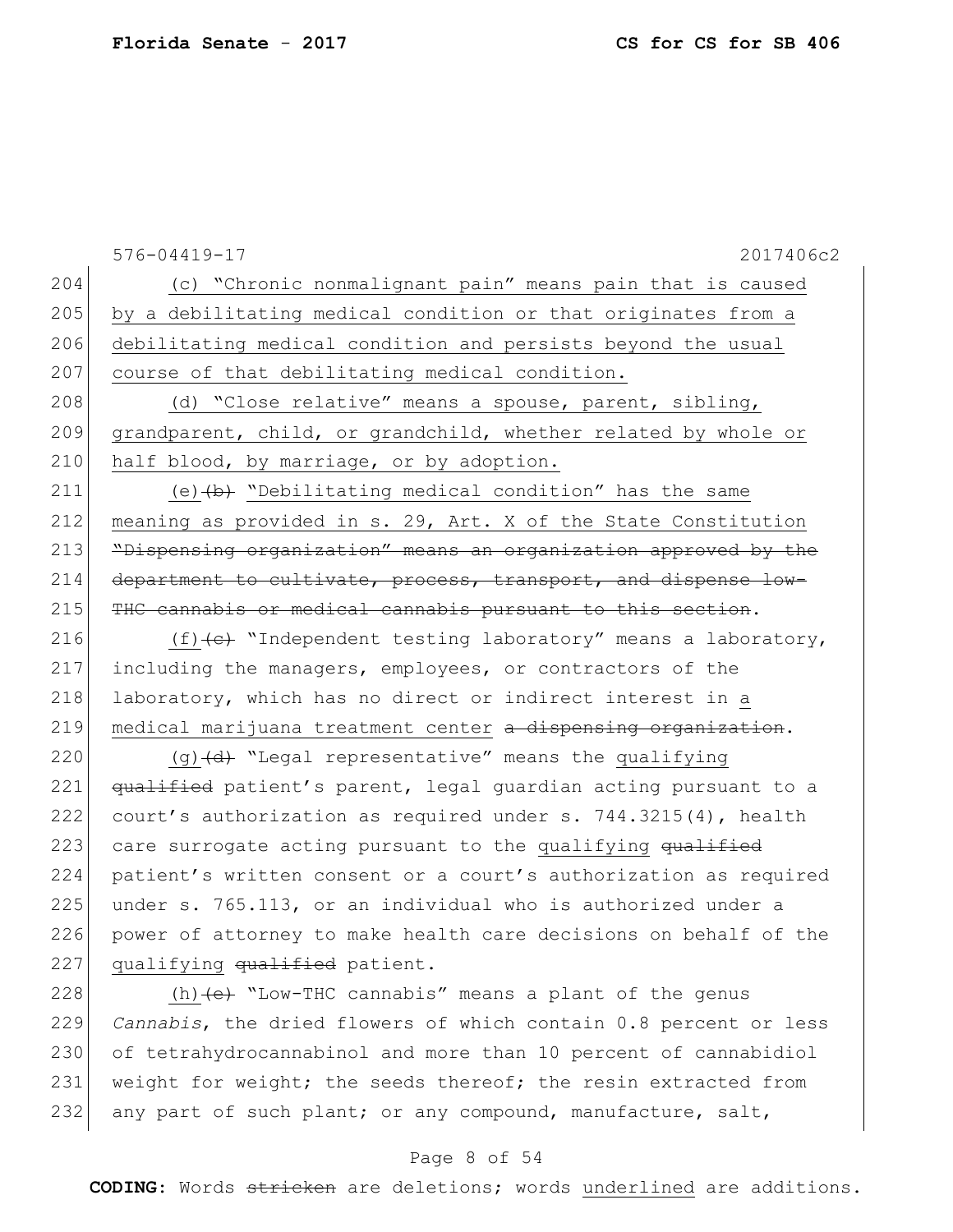|     | 576-04419-17<br>2017406c2                                                 |
|-----|---------------------------------------------------------------------------|
| 233 | derivative, mixture, or preparation of such plant or its seeds            |
| 234 | or resin that is dispensed only by a medical marijuana treatment          |
| 235 | center from a dispensing organization.                                    |
| 236 | (i) $(f)$ "Marijuana" has the same meaning as provided in s.              |
| 237 | 29, Art. X of the State Constitution "Medical cannabis" means             |
| 238 | all parts of any plant of the genus Cannabis, whether growing or          |
| 239 | not; the seeds thereof; the resin extracted from any part of the          |
| 240 | plant; and every compound, manufacture, sale, derivative,                 |
| 241 | mixture, or preparation of the plant or its seeds or resin that           |
| 242 | is dispensed only from a dispensing organization for medical use          |
| 243 | by an eligible patient as defined in s. 499.0295.                         |
| 244 | (j) "Medical marijuana treatment center" or "MMTC" has the                |
| 245 | same meaning as provided in s. 29, Art. X of the State                    |
| 246 | Constitution.                                                             |
| 247 | (k) $\overline{(g)}$ "Medical use" has the same meaning as provided in s. |
| 248 | 29, Art. X of the State Constitution means administration of the          |
| 249 | ordered amount of low-THC cannabis or medical cannabis. The term          |
| 250 | does not include the:                                                     |
| 251 | 1. Possession, use, or administration of marijuana low-THC                |
| 252 | cannabis or medical cannabis by smoking.                                  |
| 253 | 2. Possession, use, or administration of marijuana that was               |
| 254 | not purchased or acquired from an MMTC registered with the                |
| 255 | department.                                                               |
| 256 | 3.2. Transfer of marijuana low-THC cannabis or medical                    |
| 257 | eannabis to a person other than the qualifying qualified patient          |
| 258 | for whom it was ordered or the qualifying qualified patient's             |
| 259 | caregiver legal representative on behalf of the qualifying                |
| 260 | qualified patient.                                                        |
| 261 | 4. Use or administration of any type or amount of marijuana               |

# Page 9 of 54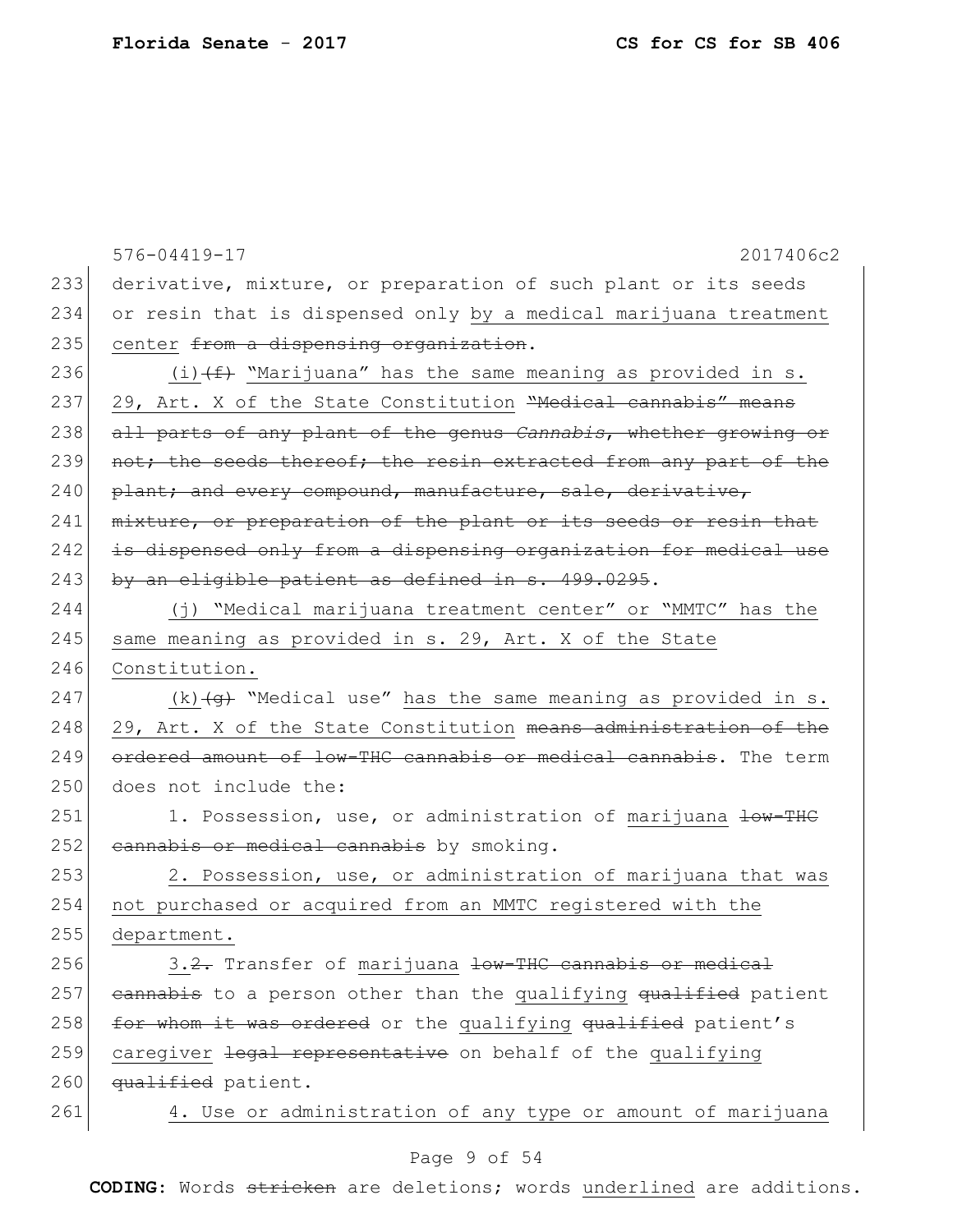|     | $576 - 04419 - 17$<br>2017406c2                                                |
|-----|--------------------------------------------------------------------------------|
| 262 | not specified on the qualifying patient's physician                            |
| 263 | certification.                                                                 |
| 264 | 5.3. Use or administration of marijuana low-THC can                            |
| 265 | medical cannabis:                                                              |
| 266 | a. On any form of public transportation.                                       |
| 267 | b. In any public place.                                                        |
| 268 | c. In a qualifying qualified patient's place of employment,                    |
| 269 | if restricted by his or her employer.                                          |
| 270 | d. In a state correctional institution as defined in s.                        |
| 271 | 944.02 or a correctional institution as defined in s. 944.241.                 |
| 272 | e. On the grounds of a preschool, primary school, or                           |
| 273 | secondary school.                                                              |
| 274 | f. On a school bus or in a vehicle, aircraft, or motorboat.                    |
| 275 | $(1)$ $(h)$ "Qualifying Qualified patient" has the same meaning                |
| 276 | as provided in s. 29, Art. X of the State Constitution but also                |
| 277 | includes eligible patients, as that term is defined in s.                      |
| 278 | 499.0295, and patients who are issued a physician certification                |
| 279 | under subparagraph $(3)$ $(a)$ $2.$ or subparagraph $(3)$ $(a)$ $3.$ A patient |
| 280 | is not a qualifying patient unless he or she is registered with                |
| 281 | the department and has been issued a compassionate use registry                |
| 282 | identification card means a resident of this state who has been                |
| 283 | added to the compassionate use registry by a physician licensed                |
| 284 | under chapter 458 or chapter 459 to receive low-THC cannabis or                |
| 285 | medical cannabis from a dispensing organization.                               |
| 286 | $(m)$ $(\pm)$ "Smoking" means burning or igniting a substance and              |
| 287 | inhaling the smoke. Smoking does not include the use of a                      |
| 288 | vaporizer.                                                                     |
| 289 | $(3)$ $(2)$ PHYSICIAN CERTIFICATION ORDERING.                                  |

290  $(a)$  A physician is authorized to issue a physician

### Page 10 of 54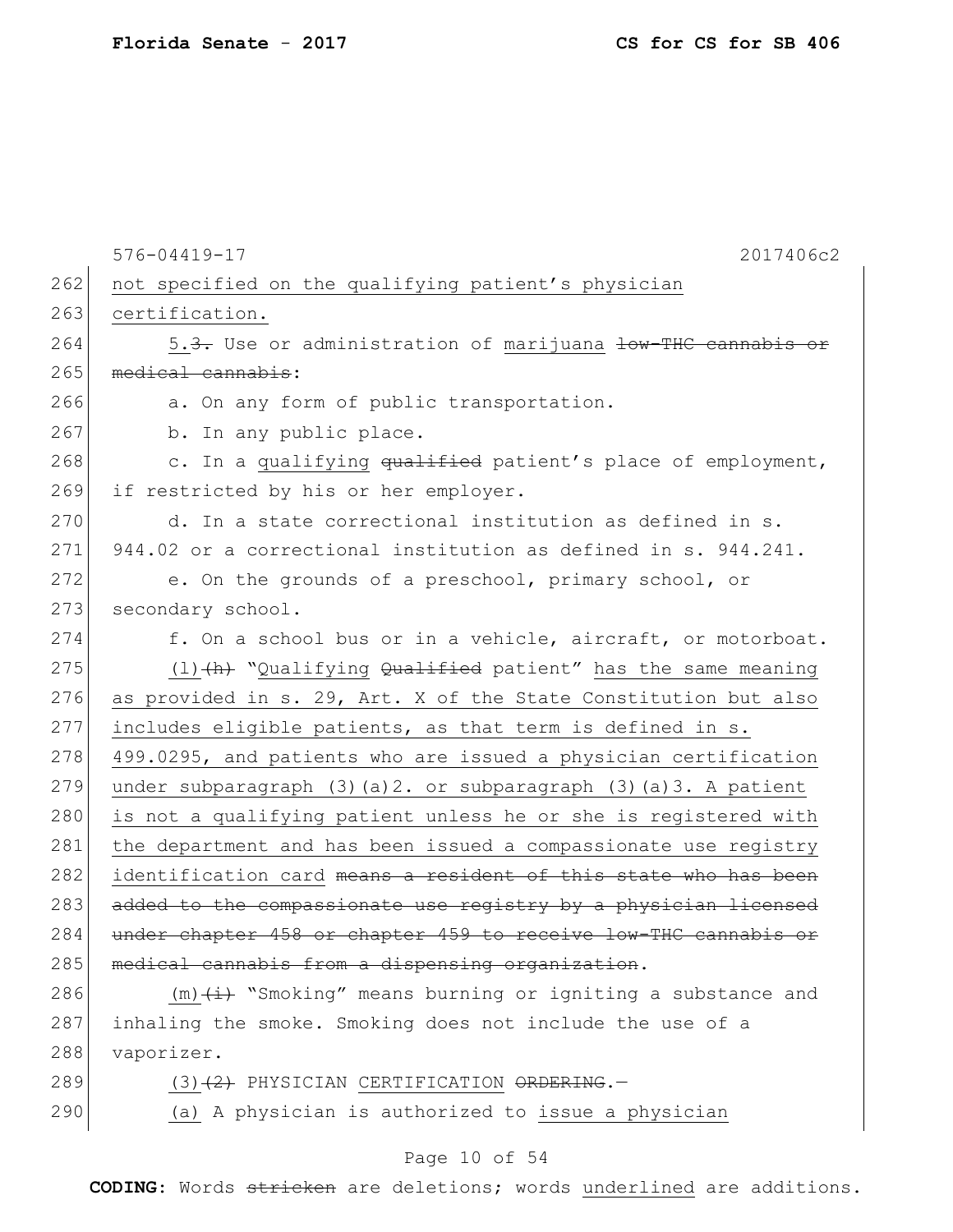|     | 2017406c2<br>576-04419-17                                        |
|-----|------------------------------------------------------------------|
| 291 | certification to:                                                |
| 292 | 1. A patient suffering from a debilitating medical               |
| 293 | condition, which allows the patient to receive marijuana for the |
| 294 | patient's medical use;                                           |
| 295 | 2. A order low-THC cannabis to treat a qualified patient         |
| 296 | suffering from eancer or a physical medical condition that       |
| 297 | chronically produces symptoms of seizures or severe and          |
| 298 | persistent muscle spasms, which allows the patient to receive    |
| 299 | low-THC cannabis for the patient's medical use;                  |
| 300 | 3. A patient suffering from chronic nonmalignant pain, if        |
| 301 | the physician has diagnosed an underlying debilitating medical   |
| 302 | condition as the cause of the pain, which allows the patient to  |
| 303 | receive marijuana for the patient's medical use order low-THC    |
| 304 | eannabis to alleviate the patient's pain symptoms of such        |
| 305 | disease, disorder, or condition, if no other satisfactory        |
| 306 | alternative treatment options exist for the qualified patient;   |
| 307 | 4. order medical cannabis to treat An eligible patient as        |
| 308 | defined in s. 499.0295, which allows the patient to receive      |
| 309 | marijuana for the patient's medical use; or                      |
| 310 | 5. A patient who is not a resident of this state; who            |
| 311 | qualifies under subparagraph 1., subparagraph 2., subparagraph   |
| 312 | 3., or subparagraph 4.; and who can lawfully obtain marijuana    |
| 313 | through a medical marijuana program in the state that he or she  |
| 314 | resides in.                                                      |
| 315 | (b) In the physician certification, the physician may also       |
| 316 | specify one or more or order a cannabis delivery devices to      |
| 317 | assist with device for the patient's medical use of marijuana.   |
| 318 | low-THC cannabis or medical cannabis,                            |
| 319 | (c) A physician may certify a patient and specify a              |

# Page 11 of 54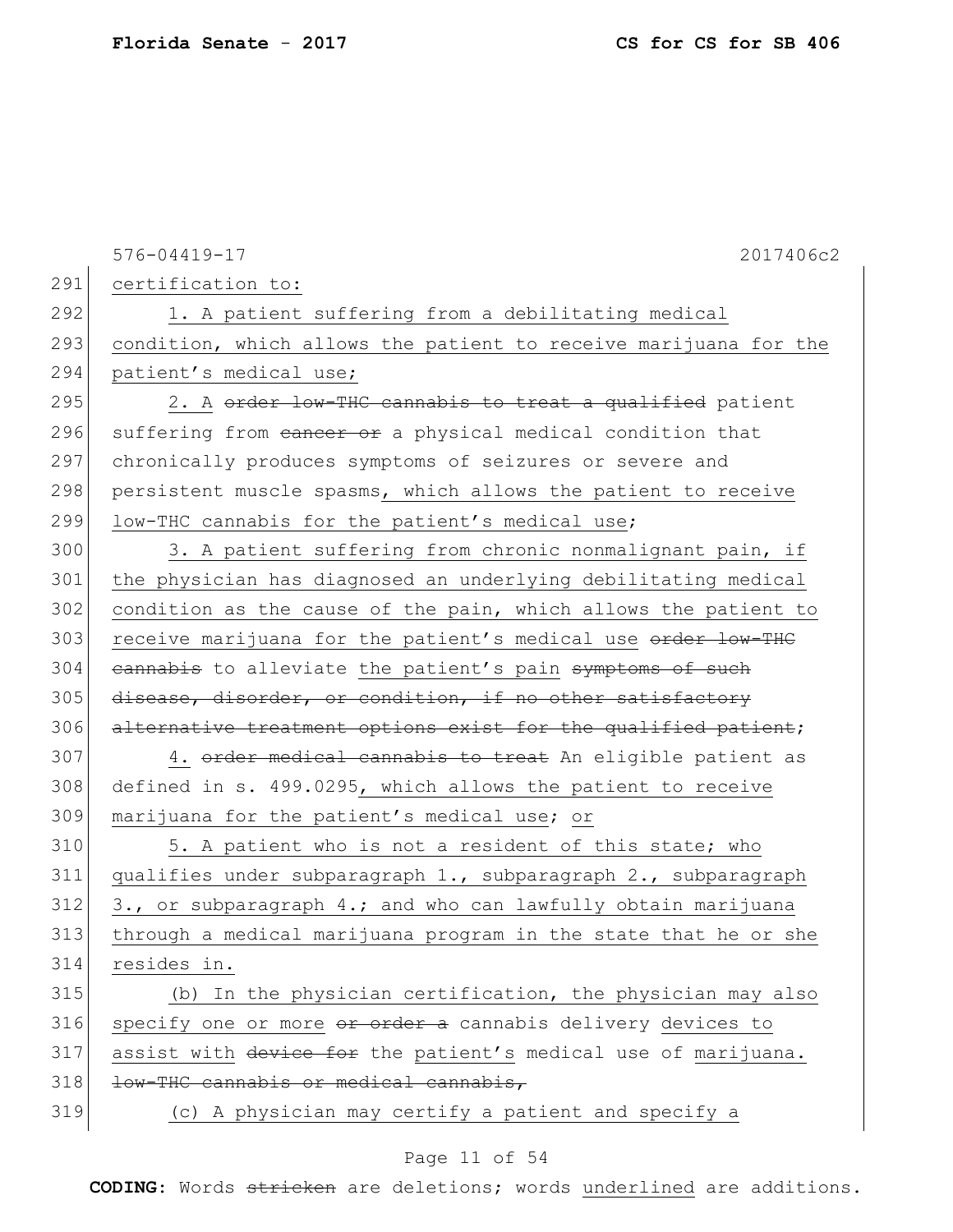|     | 2017406c2<br>$576 - 04419 - 17$                                  |
|-----|------------------------------------------------------------------|
| 320 | delivery device under paragraphs (a) and (b) only if the         |
| 321 | physician:                                                       |
| 322 | 1. (a) Holds an active, unrestricted license as a physician      |
| 323 | under chapter 458 or an osteopathic physician under chapter 459; |
| 324 | (b) Has treated the patient for at least 3 months                |
| 325 | immediately preceding the patient's registration in the          |
| 326 | compassionate use registry;                                      |
| 327 | 2. (e) Has successfully completed the course and examination     |
| 328 | required under paragraph $(5)$ (a) $\frac{4 + 4 + 3}{4}$ ;       |
| 329 | 3. Has conducted a physical examination and made a full          |
| 330 | assessment of the medical history of the patient;                |
| 331 | 4. Has determined that, in the physician's professional          |
| 332 | opinion, the patient meets one or more of the criteria specified |
| 333 | in paragraph (a);                                                |
| 334 | 5. (d) Has determined that the medical use of marijuana          |
| 335 | would likely outweigh the potential health risks to of treating  |
| 336 | the patient with low-THC cannabis or medical cannabis are        |
| 337 | reasonable in light of the potential benefit to the patient. If  |
| 338 | a patient is younger than 18 years of age: $\tau$                |
| 339 | a. A second physician must concur with this determination,       |
| 340 | and such determination must be documented in the patient's       |
| 341 | medical record;                                                  |
| 342 | b. Only a parent, legal guardian, caregiver, or health care      |
| 343 | provider may assist the qualifying patient in the purchasing and |
| 344 | administering of marijuana for medical use; and                  |
| 345 | c. The qualifying patient may not purchase marijuana;            |
| 346 | 6. Has reviewed the compassionate use registry and               |
| 347 | confirmed that the patient does not have an active physician     |
| 348 | certification issued by another physician;                       |
|     |                                                                  |

# Page 12 of 54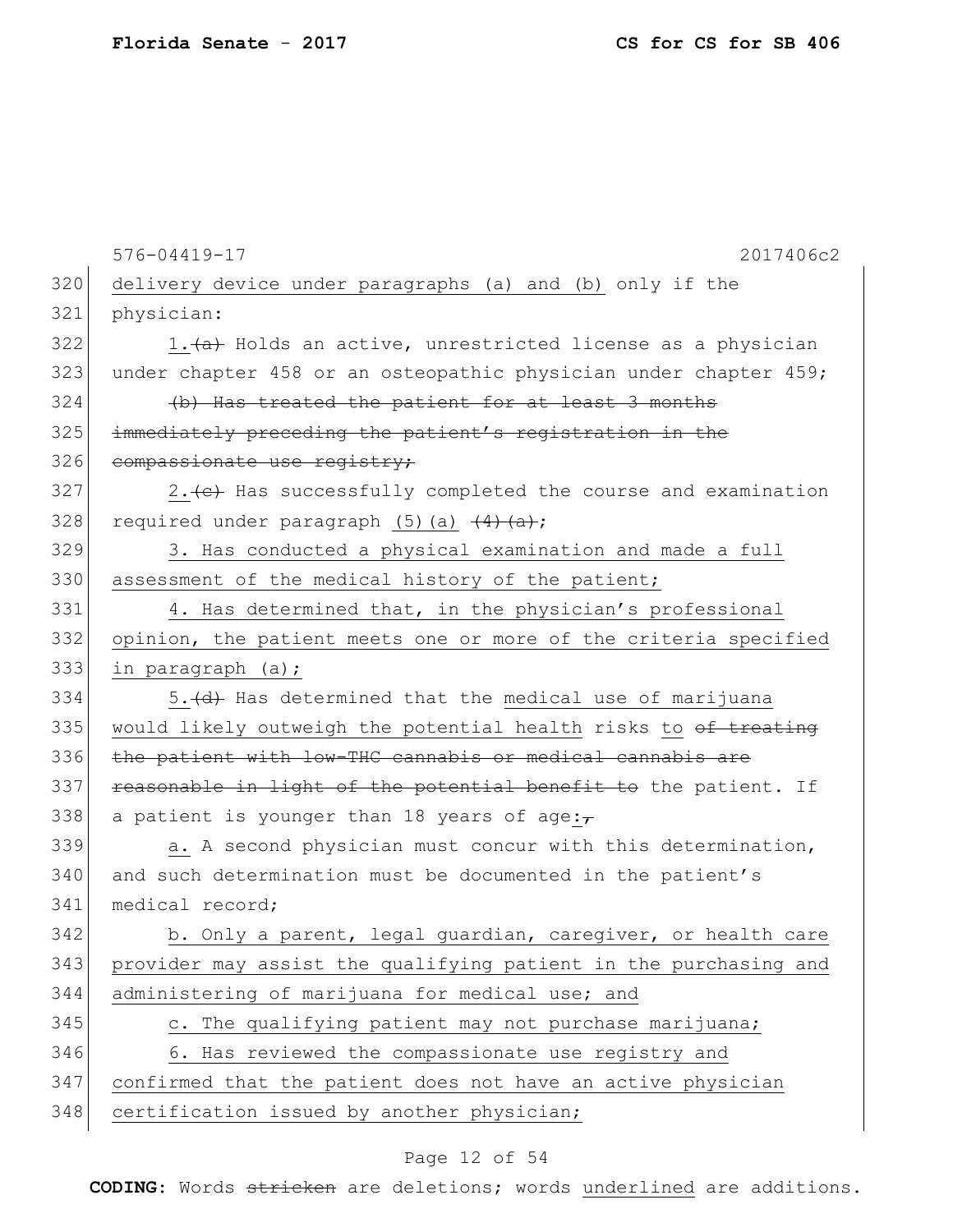576-04419-17 2017406c2 349 7. (e) Registers as the patient's physician orderer of low-350 THC cannabis or medical cannabis for the named patient on the 351 compassionate use registry maintained by the department and  $352$  updates the registry to reflect the contents of the order, 353 including the amount of marijuana low-THC cannabis or medical 354 cannabis that will provide the patient with not more than a 90-355 day 45-day supply and a cannabis delivery device needed by the 356 patient for the medical use of marijuana low-THC cannabis or 357 medical cannabis. A physician may certify an amount greater than 358 a 90-day supply of marijuana if the physician has a reasonable 359 belief that the patient will use the additional marijuana in a 360 medically appropriate way. If the physician's recommended amount 361 of marijuana for a 90-day supply changes, the physician must 362 also update the registry within 7 days after the  $\frac{any}{any}$  change is 363 made to the original order to reflect the change. The physician 364 shall deactivate the registration of the patient and the 365 patient's legal representative when the physician no longer 366 recommends the medical use of marijuana for the patient 367 treatment is discontinued; and

368 (f) Maintains a patient treatment plan that includes the 369 dose, route of administration, planned duration, and monitoring 370 of the patient's symptoms and other indicators of tolerance or 371 reaction to the low-THC cannabis or medical cannabis;

 $372$  (q) Submits the patient treatment plan quarterly to the 373 University of Florida College of Pharmacy for research on the 374 safety and efficacy of low-THC cannabis and medical cannabis on 375 patients;

376 8. (A) Obtains the voluntary written informed consent of the 377 patient or the patient's legal representative to treatment with

### Page 13 of 54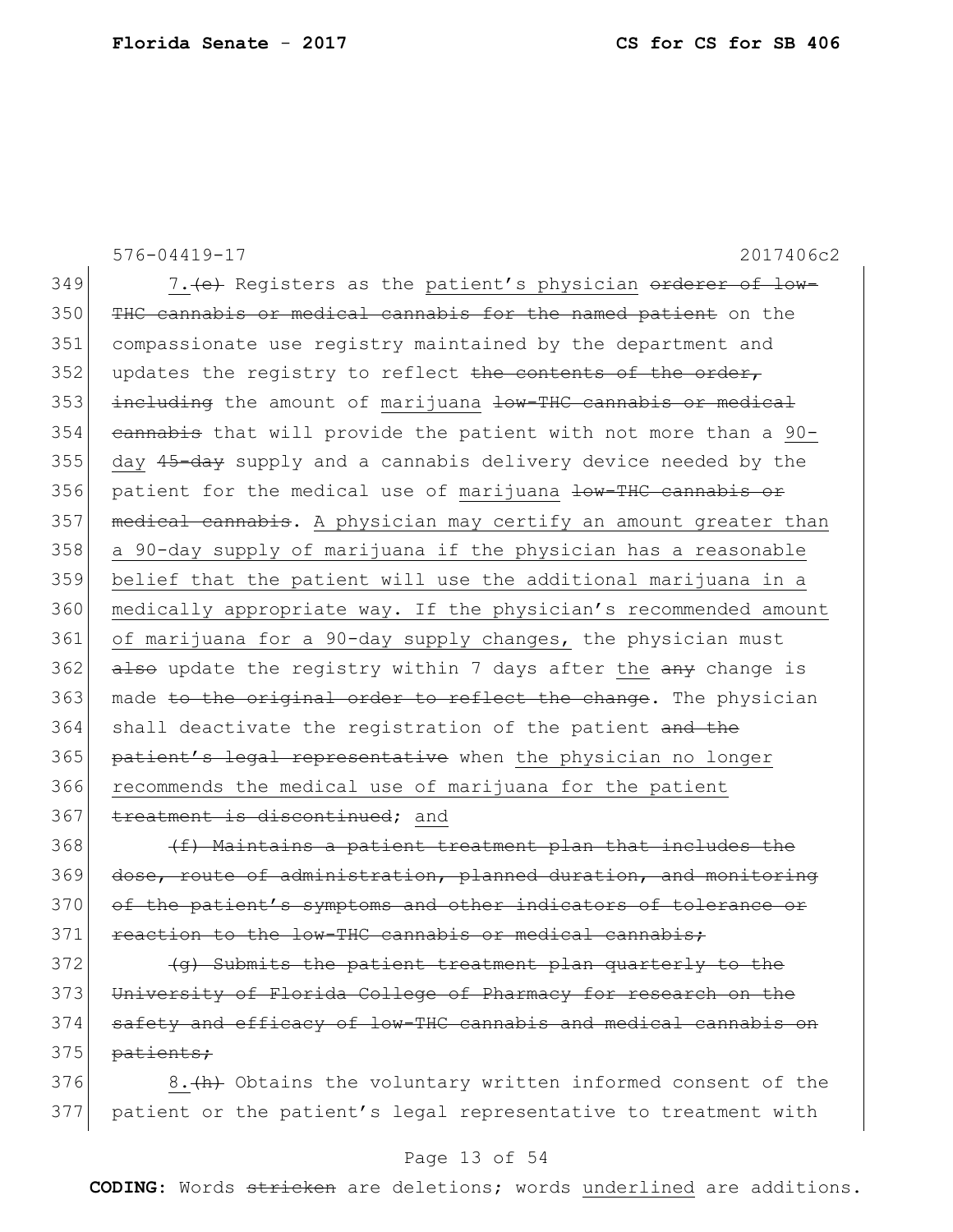|     | 576-04419-17<br>2017406c2                                                |
|-----|--------------------------------------------------------------------------|
| 378 | marijuana low-THC cannabis after sufficiently explaining the             |
| 379 | current state of knowledge in the medical community of the               |
| 380 | effectiveness of treatment of the patient's condition with               |
| 381 | marijuana low-THC cannabis, the medically acceptable                     |
| 382 | alternatives, and the potential risks and side effects. If the           |
| 383 | patient is a minor, the patient's parent or legal guardian must          |
| 384 | consent to treatment in writing. If the patient is an eligible           |
| 385 | patient as defined in s. 499.0295, the physician must obtain             |
| 386 | written informed consent as defined in and required by s.                |
| 387 | 499.0295. $\div$                                                         |
| 388 | (d) At least annually, a physician must recertify the                    |
| 389 | qualifying patient pursuant to paragraph (c).                            |
| 390 | (i) Obtains written informed consent as defined in and                   |
| 391 | required under s. 499.0295, if the physician is ordering medical         |
| 392 | eannabis for an eligible patient pursuant to that section; and           |
| 393 | (e) $\overline{(+)}$ A physician may not issue a physician certification |
| 394 | if the physician is not a medical director employed by an MMTC a         |
| 395 | dispensing organization.                                                 |
| 396 | (f) An order for low-THC cannabis or medical cannabis                    |
| 397 | issued pursuant to former s. 381.986, Florida Statutes 2016, and         |
| 398 | registered with the compassionate use registry on the effective          |
| 399 | date of this act, shall be considered a physician certification          |
| 400 | issued pursuant to this subsection. The details and expiration           |
| 401 | date of such certification must be identical to the details and          |
| 402 | expiration date of the order as logged in the compassionate use          |
| 403 | registry. Until the department begins issuing compassionate use          |
| 404 | registry identification cards, all patients with such orders             |
| 405 | shall be considered qualifying patients, notwithstanding the             |
| 406 | requirement that a qualifying patient have a compassionate use           |
|     |                                                                          |

# Page 14 of 54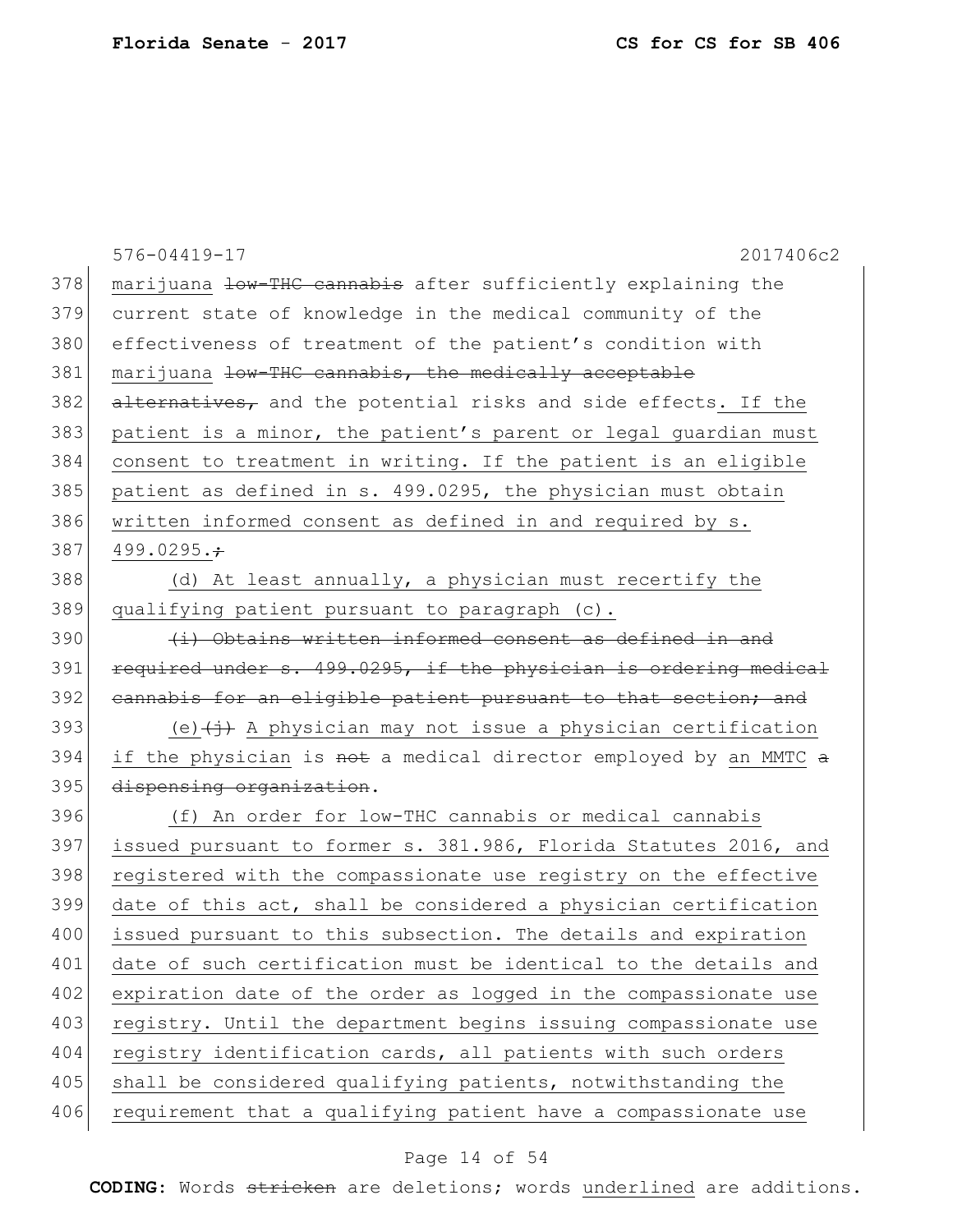|     | 2017406c2<br>$576 - 04419 - 17$                                            |
|-----|----------------------------------------------------------------------------|
| 407 | registry identification card.                                              |
| 408 | $(4)$ $(3)$ PROHIBITED ACTS PENALTIES.                                     |
| 409 | (a) A physician commits a misdemeanor of the first degree,                 |
| 410 | punishable as provided in s. 775.082 or s. 775.083, if the                 |
| 411 | physician issues a physician certification for marijuana to                |
| 412 | orders low-THC cannabis for a patient in a manner other than as            |
| 413 | required in subsection (3) without a reasonable belief that the            |
| 414 | patient is suffering from:                                                 |
| 415 | 1. Cancer or A physical medical condition that chronically                 |
| 416 | produces symptoms of seizures or severe and persistent muscle              |
| 417 | spasms that can be treated with low-THC cannabis; or                       |
| 418 | 2. Symptoms of cancer or a physical medical condition that                 |
| 419 | chronically produces symptoms of seizures or severe and                    |
| 420 | persistent muscle spasms that can be alleviated with low-THC               |
| 421 | cannabis.                                                                  |
| 422 | $(b)$ A physician commits a misdemeanor of the first degree,               |
| 423 | punishable as provided in s. 775.082 or s. 775.083, if the                 |
| 424 | physician orders medical cannabis for a patient without a                  |
| 425 | reasonable belief that the patient has a terminal condition as             |
| 426 | defined in s. 499.0295.                                                    |
| 427 | (b) $\left\{e\right\}$ A person who fraudulently represents that he or she |
| 428 | has a debilitating medical condition eancer, a physical medical            |
| 429 | condition that chronically produces symptoms of seizures or                |
| 430 | severe and persistent muscle spasms, chronic nonmalignant pain,            |
| 431 | or a terminal condition as defined in s. 499.0295 to a physician           |
| 432 | for the purpose of being issued a physician certification for              |
| 433 | marijuana ordered low-THC cannabis, medical cannabis, or a                 |
| 434 | cannabis delivery device by such physician commits a misdemeanor           |
| 435 | of the first degree, punishable as provided in s. 775.082 or s.            |
|     | Page 15 of 54                                                              |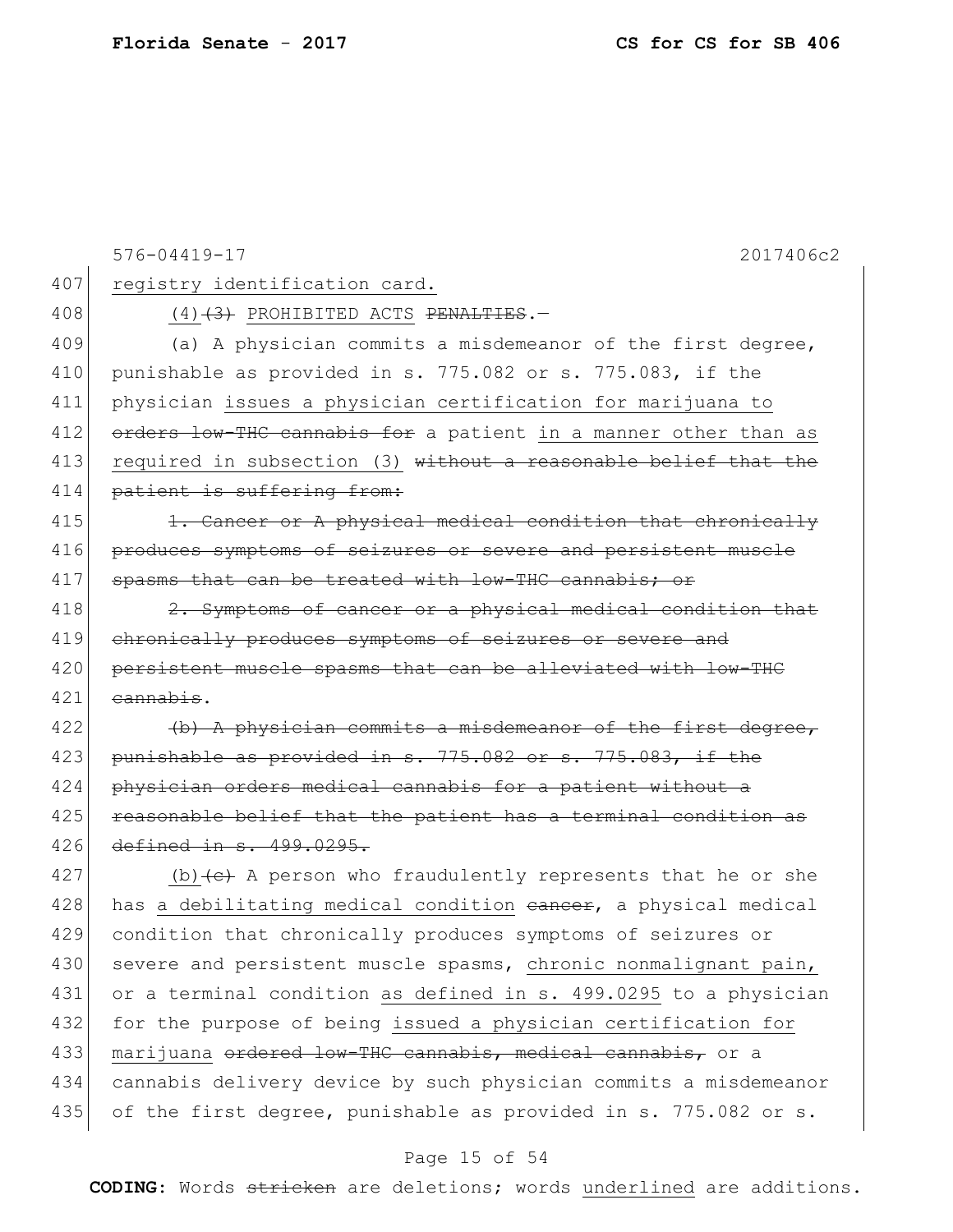576-04419-17 2017406c2 436 775.083. 437 (c) $\left(d\right)$  A qualifying patient an eligible patient as defined  $438$  in s.  $499.0295$  who uses marijuana medical cannabis, and such 439 patient's caregiver <del>legal representative</del> who administers 440 | marijuana <del>medical cannabis</del>, in plain view of or in a place open 441 to the general public, on the grounds of a school, or in a 442 school bus, vehicle, aircraft, or motorboat, commits a 443 | misdemeanor of the first degree, punishable as provided in s. 444 775.082 or s. 775.083. 445 (d) A qualifying patient or caregiver who cultivates 446 marijuana or who purchases or acquires marijuana from any person 447 or entity other than an MMTC commits a misdemeanor of the first 448 degree, punishable as provided in s. 775.082 or s. 775.083. 449 (e) A caregiver who violates any of the applicable 450 provisions of this section or applicable department rules 451 commits, upon the first offense, a misdemeanor of the second 452 degree, punishable as provided in s. 775.082 or s. 775.083, and, 453 upon the second and subsequent offenses, a misdemeanor of the 454 first degree, punishable as provided in s. 775.082 or s. 455 775.083. 456  $(f)$  (f)  $(e)$  A physician who issues a physician certification for 457 | marijuana <del>orders low-THC cannabis, medical cannabis,</del> or a 458 cannabis delivery device and receives compensation from an MMTC 459 a dispensing organization related to issuing the physician 460 certification for marijuana the ordering of low-THC cannabis, 461 medical cannabis, or a cannabis delivery device is subject to 462 disciplinary action under the applicable practice act and s. 463 456.072(1)(n).

464 (g) An MMTC that advertises or holds out to the public that

### Page 16 of 54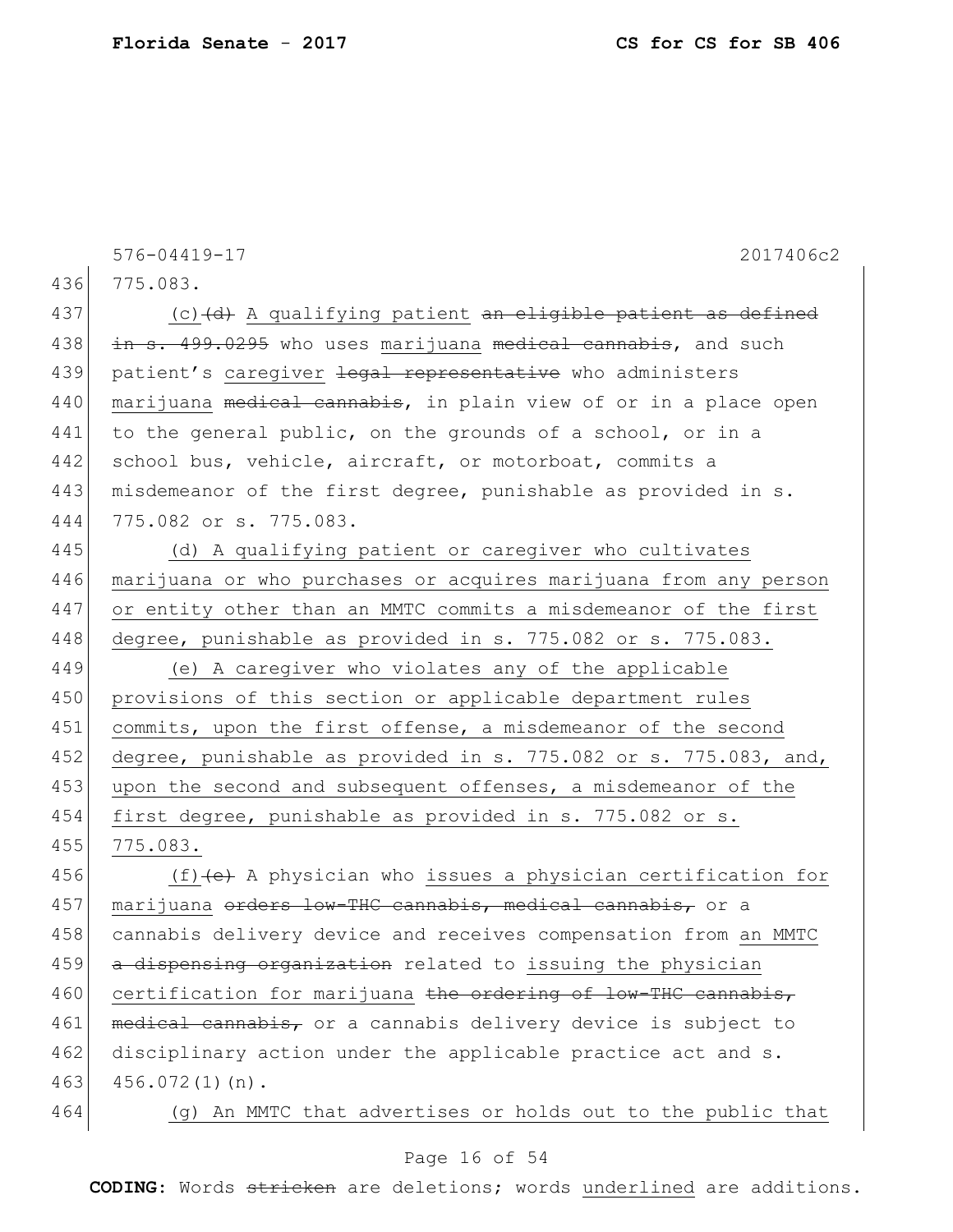|     | 2017406c2<br>576-04419-17                                       |
|-----|-----------------------------------------------------------------|
| 465 | it may provide services other than services for which it is     |
| 466 | registered to provide violates this section, and the department |
| 467 | may impose a fine on the MMTC pursuant to paragraph (10) (h).   |
| 468 | (h) A person or entity that offers or advertises services       |
| 469 | as an MMTC without registering as an MMTC with the department   |
| 470 | violates this section. The operation or maintenance of a        |
| 471 | facility as an MMTC, or the performance of a service that       |
| 472 | requires registration, without proper registration is a         |
| 473 | violation of this section.                                      |
| 474 | 1. If after receiving notification from the department,         |
| 475 | such person or entity fails to cease operation, the department  |
| 476 | may impose an administrative fine of up to \$10,000 per         |
| 477 | violation. Each day of continued operation is a separate        |
| 478 | offense.                                                        |
| 479 | 2. The department or any state attorney may, in addition to     |
| 480 | other remedies provided in this section, bring an action for an |
| 481 | injunction to restrain any unauthorized activity or to enjoin   |
| 482 | the future operation or maintenance of the unauthorized         |
| 483 | dispensing organization or entity or the performance of any     |
| 484 | service in violation of this section until compliance with this |
| 485 | section and department rules has been demonstrated to the       |
| 486 | satisfaction of the department.                                 |
| 487 | 3. If found to be in violation of this paragraph, the           |
| 488 | department may assess reasonable investigative and legal costs  |
| 489 | for prosecution of the violation against the person or entity.  |
| 490 | $(5)$ $(4)$ PHYSICIAN EDUCATION. -                              |
| 491 | (a) Before a physician may issue a physician certification      |
| 492 | pursuant to subsection (3) ordering low-THC cannabis, medical   |
| 493 | cannabis, or a cannabis delivery device for medical use by a    |
|     |                                                                 |

# Page 17 of 54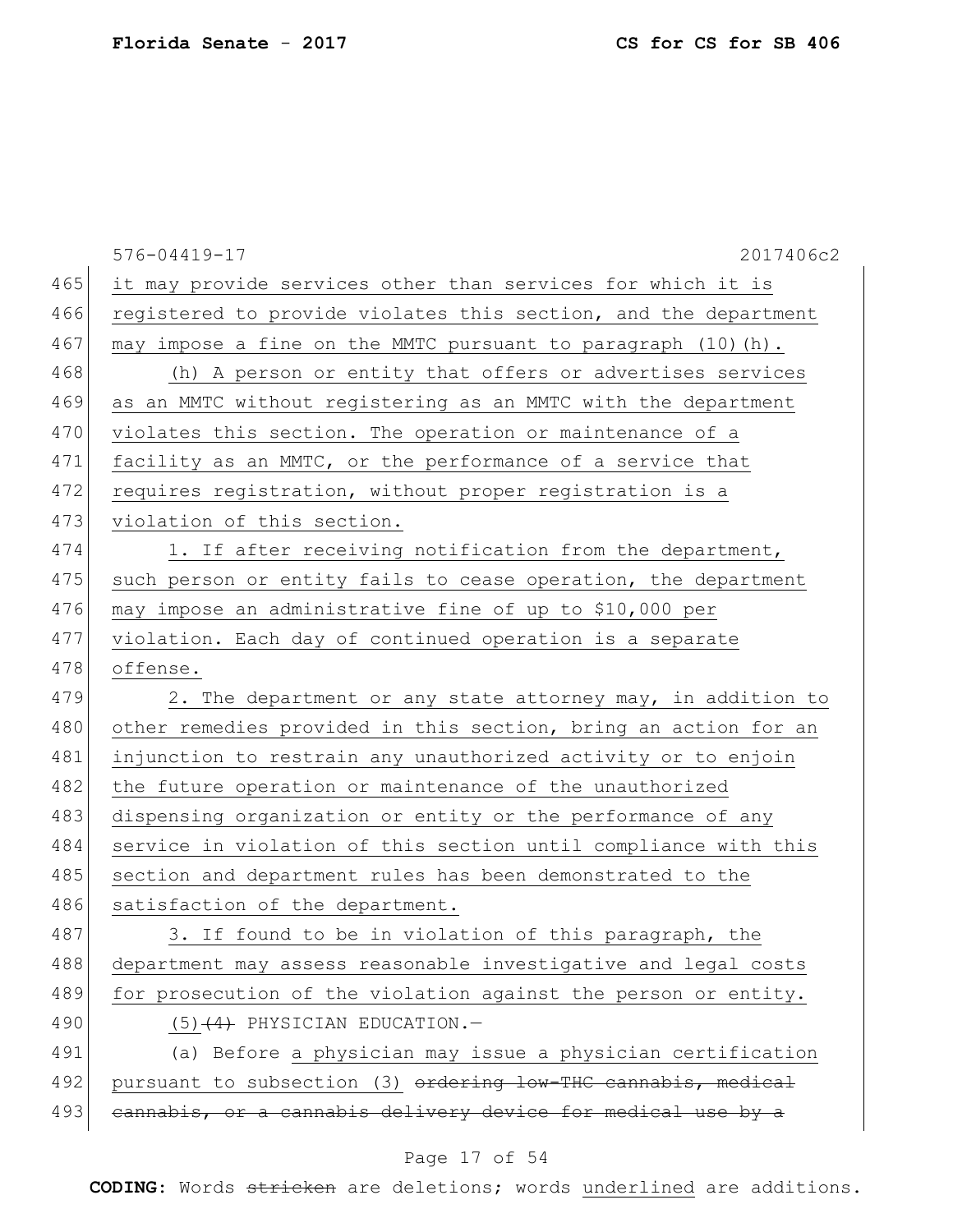|     | 576-04419-17<br>2017406c2                                             |
|-----|-----------------------------------------------------------------------|
| 494 | patient in this state, the appropriate board shall require the        |
| 495 | ordering physician to successfully complete a 4-hour an 8-hour        |
| 496 | course and subsequent examination offered by the Florida Medical      |
| 497 | Association or the Florida Osteopathic Medical Association which      |
| 498 | that encompasses the clinical indications for the appropriate         |
| 499 | use of marijuana low-THC cannabis and medical cannabis, the           |
| 500 | appropriate cannabis delivery devices, the contraindications for      |
| 501 | such use, and the relevant state and federal laws governing the       |
| 502 | issuance of physician certifications ordering, as well as             |
| 503 | dispensing, and possessing $\theta$ these substances and devices. The |
| 504 | course and examination shall be administered at least quarterly       |
| 505 | annually. Successful completion of the course may be used by a        |
| 506 | physician to satisfy 4 hours 8 hours of the continuing medical        |
| 507 | education requirements required by his or her respective board        |
| 508 | for licensure renewal. This course may be offered in a distance       |
| 509 | learning format, including an electronic, online format that is       |
| 510 | available on request. Physicians who have completed an 8-hour         |
| 511 | course and subsequent examination offered by the Florida Medical      |
| 512 | Association or the Florida Osteopathic Medical Association which      |
| 513 | encompasses the clinical indications for the appropriate use of       |
| 514 | marijuana and who are registered in the compassionate use             |
| 515 | registry on the effective date of this act are deemed to meet         |
| 516 | the requirements of this paragraph.                                   |

 (b) The appropriate board shall require the medical 518 director of each MMTC dispensing organization to hold an active, unrestricted license as a physician under chapter 458 or as an 520 osteopathic physician under chapter 459 and successfully complete a 2-hour course and subsequent examination offered by the Florida Medical Association or the Florida Osteopathic

### Page 18 of 54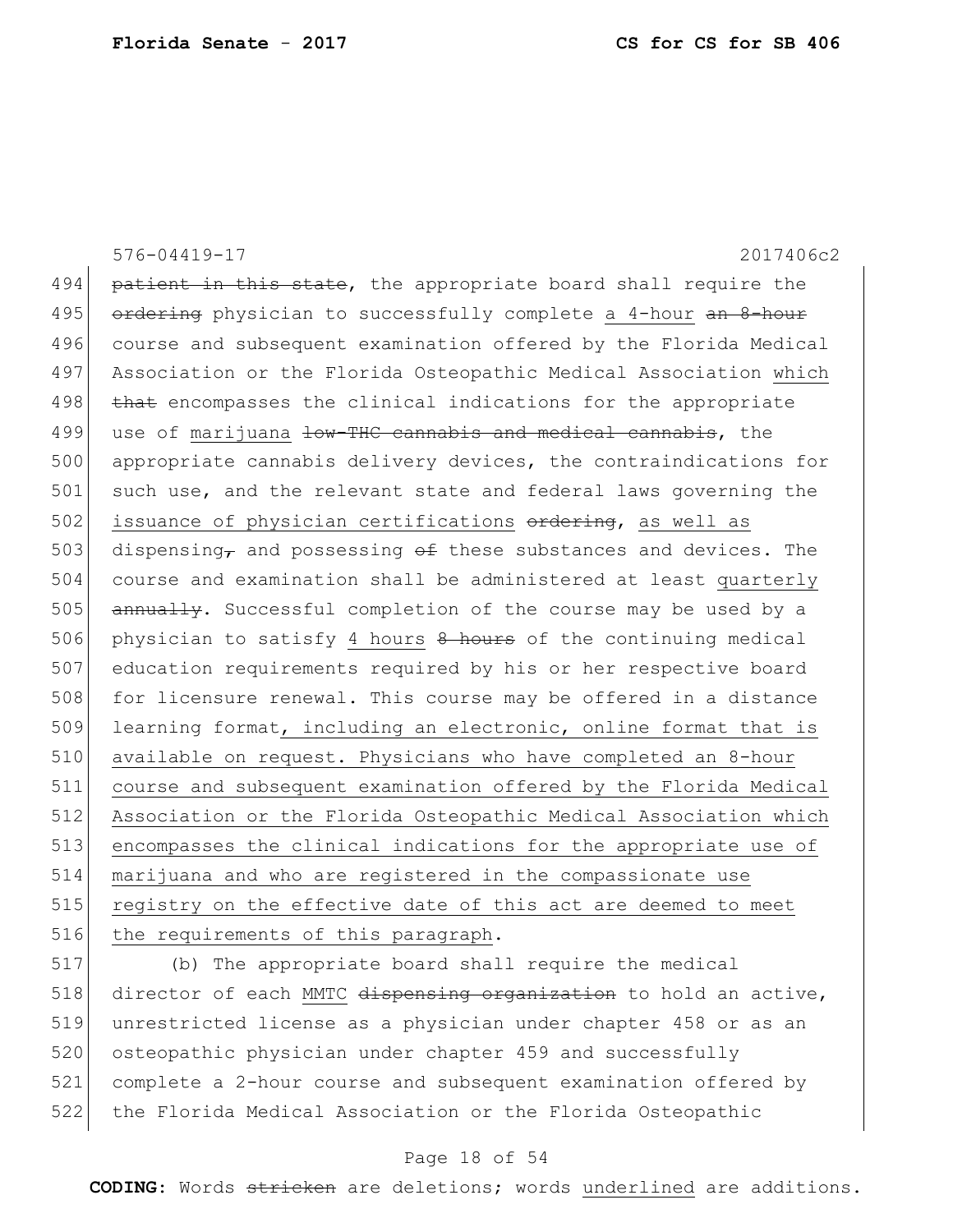576-04419-17 2017406c2 523 Medical Association which that encompasses appropriate safety 524 procedures and knowledge of marijuana low-THC cannabis, medical  $525$  cannabis, and cannabis delivery devices. 526 (c) Successful completion of the course and examination 527 specified in paragraph (a) is required for every physician who 528 issues a physician certification for marijuana orders low-THC 529 cannabis, medical cannabis, or a cannabis delivery device each 530 time such physician renews his or her license. <del>In addition,</del> 531 successful completion of the course and examination specified in 532 paragraph (b) is required for the medical director of each 533 dispensing organization each time such physician renews his or 534 her license. 535 (d) A physician who fails to comply with this subsection 536 and issues a physician certification for marijuana who orders 537 <del>low-THC cannabis, medical cannabis,</del> or a cannabis delivery 538 device may be subject to disciplinary action under the 539 applicable practice act and under  $s. 456.072(1)(k)$ . 540 (6) CAREGIVERS.— 541 (a) During the course of registration with the department 542 for inclusion on the compassionate use registry, or at any time 543 while registered, a qualifying patient may designate an 544 individual as his or her caregiver to assist him or her with the 545 medical use of marijuana. The designated caregiver must be 21 546 years of age or older, unless the patient is a close relative of 547 the caregiver; must agree in writing to be the qualifying 548 patient's caregiver; may not receive compensation, other than 549 actual expenses incurred, for assisting the qualifying patient 550 with the medical use of marijuana, unless the caregiver is 551 acting pursuant to employment in a licensed facility in

### Page 19 of 54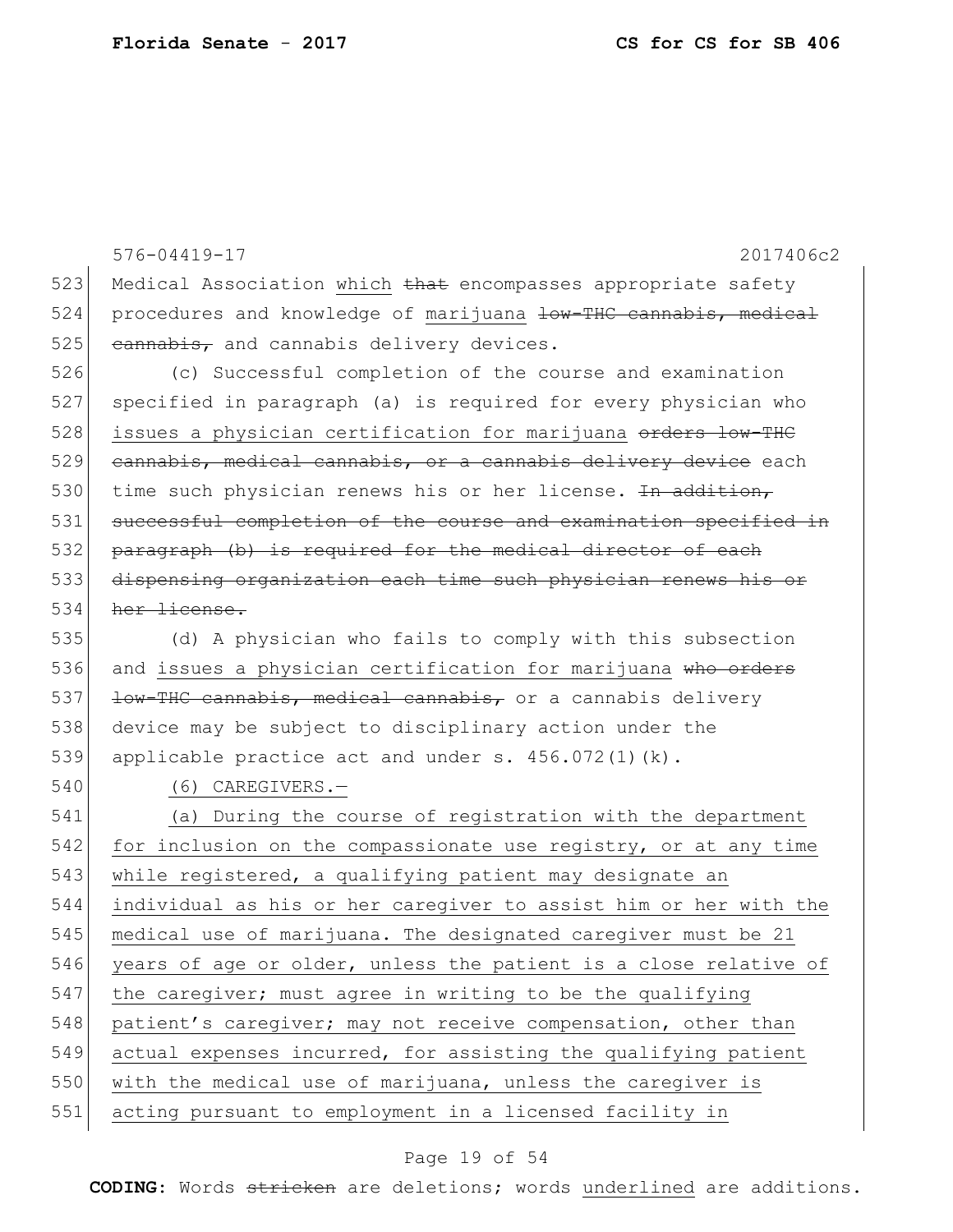|     | 576-04419-17<br>2017406c2                                        |
|-----|------------------------------------------------------------------|
| 552 | accordance with subparagraph (c) 2.; and must pass a level 2     |
| 553 | screening pursuant to chapter 435, unless the patient is a close |
| 554 | relative of the caregiver.                                       |
| 555 | (b) A qualifying patient may have only one designated            |
| 556 | caregiver at any given time unless all of the patient's          |
| 557 | caregivers are his or her close relatives or legal               |
| 558 | representatives.                                                 |
| 559 | (c) A caregiver may assist only one qualifying patient at        |
| 560 | any given time unless:                                           |
| 561 | 1. All qualifying patients the caregiver is assisting are        |
| 562 | close relatives of each other and the caregiver is the legal     |
| 563 | representative of at least one of the patients; or               |
| 564 | 2. All qualifying patients the caregiver is assisting are        |
| 565 | receiving hospice services, or are residents, in the same        |
| 566 | assisted living facility, nursing home, or other licensed        |
| 567 | facility and have requested the assistance of that caregiver     |
| 568 | with the medical use of marijuana; the caregiver is an employee  |
| 569 | of the hospice or licensed facility; and the caregiver provides  |
| 570 | personal care or services directly to clients of the hospice or  |
| 571 | licensed facility as a part of his or her employment duties at   |
| 572 | the hospice or licensed facility.                                |
| 573 | (d) The department must register a caregiver on the              |
| 574 | compassionate use registry and issue him or her a caregiver      |
| 575 | identification card if he or she is designated by a qualifying   |
| 576 | patient pursuant to paragraph (a) and meets all of the           |
| 577 | requirements of this subsection and department rule.             |
| 578 | (e) A nursing home or assisted living facility may not           |
| 579 | prevent a qualifying patient residing in the nursing home or     |
| 580 | assisted living facility from hiring a caregiver. A nursing home |

# Page 20 of 54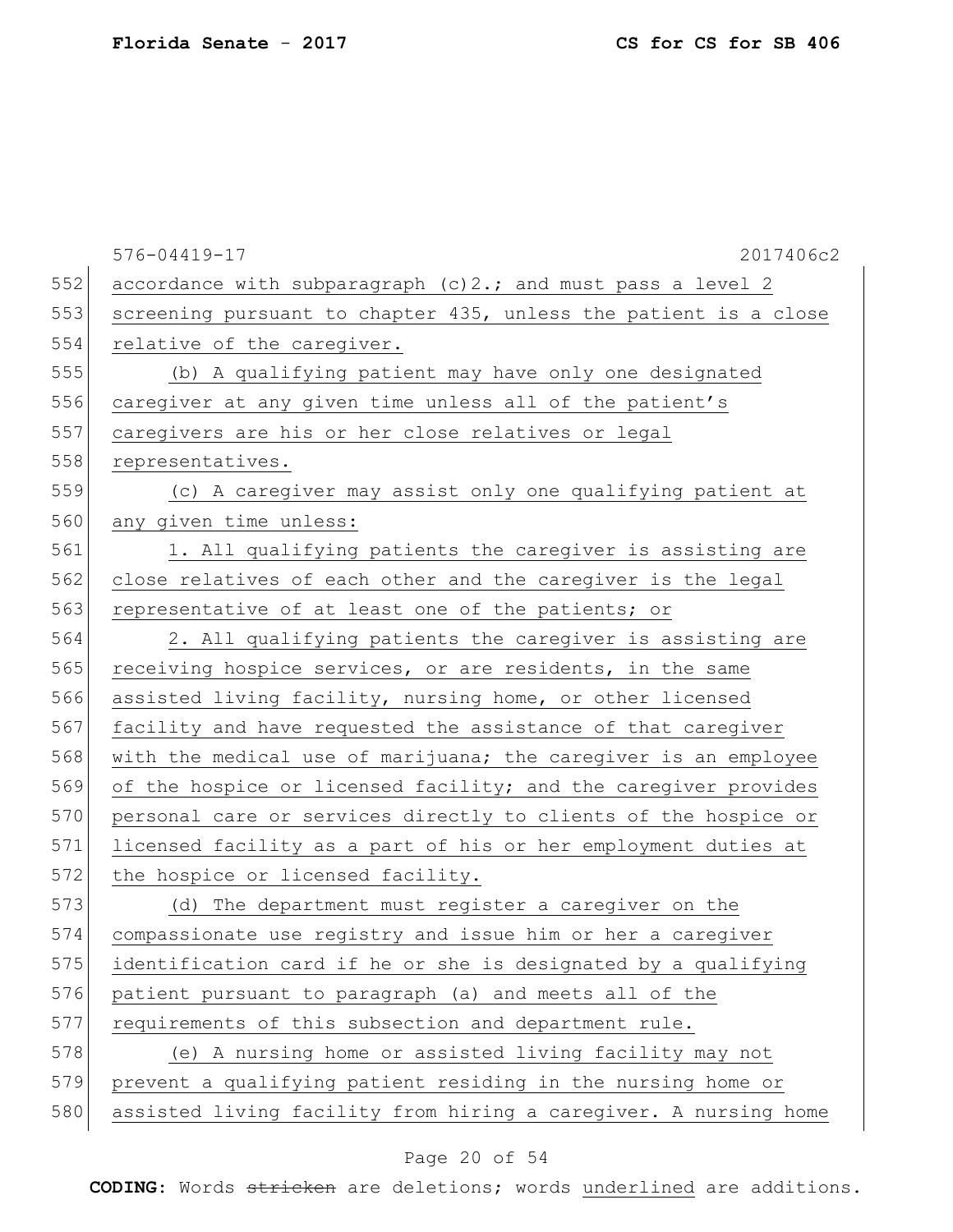|     | 2017406c2<br>576-04419-17                                        |
|-----|------------------------------------------------------------------|
| 581 | or assisted living facility may prohibit its employees from      |
| 582 | acting as caregivers to residents of the nursing home or         |
| 583 | assisted living facility. A nursing home or assisted living      |
| 584 | facility is not required to provide a caregiver to a resident    |
| 585 | who is a qualifying patient.                                     |
| 586 | $(7)$ $(5)$ DUTIES OF THE DEPARTMENT. The department shall:      |
| 587 | (a) Create and maintain a secure, electronic, and online         |
| 588 | compassionate use registry for the registration of physicians,   |
| 589 | patients, and caregivers the legal representatives of patients   |
| 590 | as provided under this section. The registry must be accessible  |
| 591 | to:                                                              |
| 592 | 1. Practitioners licensed under chapter 458 or chapter 459,      |
| 593 | to ensure proper care for patients requesting physician          |
| 594 | certifications;                                                  |
| 595 | 2. Practitioners licensed to prescribe prescription drugs,       |
| 596 | to ensure proper care for patients before prescribing            |
| 597 | medications that may interact with the medical use of marijuana; |
| 598 | 3. Law enforcement agencies, to verify the authorization of      |
| 599 | a qualifying patient or a patient's caregiver to possess         |
| 600 | marijuana or a cannabis delivery device; and                     |
| 601 | 4. MMTCs, to a dispensing organization to verify the             |
| 602 | authorization of a qualifying patient or a patient's caregiver   |
| 603 | legal representative to possess marijuana low-THC cannabis,      |
| 604 | medical cannabis, or a cannabis delivery device and to record    |
| 605 | the marijuana low-THC cannabis, medical cannabis, or cannabis    |
| 606 | delivery device dispensed.                                       |
| 607 |                                                                  |
| 608 | The registry must prevent an active registration of a patient by |
| 609 | multiple physicians.                                             |
|     |                                                                  |

# Page 21 of 54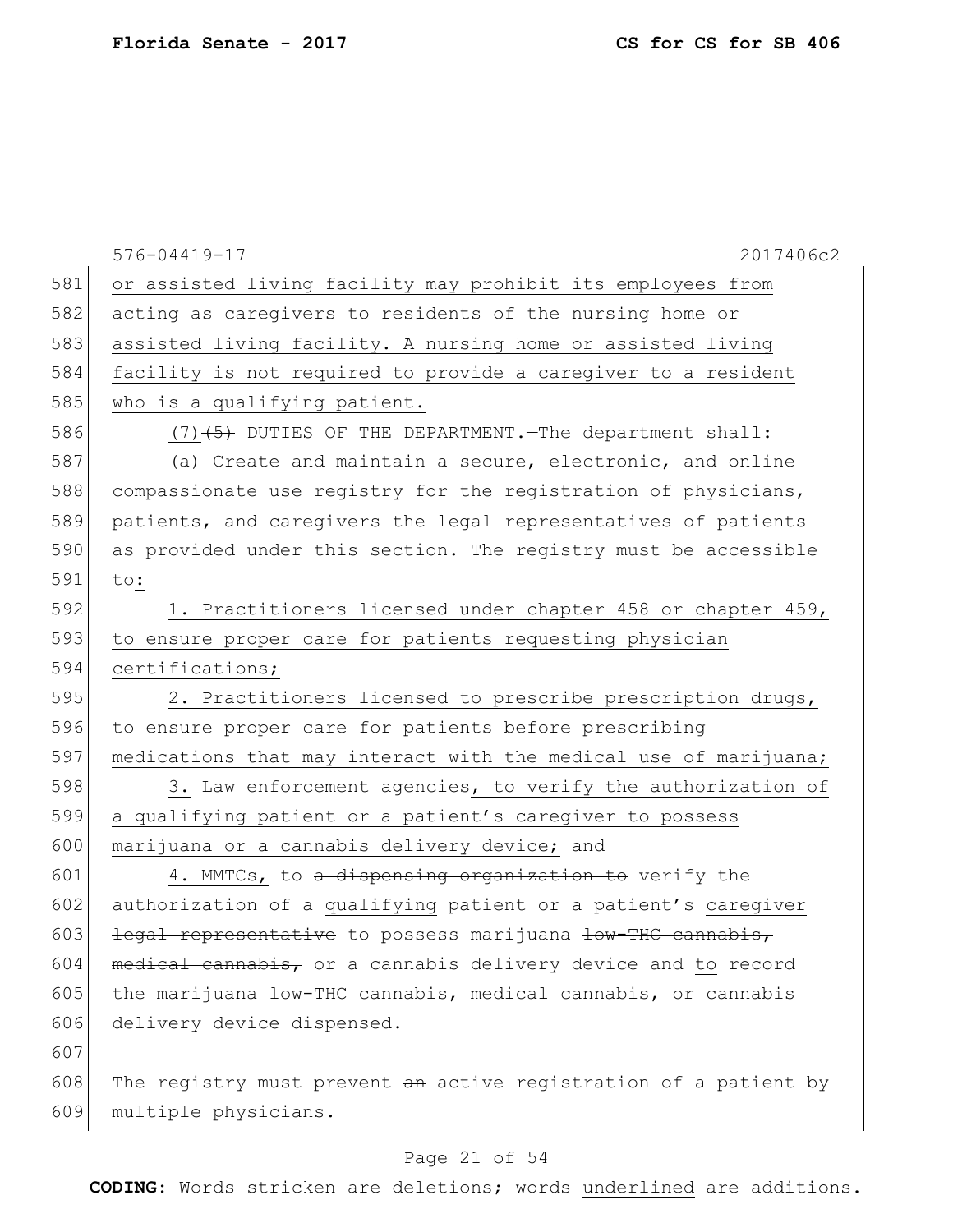|     | 576-04419-17<br>2017406c2                                        |
|-----|------------------------------------------------------------------|
| 610 | (b) By July 3, 2017, adopt rules establishing procedures         |
| 611 | for the issuance, annual renewal, suspension, and revocation of  |
| 612 | compassionate use registry identification cards for patients and |
| 613 | caregivers. The department may charge a reasonable fee           |
| 614 | associated with the issuance and renewal of patient and          |
| 615 | caregiver identification cards. By October 3, 2017, the          |
| 616 | department shall begin issuing identification cards to adult     |
| 617 | patients who have a physician certification that meets the       |
| 618 | requirements of subsection (3); minor patients who have a        |
| 619 | physician certification that meets the requirements of           |
| 620 | subsection (3) and the written consent of a parent or legal      |
| 621 | quardian; and caregivers registered pursuant to subsection (6).  |
| 622 | 1. Before issuing an identification card to a patient, the       |
| 623 | department must determine that:                                  |
| 624 | a. The patient is a permanent resident of the state or, for      |
| 625 | a patient under the age of 18, the patient's parent or legal     |
| 626 | guardian is a permanent resident of the state. The patient, or   |
| 627 | the parent or legal guardian of the patient, must prove          |
| 628 | permanent residency by providing the department with a copy of a |
| 629 | valid Florida driver license or Florida identification card, a   |
| 630 | copy of a utility bill in his or her name issued within the      |
| 631 | prior 90 days which shows an address in this state, or a copy of |
| 632 | his or her Florida voter information card.                       |
| 633 | b. If the patient is not a permanent resident of the state:      |
| 634 | (I) He or she is eligible to receive marijuana in his or         |
| 635 | her state of permanent residence; and                            |
| 636 | (II) He or she will be remaining in this state for at least      |
| 637 | 3 consecutive months.                                            |
| 638 | (A) An adult patient may provide the department with             |

# Page 22 of 54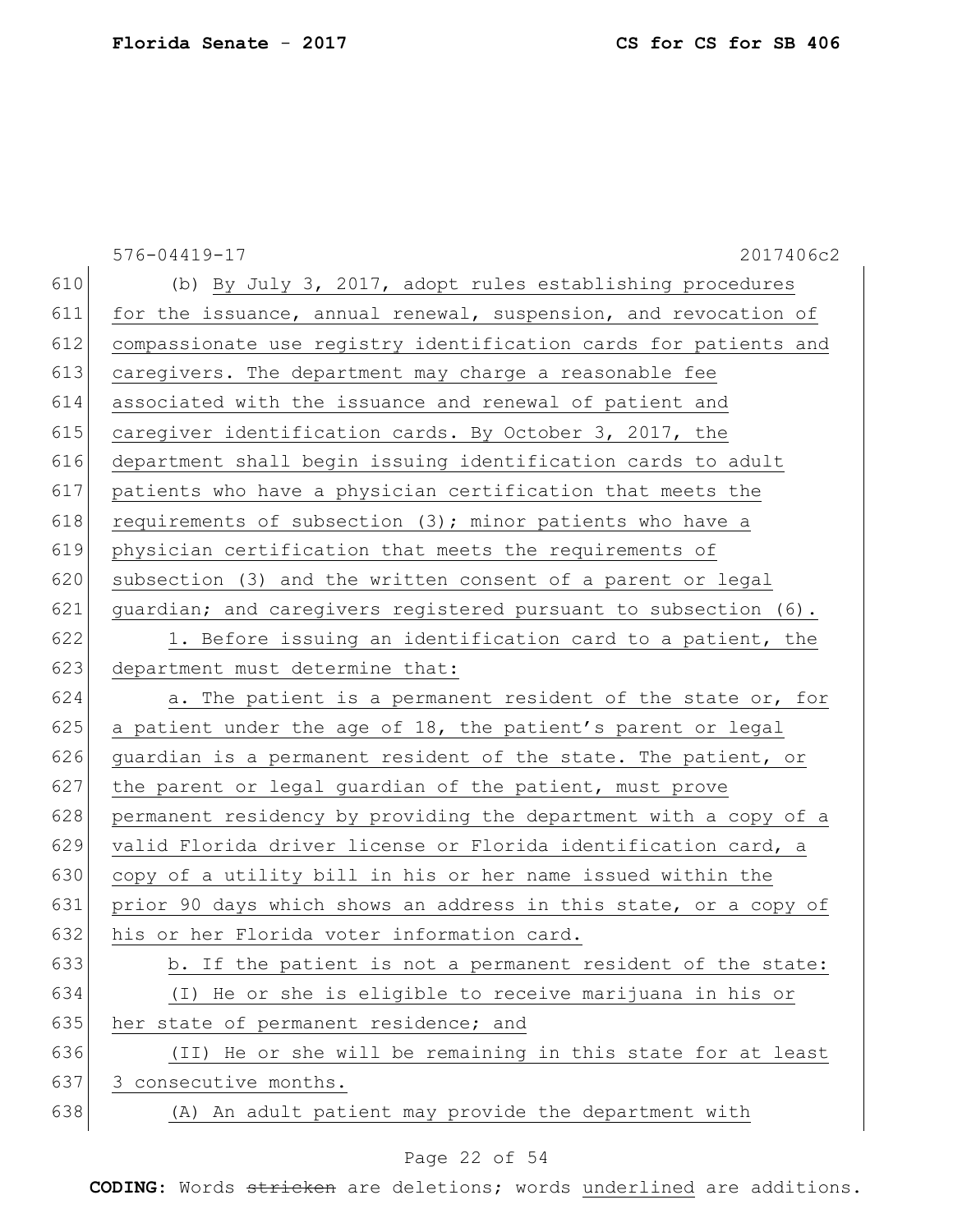|     | 2017406c2<br>576-04419-17                                        |
|-----|------------------------------------------------------------------|
| 639 | documentation that may include, but is not limited to, a rental  |
| 640 | agreement for a property in this state for period of at least 3  |
| 641 | months, an employment contract based in this state which         |
| 642 | indicates the employment is for a period of at least 3 months,   |
| 643 | or a receipt for paid tuition at a school in this state for a    |
| 644 | period of at least 3 months.                                     |
| 645 | (B) A parent or legal guardian of a patient who is under         |
| 646 | the age of 18 must provide documentation as described in sub-    |
| 647 | sub-sub-subparagraph (A) or in department rule and provide       |
| 648 | additional documentation that the patient is his or her child or |
| 649 | ward.                                                            |
| 650 |                                                                  |
| 651 | The department shall adopt in rule a list of documents that a    |
| 652 | patient may provide to qualify for an identification card under  |
| 653 | this subparagraph.                                               |
| 654 | 2. Patient and caregiver identification cards must be            |
| 655 | resistant to counterfeiting and tampering and must include at    |
| 656 | least the following:                                             |
| 657 | a. The name, address, and date of birth of the patient or        |
| 658 | caregiver, as appropriate;                                       |
| 659 | b. A full-face, passport-type, color photograph of the           |
| 660 | patient or caregiver, as appropriate, taken within the 90 days   |
| 661 | immediately preceding registration;                              |
| 662 | c. Designation of the cardholder as a patient or caregiver;      |
| 663 | d. A unique identification number for the patient or             |
| 664 | caregiver which is matched to the identification number used for |
| 665 | such person in the department's compassionate use registry. A    |
| 666 | caregiver's identification number and file in the compassionate  |
| 667 | use registry must be linked to the file of the patient or        |
|     |                                                                  |

# Page 23 of 54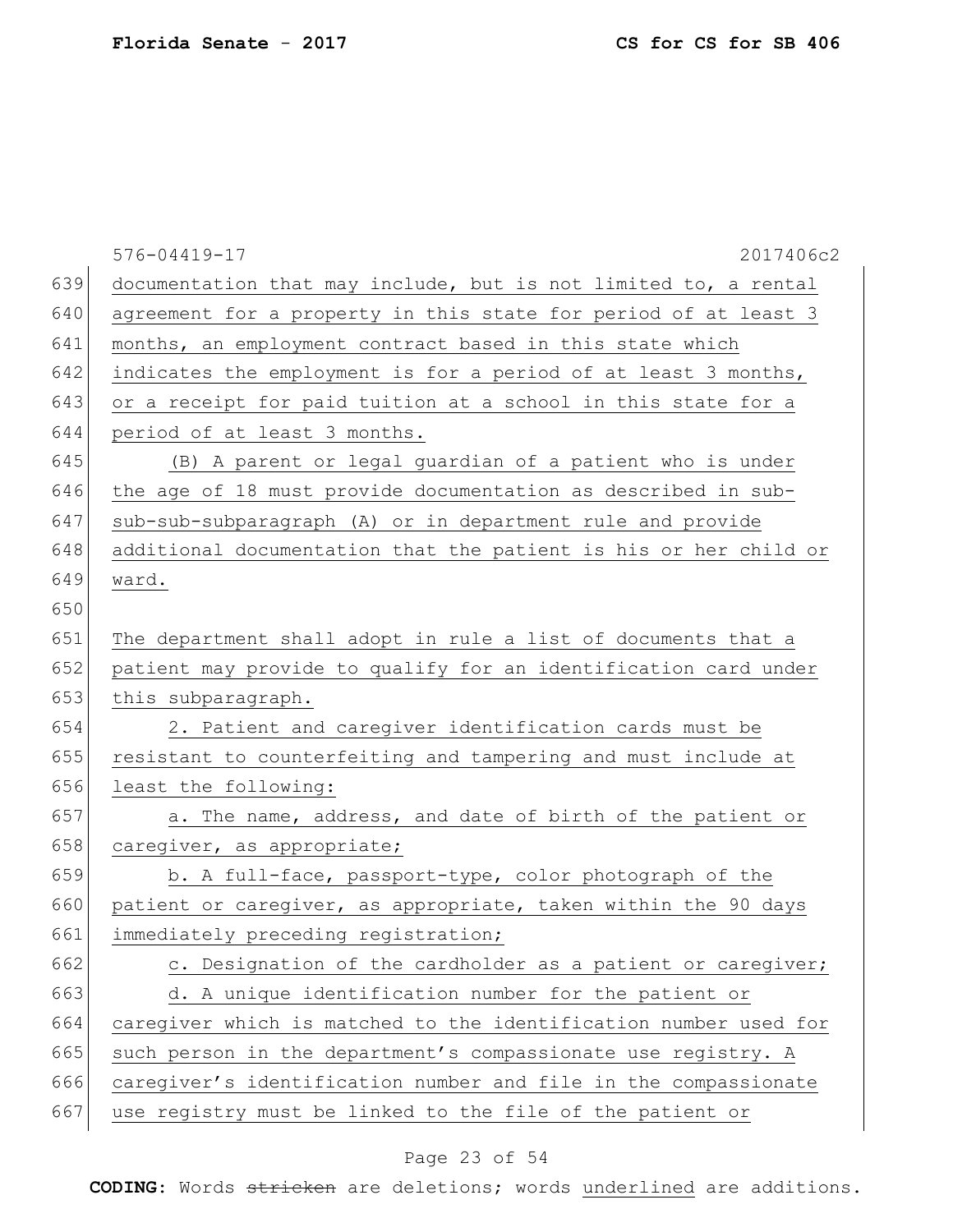|     | 2017406c2<br>576-04419-17                                        |
|-----|------------------------------------------------------------------|
| 668 | patients the caregiver is assisting so that the caregiver's      |
| 669 | status may be verified for each patient individually;            |
| 670 | e. The expiration date, which shall be 1 year after the          |
| 671 | date of issuance of the identification card or the date          |
| 672 | treatment ends, as provided in the patient's physician           |
| 673 | certification, whichever occurs first; and                       |
| 674 | f. For caregivers who are assisting three or fewer               |
| 675 | qualifying patients, the names and identification number of the  |
| 676 | qualifying patient or patients that the caregiver is assisting.  |
| 677 | (c) As soon as practicable after the effective date of this      |
| 678 | act, update its records by registering each dispensing           |
| 679 | organization approved pursuant to chapter 2014-157, Laws of      |
| 680 | Florida, or chapter 2016-123, Laws of Florida, as an MMTC with   |
| 681 | an effective registration date that coincides with that          |
| 682 | dispensing organization's date of approval as a dispensing       |
| 683 | organization. On the effective date of this act, all dispensing  |
| 684 | organizations approved pursuant to chapter 2014-157, Laws of     |
| 685 | Florida, or chapter 2016-123, Laws of Florida, are deemed to be  |
| 686 | registered MMTCs. The department may not require a dispensing    |
| 687 | organization approved pursuant to chapter 2014-157, Laws of      |
| 688 | Florida, or chapter 2016-123, Laws of Florida, to submit an      |
| 689 | application and may not charge the dispensing organization an    |
| 690 | application or registration fee for the initial registration of  |
| 691 | that dispensing organization as an MMTC pursuant to this         |
| 692 | section. For purposes of the requirement that an MMTC comply     |
| 693 | with the representations made in its application pursuant to     |
| 694 | subsection (8), an MMTC registered pursuant to this paragraph    |
| 695 | shall continue to comply with the representations made in its    |
| 696 | application for approval as a dispensing organization, including |

# Page 24 of 54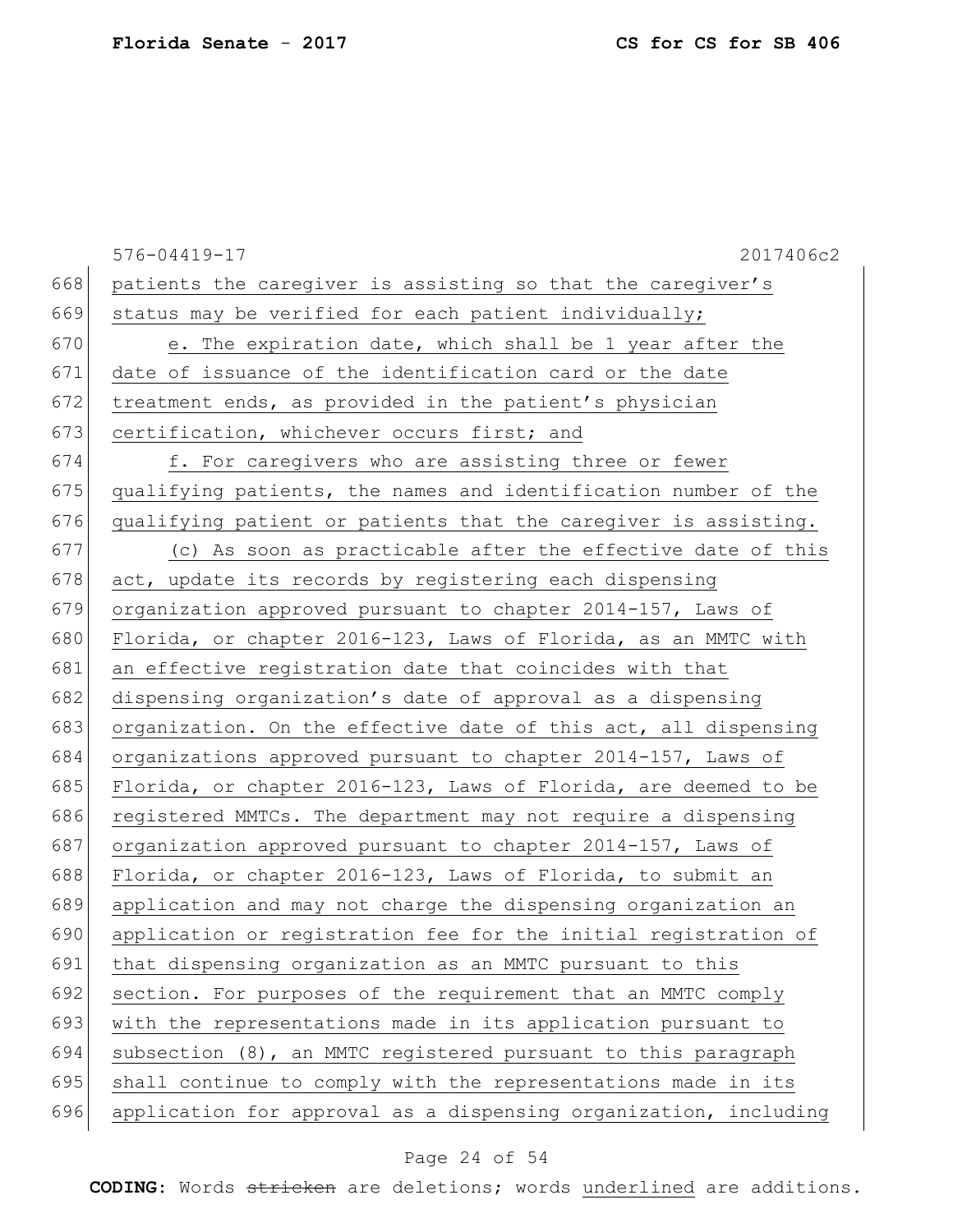|     | 2017406c2<br>576-04419-17                                        |
|-----|------------------------------------------------------------------|
| 697 | any revision authorized by the department before the effective   |
| 698 | date of this act. After the effective date of this act, the      |
| 699 | department may grant variances from the representations made in  |
| 700 | a dispensing organization's application for approval pursuant to |
| 701 | subsection (8). For purposes of the definition of the term       |
| 702 | "marijuana" in s. 29, of Art. X of the State Constitution, an    |
| 703 | MMTC is deemed to be a dispensing organization as that term is   |
| 704 | defined in former s. 381.986(1)(a), Florida Statutes 2014        |
| 705 | Authorize the establishment of five dispensing organizations to  |
| 706 | ensure reasonable statewide accessibility and availability as    |
| 707 | necessary for patients registered in the compassionate use       |
| 708 | registry and who are ordered low-THC cannabis, medical cannabis, |
| 709 | or a cannabis delivery device under this section, one in each of |
| 710 | the following regions: northwest Florida, northeast Florida,     |
| 711 | eentral Florida, southeast Florida, and southwest Florida.       |
| 712 | (d) By October 3, 2017, register five additional MMTCs with      |
| 713 | at least one of the MMTCs being an applicant that is a           |
| 714 | recognized class member of Pigford v. Glickman, 185 F.R.D. 82    |
| 715 | (D.D.C. 1999), or In re Black Farmers Litig., 856 F. Supp. 2d 1  |
| 716 | (D.D.C. 2011), and a member of the Black Farmers and             |
| 717 | Agriculturalists Association.                                    |
| 718 | (e) Within 6 months after each instance of the registration      |
| 719 | of 75,000 qualifying patients with the compassionate use         |
| 720 | registry, register four additional MMTCs if a sufficient number  |
| 721 | of MMTC applicants meet the registration requirements            |
| 722 | established in this section and by department rule.              |
| 723 | (f) Not issue more than one registration as an MMTC to a         |
| 724 | person or an entity.                                             |
| 725 | (g) Identify applicants with strong diversity plans              |

# Page 25 of 54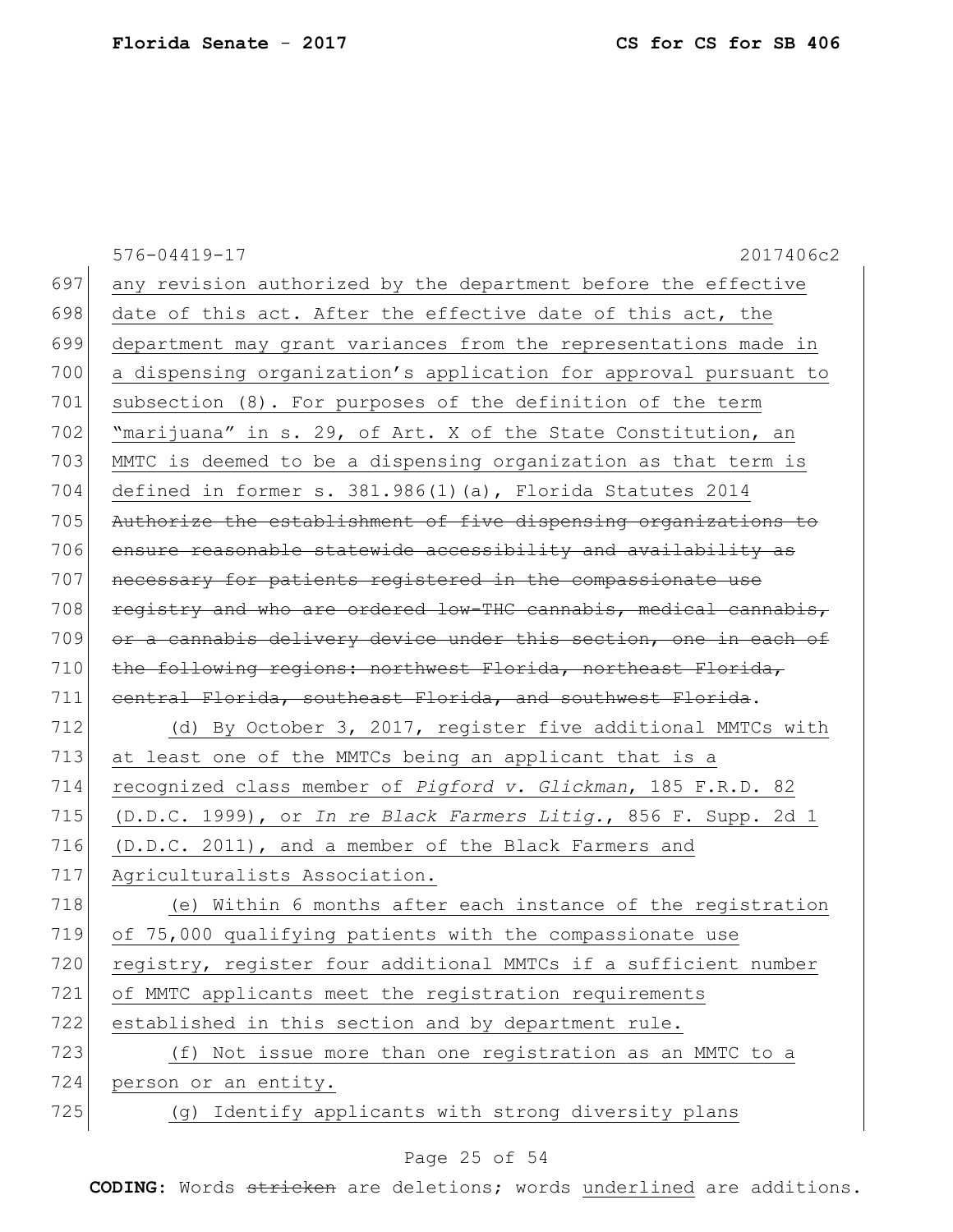576-04419-17 2017406c2 726 reflecting this state's commitment to diversity. 727 (h) Implement training programs and other educational 728 programs to enable minority persons and minority business 729 enterprises, as defined in s. 288.703, and veteran business 730 enterprises, as defined in s. 295.187, to compete for MMTC 731 registration and contracts. 732 (i) The department shall Develop an application form for 733 registration as an MMTC and impose an initial application and 734 biennial renewal fee that is sufficient to cover the costs of 735 administering this section. To be registered as an MMTC, the  $a$ n 736 applicant for approval as a dispensing organization must be able 737 to demonstrate: 738 1. That, for the 5 consecutive years before submitting the 739 application, the applicant has been registered to do business in 740 this state.  $741$  2.1. The technical and technological ability to cultivate 742 and produce low-THC cannabis and marijuana. The applicant must 743 possess a valid certificate of registration issued by the 744 Department of Agriculture and Consumer Services pursuant to s. 745  $\left| 581.131 \right|$  that is issued for the cultivation of more than 400,000 746 plants, be operated by a nurseryman as defined in  $s. 581.011$ , 747 and have been operated as a registered nursery in this state for 748 at least 30 continuous years.  $749$  3.2. The ability to secure the premises, resources, and 750 personnel necessary to operate as an MMTC a dispensing 751 organization. 752  $\vert$  4.<del>3.</del> The ability to maintain accountability of all raw 753 materials, finished products, and any byproducts to prevent

### Page 26 of 54

754 diversion or unlawful access to or possession of these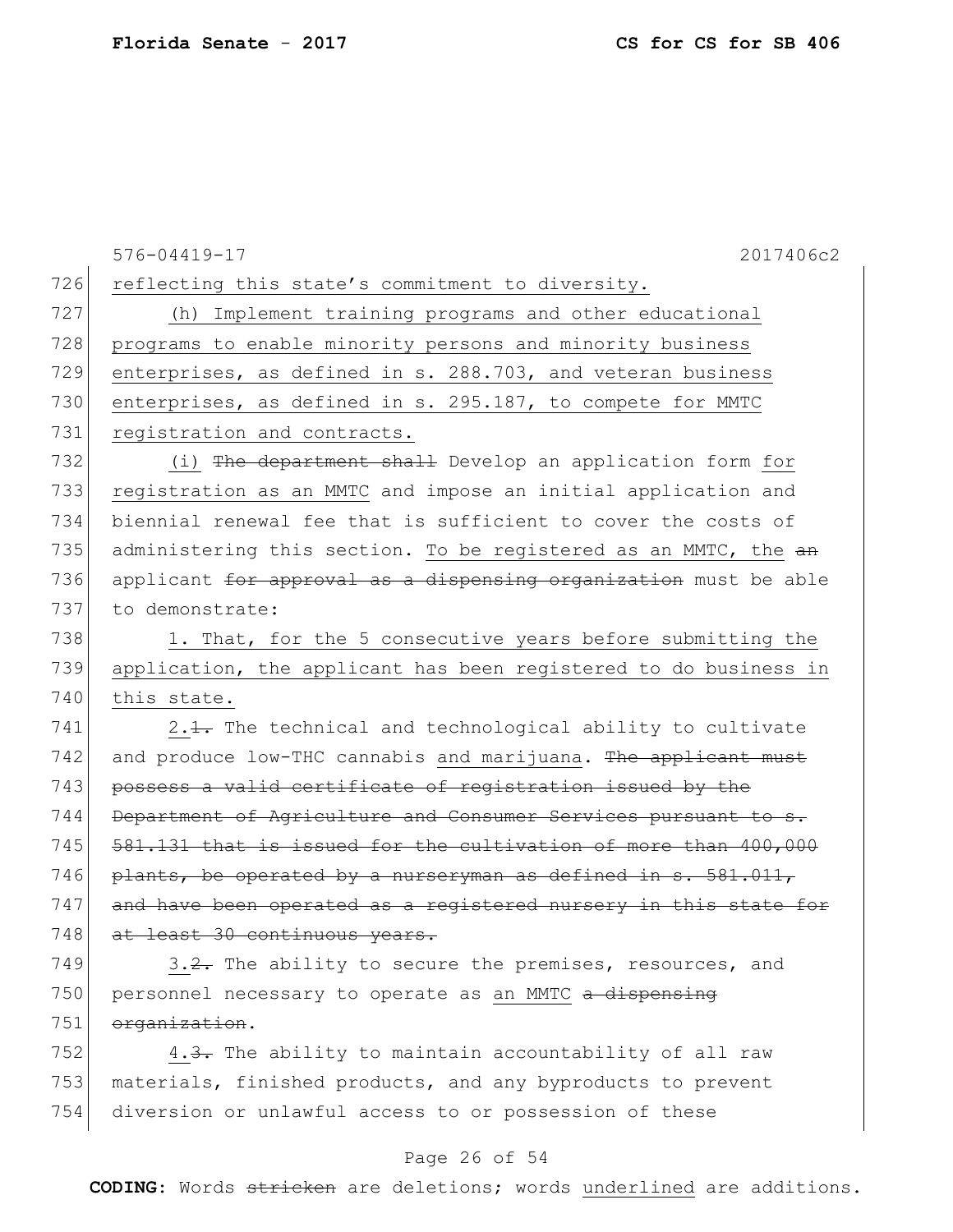|     | 2017406c2<br>576-04419-17                                         |
|-----|-------------------------------------------------------------------|
| 755 | substances.                                                       |
| 756 | 5.4. An infrastructure reasonably located to dispense low-        |
| 757 | THC cannabis and marijuana to registered qualifying patients      |
| 758 | statewide or regionally as determined by the department.          |
| 759 | 6.5. The financial ability to maintain operations for the         |
| 760 | duration of the 2-year approval cycle, including the provision    |
| 761 | of certified financials to the department. Upon approval, the     |
| 762 | applicant must post a \$5 million performance bond. However, upon |
| 763 | an MMTC a dispensing organization's serving at least 1,000        |
| 764 | qualifying qualified patients, the MMTC dispensing organization   |
| 765 | is only required to maintain a \$2 million performance bond.      |
| 766 | 7.6. That all owners and managers have been fingerprinted         |
| 767 | and have successfully passed a level 2 background screening       |
| 768 | pursuant to s. 435.04.                                            |
| 769 | 8. The ability to implement a diversity plan that promotes        |
| 770 | and ensures the involvement of minority persons and minority      |
| 771 | business enterprises, as defined in s. 288.703, or veteran        |
| 772 | business enterprises, as defined in s. 295.187, in ownership,     |
| 773 | management, employment, and contracting opportunities.            |
| 774 | a. A diversity plan must be submitted with an MMTC                |
| 775 | application.                                                      |
| 776 | b. Upon registration renewal the MMTC must show the               |
| 777 | effectiveness of the diversity plan by including the following:   |
| 778 | (I) Representation of minority persons and veterans in the        |
| 779 | MMTC's workforce;                                                 |
| 780 | (II) Efforts to recruit minority persons and veterans for         |
| 781 | employment; and                                                   |
| 782 | (III) A record of contracts for services with minority            |
| 783 | business enterprises and veteran business enterprises.            |

# Page 27 of 54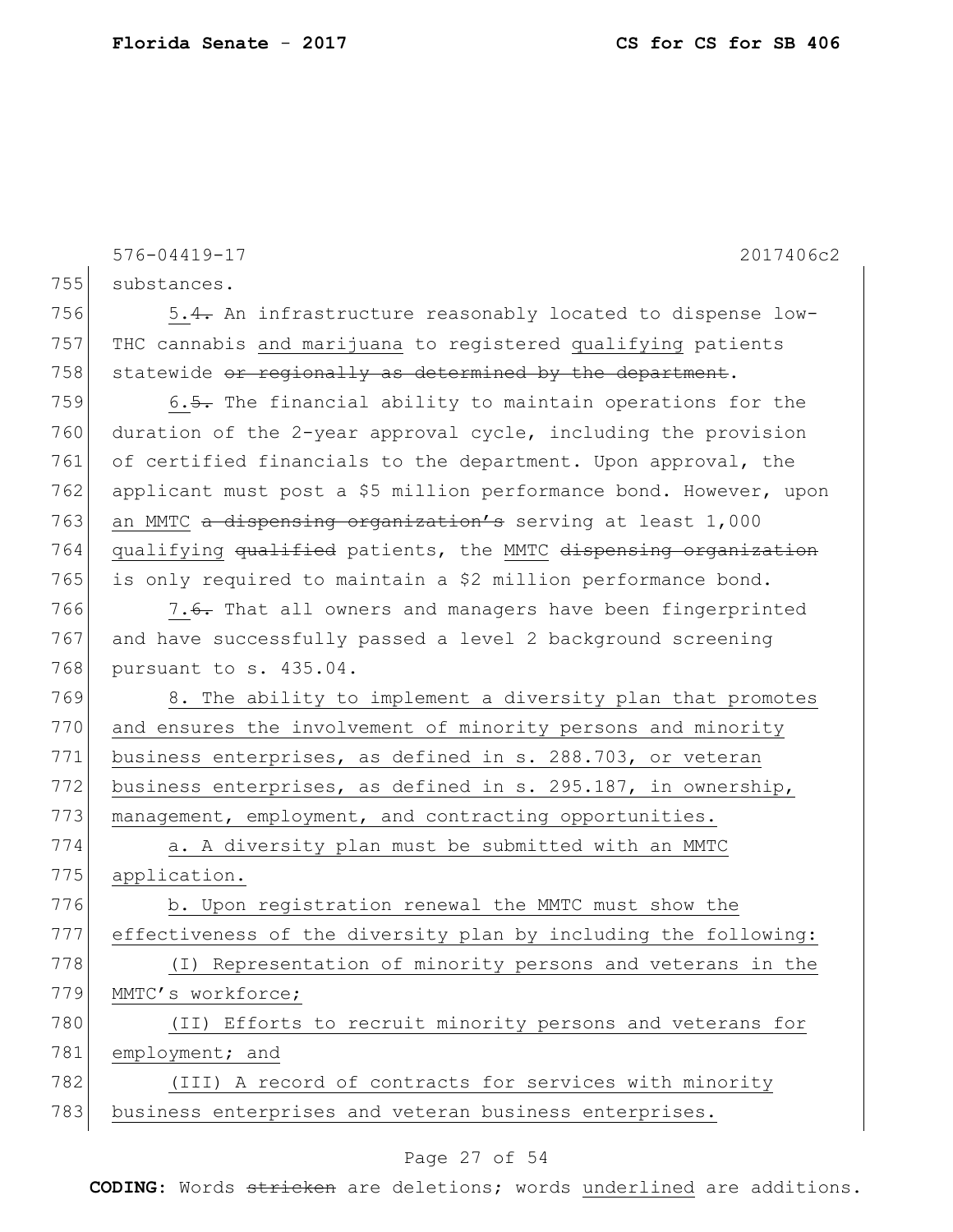576-04419-17 2017406c2 784 9.7. The employment of a medical director to supervise the 785 activities of the MMTC dispensing organization.  $786$  (c) Upon the registration of  $250,000$  active qualified 787 patients in the compassionate use registry, approve three 788 dispensing organizations, including, but not limited to, an 789 applicant that is a recognized class member of *Pigford v.*  790 *Glickman*, 185 F.R.D. 82 (D.D.C. 1999), or *In Re Black Farmers*  791 *Litig.*, 856 F. Supp. 2d 1 (D.D.C. 2011), and a member of the 792 Black Farmers and Agriculturalists Association, which must meet 793 the requirements of subparagraphs (b) 2.-7. and demonstrate the 794 technical and technological ability to cultivate and produce  $795$   $\overline{+6w-THC}$  cannabis.

796  $(j)$   $(d)$  Allow an MMTC a dispensing organization to make a 797 wholesale purchase of marijuana low-THC cannabis or medical 798 cannabis from, or a distribution of marijuana low-THC cannabis 799 or medical cannabis to, another MMTC dispensing organization.

800 (k)  $(e)$  Monitor physician registration in the compassionate 801 use registry and the issuance of physician certifications 802 pursuant to subsection (3) ordering of low-THC cannabis, medical 803 cannabis, or a cannabis delivery device for ordering practices 804 that could facilitate unlawful diversion or misuse of marijuana 805 <del>low-THC cannabis, medical cannabis,</del> or a cannabis delivery 806 devices device and take disciplinary action as indicated.

807 (8)<del>(6)</del> MEDICAL MARIJUANA TREATMENT CENTERS <del>DISPENSING</del> 808 ORGANIZATION. - Each MMTC must register with the department. A 809 registered MMTC An approved dispensing organization must, at all 810 times, maintain compliance with paragraph  $(7)$  (i), the criteria 811 demonstrated for selection and approval as a dispensing 812 organization under subsection (5) and the criteria required in

### Page 28 of 54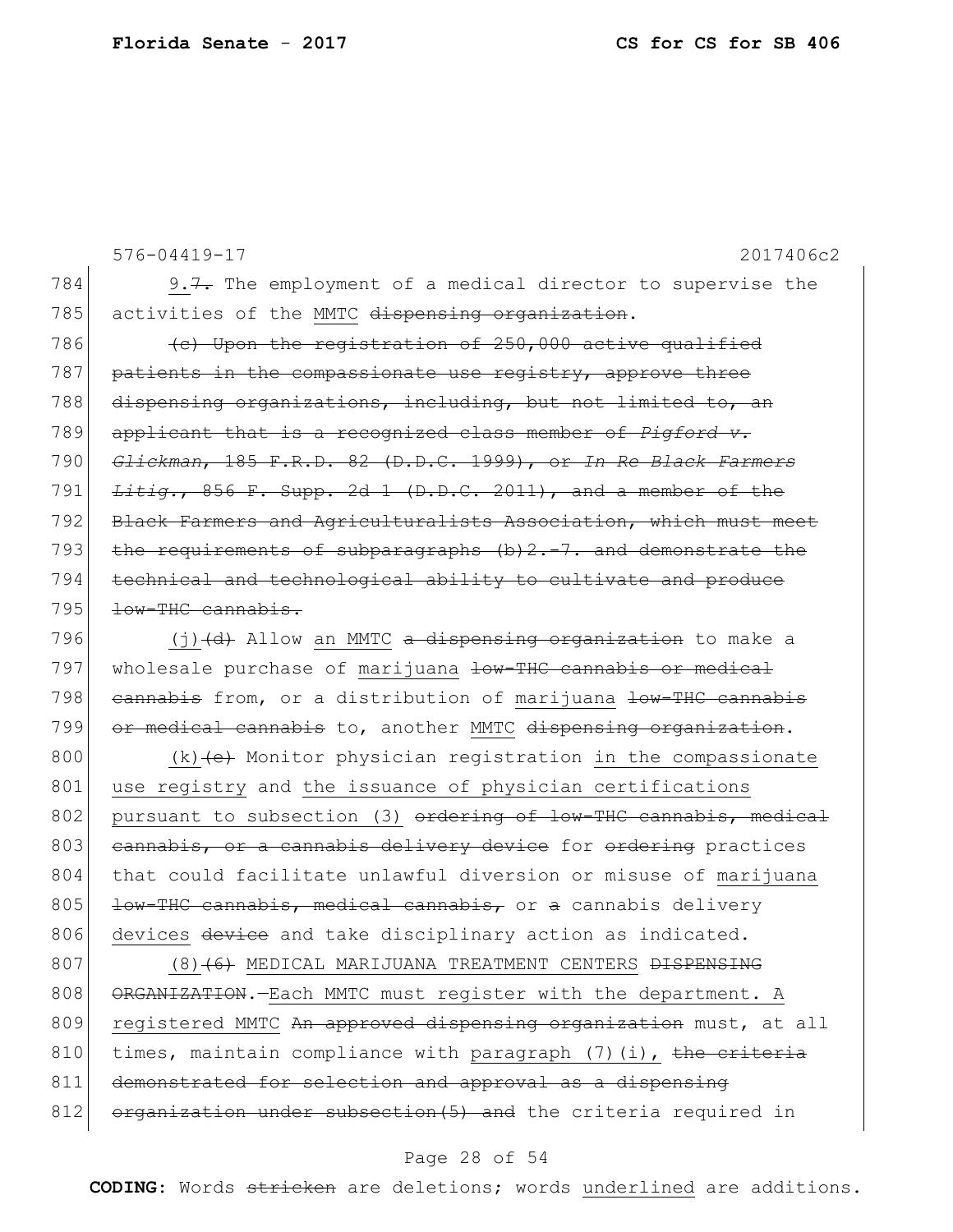576-04419-17 2017406c2 813 this subsection, and all representations made to the department 814 in the MMTC's application for registration. Upon request, the 815 department may grant an MMTC one or more variances from the 816 representations made in the MMTC's application. Consideration of 817 such a variance shall be based upon the individual facts and 818 circumstances surrounding the request. A variance may not be 819 granted unless the requesting MMTC can demonstrate to the 820 department that it has a proposed alternative to the specific 821 representation made in its application which fulfills the same 822 or a similar purpose as the specific representation in a way 823 that the department can reasonably determine will not be a lower 824 standard than the specific representation in the application. 825 (a) When growing marijuana <del>low-THC cannabis or medical</del> 826 cannabis, an MMTC a dispensing organization: 827 1. May use pesticides determined by the department, after 828 consultation with the Department of Agriculture and Consumer 829 Services, to be safely applied to plants intended for human 830 consumption, but may not use pesticides designated as

831 restricted-use pesticides pursuant to s. 487.042.

832 2. Must grow marijuana <del>low-THC cannabis or medical cannabis</del> 833 within an enclosed structure and in a room separate from any 834 other plant.

835 3. Must inspect seeds and growing plants for plant pests 836 that endanger or threaten the horticultural and agricultural 837 interests of the state, notify the Department of Agriculture and 838 Consumer Services within 10 calendar days after a determination 839 that a plant is infested or infected by such plant pest, and 840 implement and maintain phytosanitary policies and procedures. 841 4. Must perform fumigation or treatment of plants, or the

### Page 29 of 54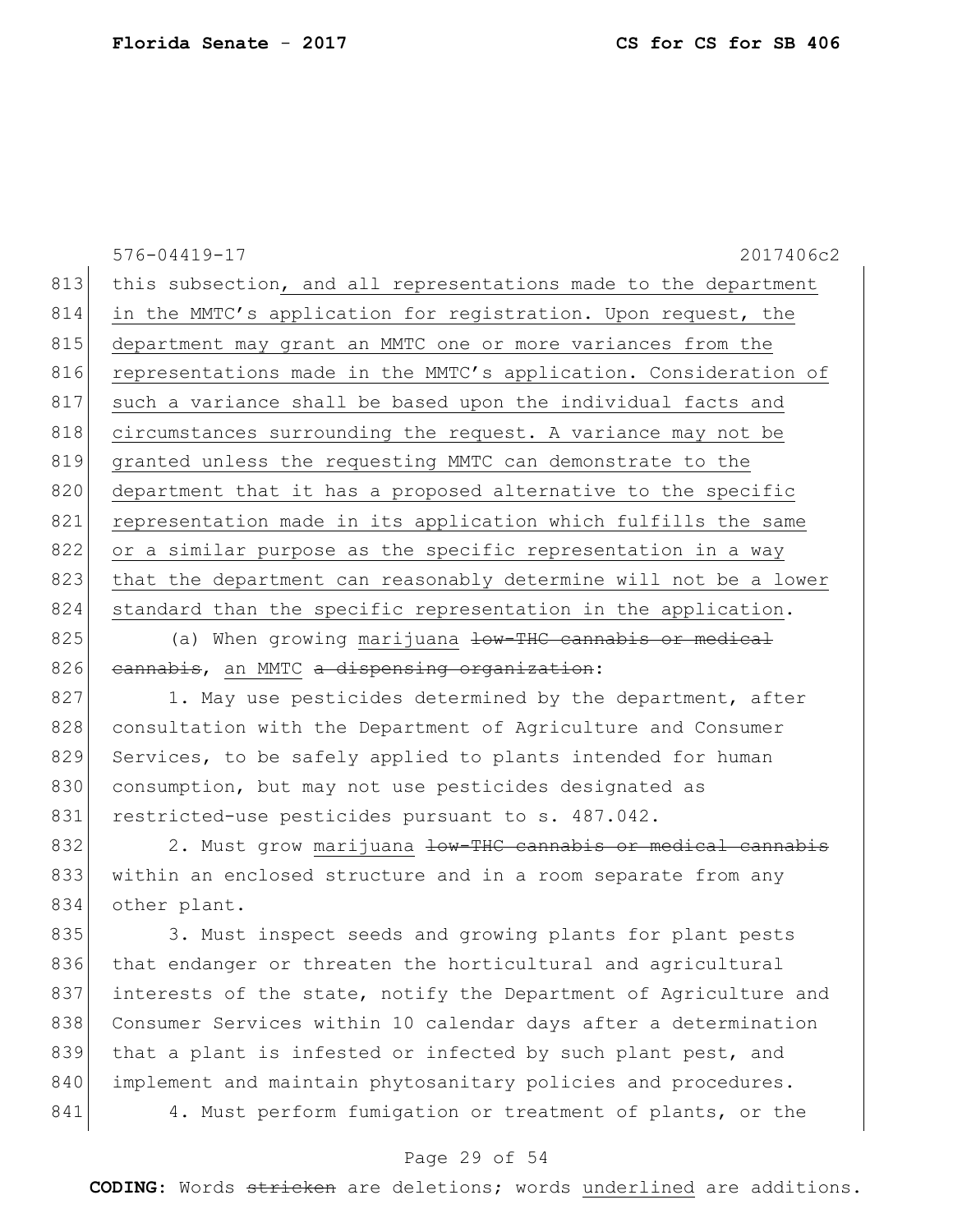```
576-04419-17 2017406c2
842 removal and destruction of infested or infected plants, in
843 accordance with chapter 581 and any rules adopted thereunder.
844 (b) When processing marijuana low-THC cannabis or medical
845 cannabis, an MMTC a dispensing organization must:
846 1. Process the marijuana low-THC cannabis or medical
847 cannabis within an enclosed structure and in a room separate
848 from other plants or products.
849 2. Have the marijuana tested by an independent testing
850 laboratory to ensure it meets the standards established by the
851 department's quality control program Test the processed low-THC
852 cannabis and medical cannabis before it is they are dispensed.
853 Results must be verified and signed by two dispensing
854 organization employees. Before dispensing low-THC cannabis, the
855 dispensing organization must determine that the test results
856 indicate that the low-THC cannabis meets the definition of low-
857 THC cannabis and, for medical cannabis and low-THC cannabis,
858 that all medical cannabis and low-THC cannabis is safe for human
859 consumption and free from contaminants that are unsafe for human
860 consumption. The dispensing organization must retain records of
861 all testing and samples of each homogenous batch of cannabis and
862 <del>low-THC cannabis for at least 9 months. The dispensing</del>
863 organization must contract with an independent testing
864 <del>laboratory to perform audits on the dispensing organization's</del>
865 standard operating procedures, testing records, and samples and
866 provide the results to the department to confirm that the low-
867 THC cannabis or medical cannabis meets the requirements of this
868 section and that the medical cannabis and low-THC cannabis
869 safe for human consumption.
870 3. Package the marijuana low-THC cannabis or medical
```
#### Page 30 of 54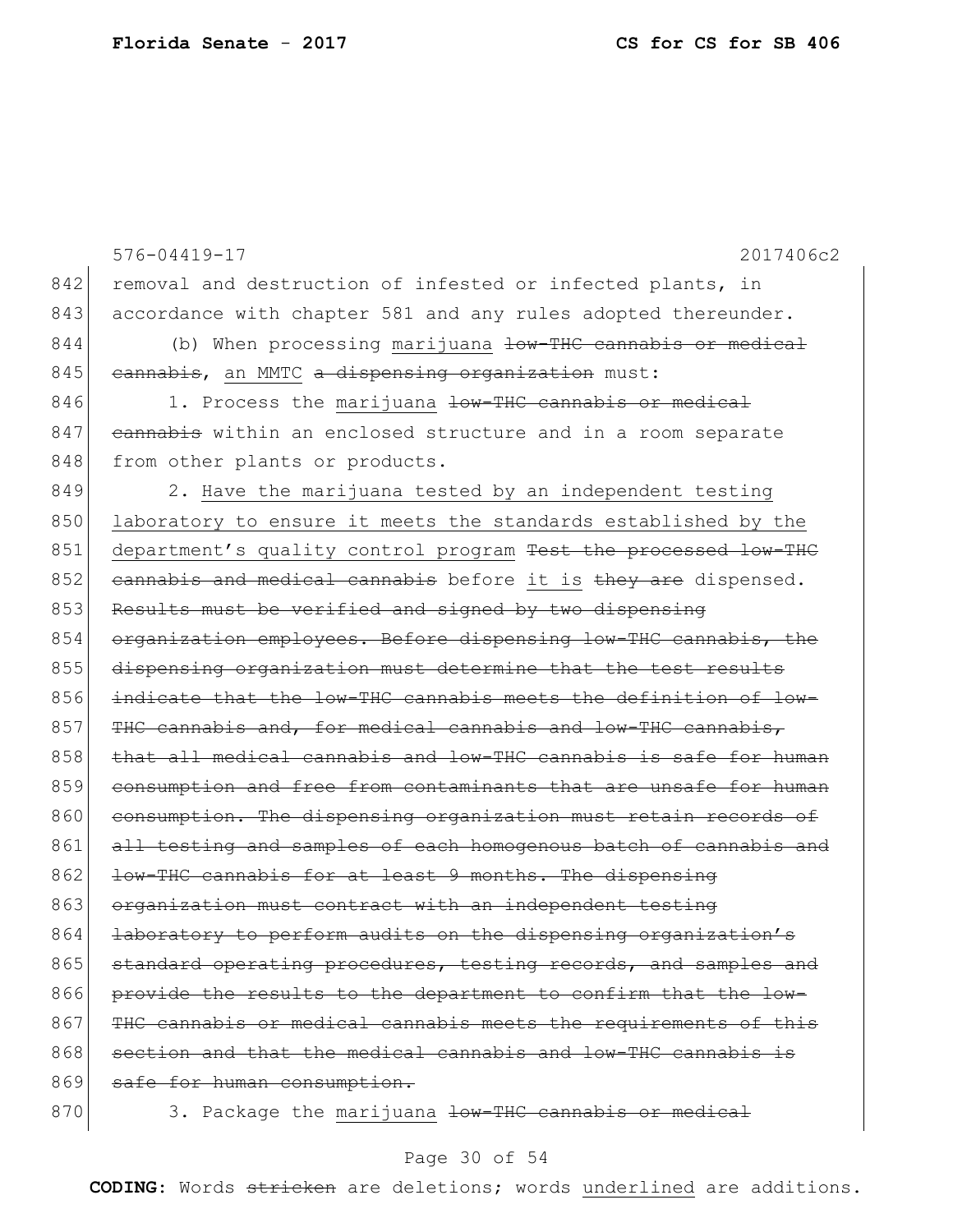|     | 576-04419-17<br>2017406c2                                       |
|-----|-----------------------------------------------------------------|
| 871 | eannabis in compliance with the United States Poison Prevention |
| 872 | Packaging Act of 1970, 15 U.S.C. ss. 1471 et seq.               |
| 873 | 4. Package the marijuana low-THC cannabis or medical            |
| 874 | cannabis in a childproof receptacle that has a firmly affixed   |
| 875 | and legible label stating the following information:            |
| 876 | a. A statement that the marijuana low-THC cannabis or           |
| 877 | medical cannabis meets the requirements of subparagraph 2.;     |
| 878 | b. The name of the MMTC dispensing organization from which      |
| 879 | the marijuana medical cannabis or low-THC cannabis originates;  |
| 880 | and                                                             |
| 881 | c. The batch number and harvest number from which the           |
| 882 | marijuana medical cannabis or low-THC cannabis originates; and  |
| 883 | d. The concentration of tetrahydrocannabinol and                |
| 884 | cannabidiol in the product.                                     |
| 885 | e. Any other information required by department rule            |
| 886 | 5. Reserve two processed samples from each batch and retain     |
| 887 | such samples for at least 9 months for the purpose of testing   |
| 888 | pursuant to the audit required under subparagraph 2.            |
| 889 | (c) When dispensing marijuana low-THC cannabis, medical         |
| 890 | eannabis, or a marijuana eannabis delivery device, an MMTC a    |
| 891 | dispensing organization:                                        |
| 892 | 1. May not dispense more than the a 45-day supply of            |
| 893 | marijuana authorized by a qualifying patient's physician        |
| 894 | certification low-THC cannabis or medical cannabis to a         |
| 895 | qualifying patient or caregiver the patient's legal             |
| 896 | representative.                                                 |
| 897 | 2. Must ensure that the have the dispensing organization's      |
| 898 | employee who dispenses the marijuana low-THC cannabis, medical  |
| 899 | cannabis, or marijuana a cannabis delivery device enters enter  |

# Page 31 of 54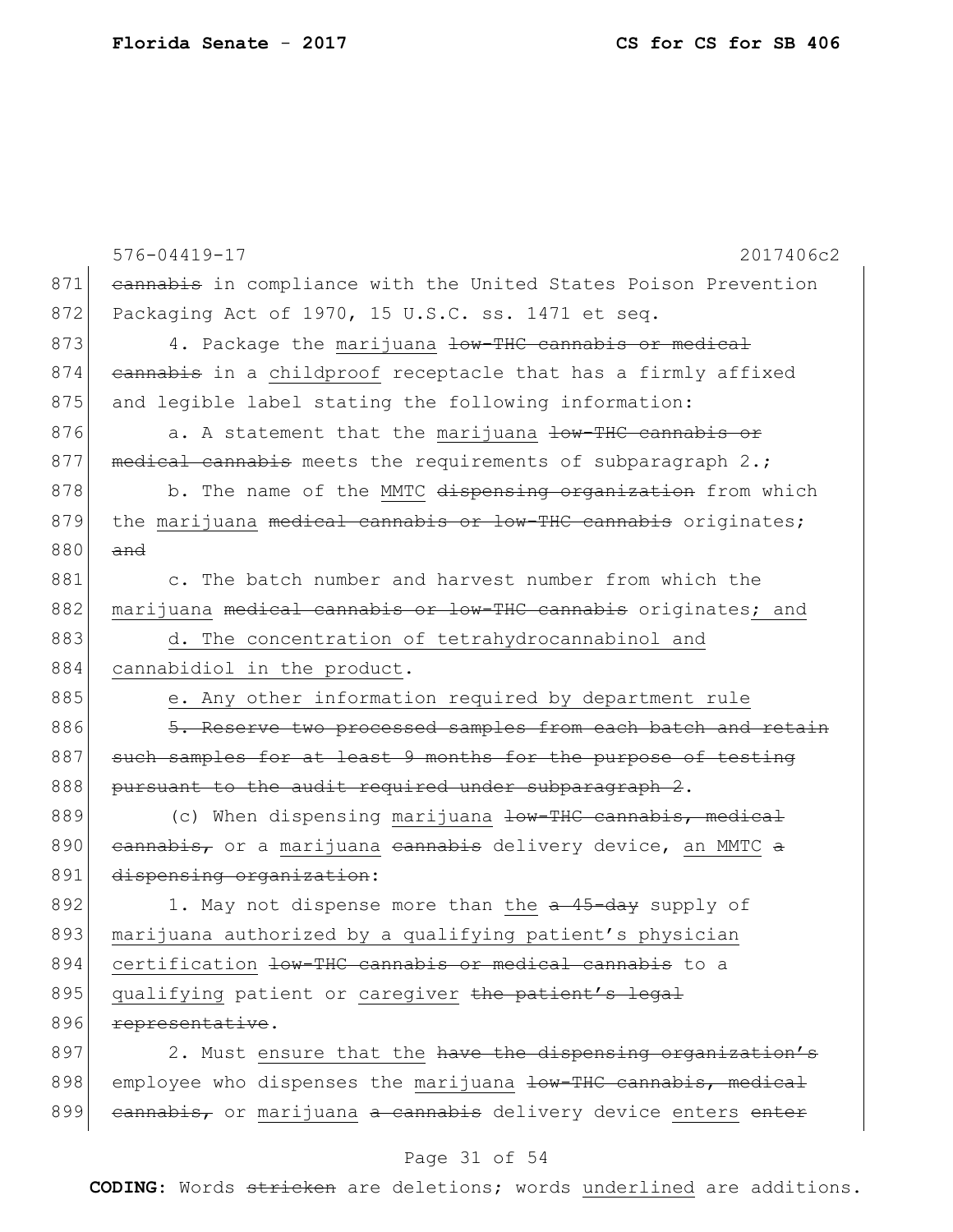576-04419-17 2017406c2 900 into the compassionate use registry his or her name or unique 901 employee identifier. 902 3. Must verify that the qualifying patient and the 903 caregiver, if applicable, both have an active and valid 904 compassionate use registry identification card and that the 905 amount and type of marijuana dispensed match the physician 906 certification in the compassionate use registry for that 907 qualifying patient that a physician has ordered the low-THC 908 cannabis, medical cannabis, or a specific type of a cannabis 909 delivery device for the patient.

910 4. Must label the marijuana with the recommended dose for 911 the qualifying patient receiving the marijuana.

912 5.4. May not dispense or sell any other type of marijuana 913 cannabis, alcohol, or illicit drug-related product, including 914 pipes, bongs, or wrapping papers, other than a physician-ordered 915 cannabis delivery device required for the medical use of 916 marijuana which is specified in a physician certification  $\frac{1}{w}$ 917 THC cannabis or medical cannabis, while dispensing low-THC 918 cannabis or medical cannabis. An MMTC may produce and dispense 919 marijuana as an edible or food product but may not produce such 920 items in a format designed to be attractive to children. In 921 addition to the requirements of this section and department 922 rule, food products produced by an MMTC must meet all food 923 safety standards established in state and federal law, 924 including, but not limited to, the identification of the serving 925 size and the amount of tetrahydrocannabinol in each serving.  $926$   $\frac{5. \text{ Must verify that the patient has an active registration}}{5.}$ 927 in the compassionate use registry, the patient or patient's  $928$  legal representative holds a valid and active registration card,

#### Page 32 of 54

**CODING**: Words stricken are deletions; words underlined are additions.

**Florida Senate** - **2017 CS for CS for SB 406**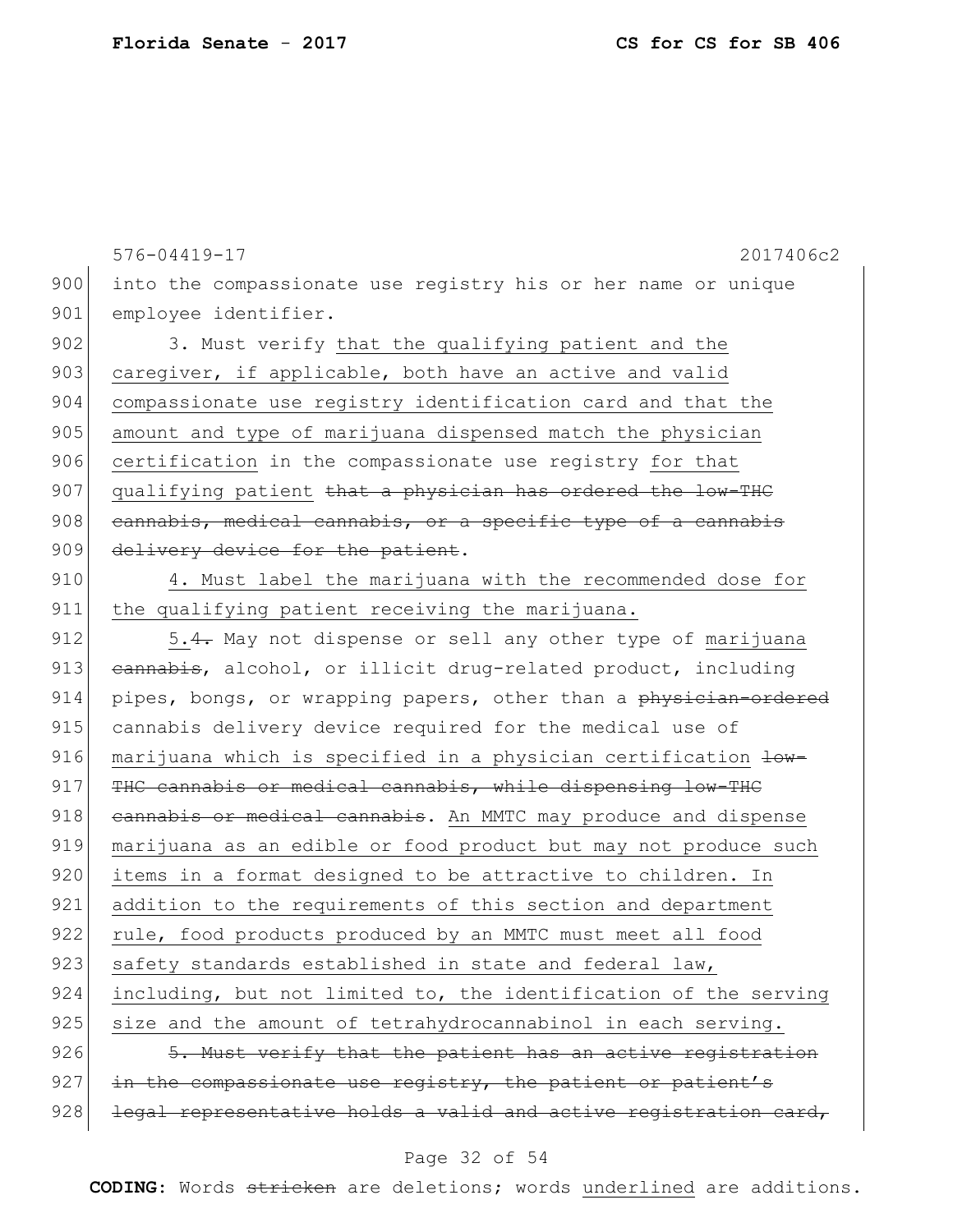576-04419-17 2017406c2 929 the order presented matches the order contents as recorded in 930 the registry, and the order has not already been filled. 931 6. Must, upon dispensing the marijuana  $\frac{1}{2}$  and  $\frac{1}{2}$  cannabis, 932 medical cannabis, or marijuana cannabis delivery device, record 933 in the registry the date, time, quantity, and form of marijuana 934 <del>low-THC cannabis or medical cannabis</del> dispensed; and the type of 935 marijuana cannabis delivery device dispensed; and the name and 936 compassionate use registry identification number of the 937 qualifying patient or caregiver to whom the marijuana delivery 938 device was dispensed. 939 7. May not dispense marijuana from more than three 940 dispensing facilities. This subparagraph does not apply to MMTC 941 retail facilities that only dispense low-THC cannabis and sell 942 marijuana delivery devices to qualified patients. 943 (d) To ensure the safety and security of its premises and 944 any off-site storage facilities, and to maintain adequate 945 controls against the diversion, theft, and loss of marijuana 946  $\vert$  low-THC cannabis, medical cannabis, or marijuana cannabis 947 delivery devices, an MMTC a dispensing organization shall: 948 1.a. Maintain a fully operational security alarm system 949 that secures all entry points and perimeter windows and is 950 equipped with motion detectors; pressure switches; and duress, 951 panic, and hold-up alarms; or

952 b. Maintain a video surveillance system that records 953 continuously 24 hours each day and meets at least one of the 954 following criteria:

955 (I) Cameras are fixed in a place that allows for the clear 956 identification of persons and activities in controlled areas of 957 the premises. Controlled areas include grow rooms, processing

### Page 33 of 54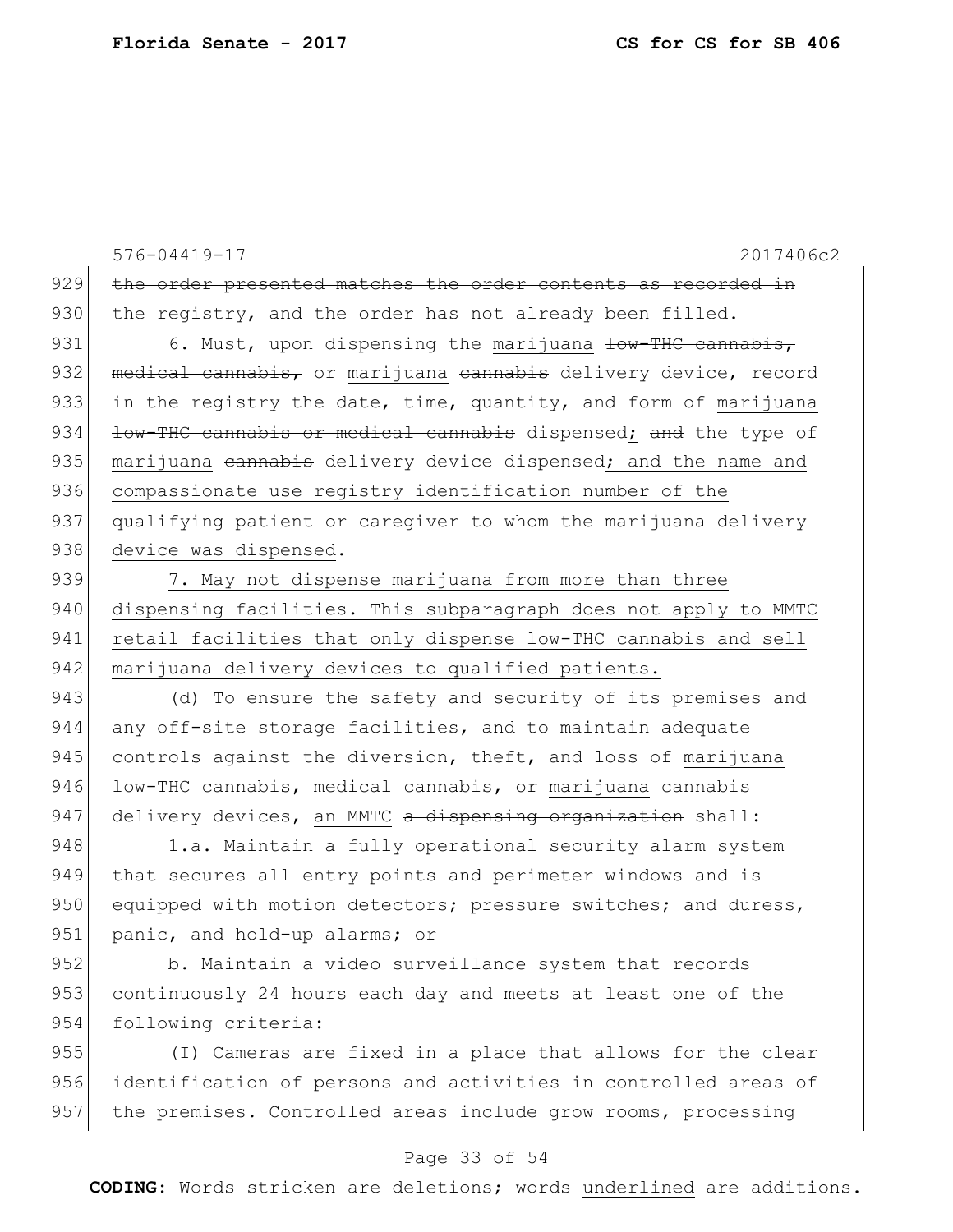576-04419-17 2017406c2 958 rooms, storage rooms, disposal rooms or areas, and point-of-sale 959 rooms; 960 (II) Cameras are fixed in entrances and exits to the 961 premises, which shall record from both indoor and outdoor, or 962 ingress and egress, vantage points; 963 (III) Recorded images must clearly and accurately display 964 the time and date; or 965 (IV) Retain video surveillance recordings for a minimum of 966 45 days, or longer upon the request of a law enforcement agency. 967 2. Ensure that the MMTC's organization's outdoor premises 968 have sufficient lighting from dusk until dawn. 969 3. Implement Establish and maintain a tracking system using 970 a vendor approved by the department which that traces the 971 | marijuana low-THC cannabis or medical cannabis from seed to 972 sale. The tracking system must  $\frac{1}{2}$  include notification of key 973 events as determined by the department, including when cannabis 974 seeds are planted, when cannabis plants are harvested and 975 destroyed, and when marijuana low-THC cannabis or medical 976 cannabis is transported, sold, stolen, diverted, or lost. 977 4. Not dispense from its premises marijuana low-THC 978 cannabis, medical cannabis, or a cannabis delivery device 979 between the hours of 9 p.m. and 7 a.m., but may perform all 980 other operations and deliver marijuana low-THC cannabis and 981 medical cannabis to qualifying qualified patients 24 hours each 982 day. 983 5. Store marijuana <del>low-THC cannabis or medical cannabis</del> in 984 a secured, locked room or a vault.

985 6. Require at least two of its employees, or two employees 986 of a security agency with whom it contracts, to be on the

### Page 34 of 54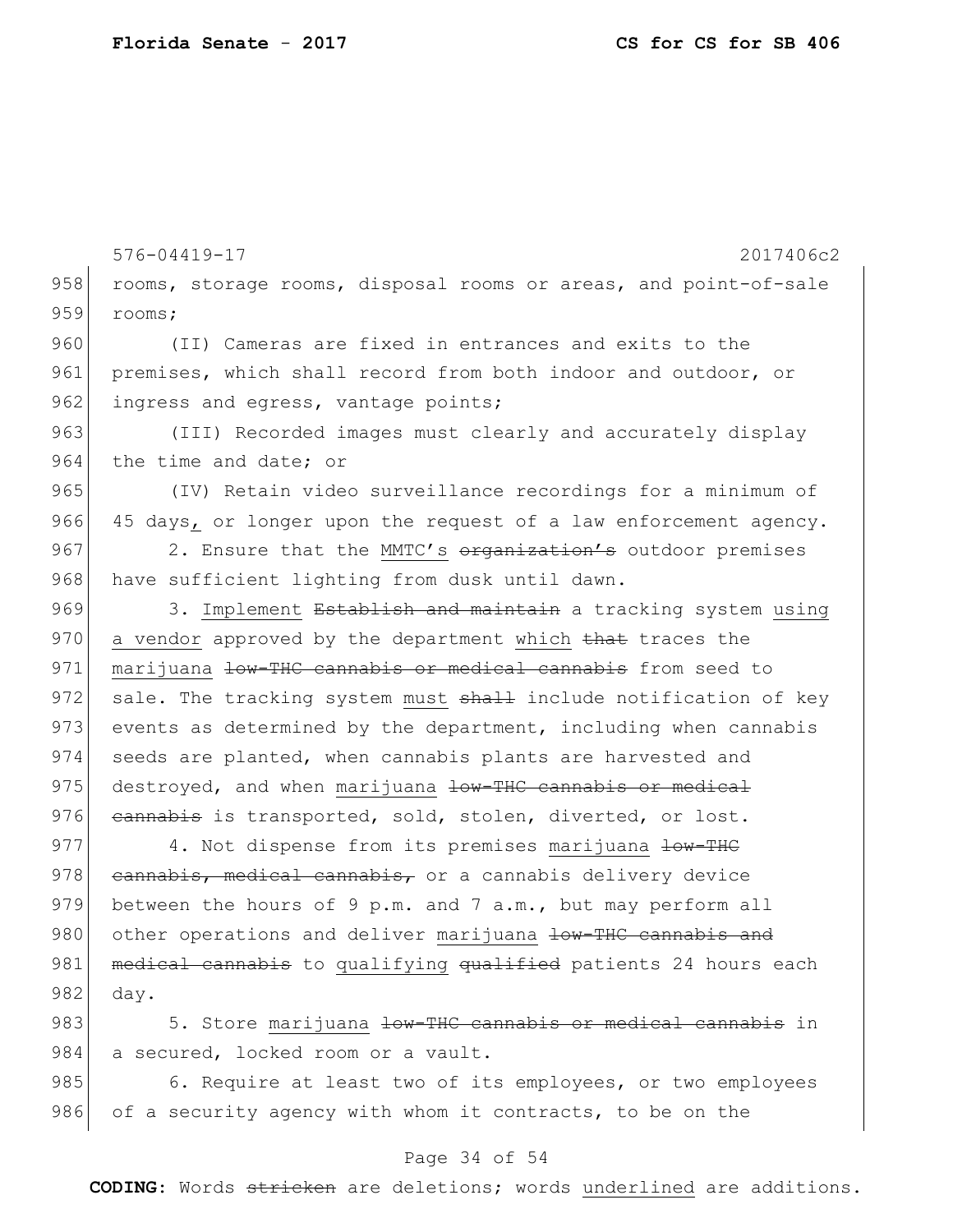|      | 576-04419-17<br>2017406c2                                        |
|------|------------------------------------------------------------------|
| 987  | premises at all times.                                           |
| 988  | 7. Require each employee or contractor to wear a photo           |
| 989  | identification badge at all times while on the premises.         |
| 990  | 8. Require each visitor to wear a visitor's pass at all          |
| 991  |                                                                  |
| 992  | times while on the premises.                                     |
| 993  | 9. Implement an alcohol and drug-free workplace policy.          |
|      | 10. Report to local law enforcement within 24 hours after        |
| 994  | it is notified or becomes aware of the theft, diversion, or loss |
| 995  | of marijuana low-THC cannabis or medical cannabis.               |
| 996  | (e) To ensure the safe transport of marijuana low-THC            |
| 997  | cannabis or medical cannabis to MMTC dispensing organization     |
| 998  | facilities, independent testing laboratories, or qualifying      |
| 999  | patients, the MMTC dispensing organization must:                 |
| 1000 | 1. Maintain a transportation manifest, which must be             |
| 1001 | retained for at least 1 year. A copy of the manifest must be in  |
| 1002 | the vehicle at all times when transporting marijuana.            |
| 1003 | 2. Ensure only vehicles in good working order are used to        |
| 1004 | transport marijuana low-THC cannabis or medical cannabis.        |
| 1005 | 3. Lock marijuana low-THC cannabis or medical cannabis in a      |
| 1006 | separate compartment or container within the vehicle.            |
| 1007 | 4. Require at least two persons to be in a vehicle               |
| 1008 | transporting marijuana low-THC cannabis or medical cannabis, and |
| 1009 | require at least one person to remain in the vehicle while the   |
| 1010 | marijuana low-THC cannabis or medical cannabis is being          |
| 1011 | delivered.                                                       |
| 1012 | 5. Provide specific safety and security training to              |
| 1013 | employees transporting or delivering marijuana low-THC cannabis  |
| 1014 | or medical cannabis.                                             |
| 1015 | (9) MARIJUANA QUALITY CONTROL PROGRAM AND INDEPENDENT            |
|      |                                                                  |

# Page 35 of 54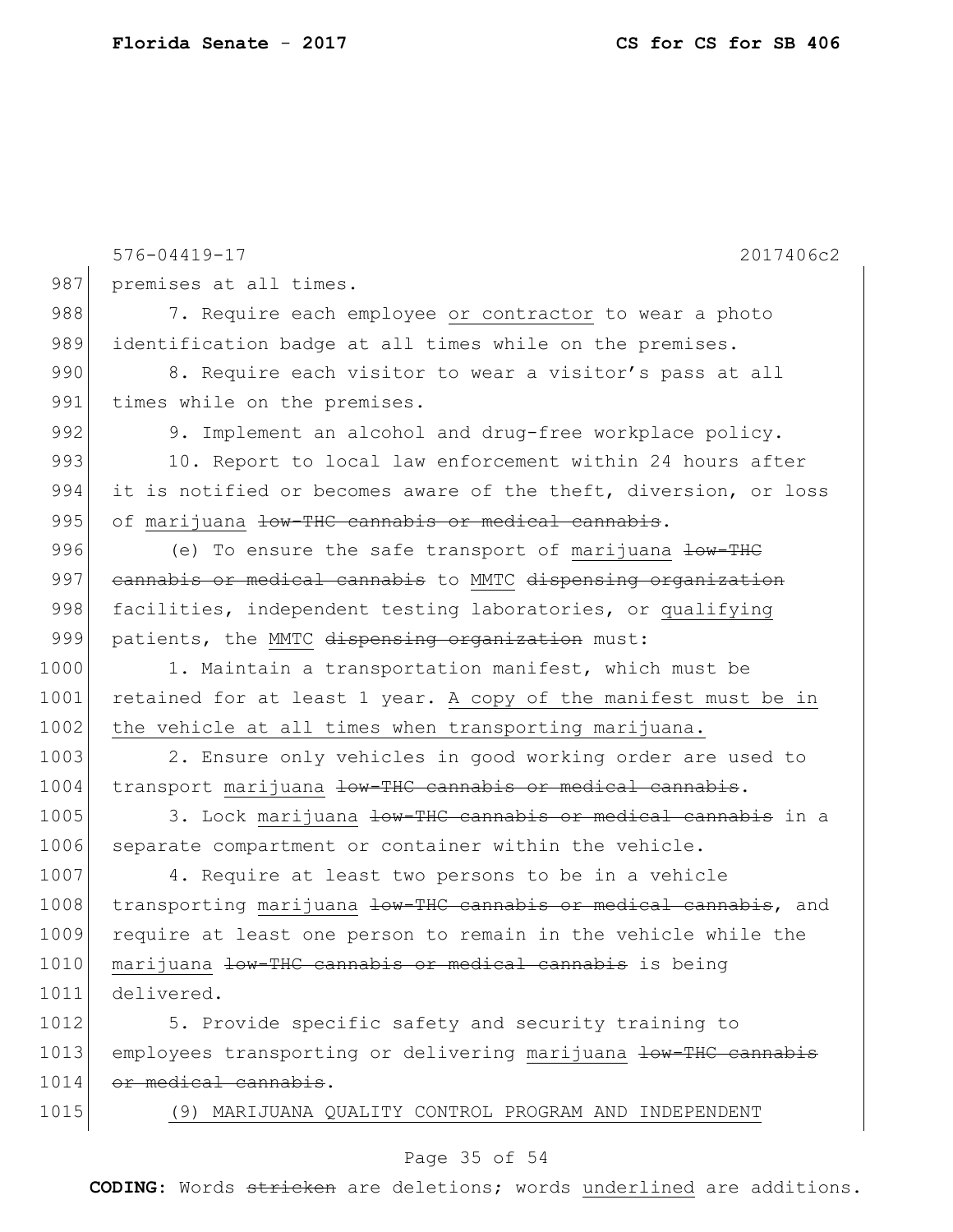|      | 2017406c2<br>$576 - 04419 - 17$                                 |
|------|-----------------------------------------------------------------|
| 1016 | TESTING LABORATORY LICENSURE.-                                  |
| 1017 | (a) The department shall establish a quality control            |
| 1018 | program requiring marijuana to be tested by an independent      |
| 1019 | testing laboratory for potency and contaminants before sale to  |
| 1020 | qualifying patients and caregivers.                             |
| 1021 | 1. The quality control program must require MMTCs to submit     |
| 1022 | samples from each batch or lot of marijuana harvested or        |
| 1023 | processed to an independent testing laboratory for testing to   |
| 1024 | ensure, at a minimum, that the labeling of the potency of       |
| 1025 | tetrahydrocannabinol and all other marketed cannabinoids or     |
| 1026 | terpenes is accurate and that the marijuana dispensed to        |
| 1027 | qualifying patients is safe for human consumption.              |
| 1028 | 2. An MMTC must maintain records of all tests conducted,        |
| 1029 | including the results of each test and any additional           |
| 1030 | information, as required by the department.                     |
| 1031 | 3. The department shall adopt all rules necessary to create     |
| 1032 | and oversee the quality control program, which must include, at |
| 1033 | a minimum:                                                      |
| 1034 | a. Permissible levels of variation in potency labeling and      |
| 1035 | standards requiring tetrahydrocannabinol in edible marijuana    |
| 1036 | products to be distributed consistently throughout the product; |
| 1037 | b. Permissible levels of contaminants and mandatory testing     |
| 1038 | for contaminants to confirm that the tested marijuana is safe   |
| 1039 | for human consumption. This testing must include, but is not    |
| 1040 | limited to, testing for microbiological impurity, residual      |
| 1041 | solvents, and pesticide residues;                               |
| 1042 | c. The destruction of marijuana determined to be                |
| 1043 | inaccurately labeled or unsafe for human consumption after the  |
| 1044 | MMTC has an opportunity to take remedial action;                |

# Page 36 of 54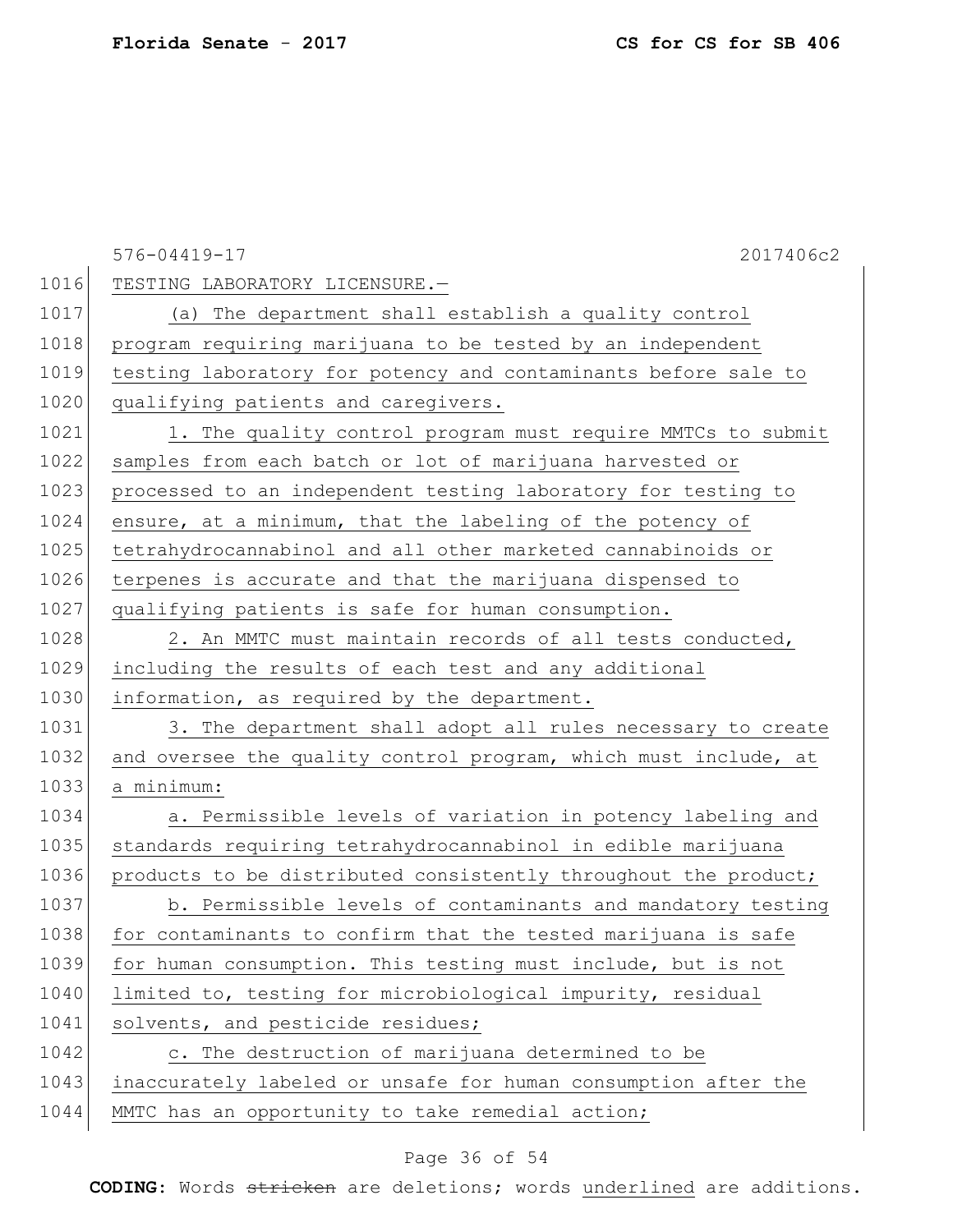576-04419-17 2017406c2 1045 d. The collection, storage, handling, recording, and 1046 destruction of samples of marijuana by independent testing 1047 laboratories; and 1048 e. Security, inventory tracking, and record retention. 1049 (b) The department must license all independent testing 1050 laboratories to ensure that all marijuana is tested for potency 1051 and contaminants in accordance with the department's quality 1052 control program. An independent testing laboratory may collect 1053 and accept samples of, and possess, store, transport, and test 1054 marijuana. An independent testing laboratory may not be owned by 1055 a person who also possesses an ownership interest in an MMTC. A 1056 clinical laboratory that is licensed by the Agency for Health 1057 Care Administration pursuant to part I of chapter 483 and that 1058 performs nonwaived clinical tests is exempt from the requirement 1059 to be licensed by the department pursuant to this paragraph but 1060 must be certified to perform all required tests pursuant to 1061 subparagraph 2. 1062 1. The department shall develop rules establishing 1063 independent testing laboratory license requirements and a 1064 process for licensing independent testing laboratories; develop 1065 an application form for an independent testing laboratory 1066 license; and impose an initial application fee and a biennial 1067 renewal fee sufficient to cover the costs of administering this 1068 subsection. 1069 2. In addition to licensure, an independent testing 1070 laboratory must be certified to perform all required tests by 1071 the department. The department must issue a certification to an 1072 independent testing laboratory that has been certified by a 1073 third-party laboratory certification body approved by the

### Page 37 of 54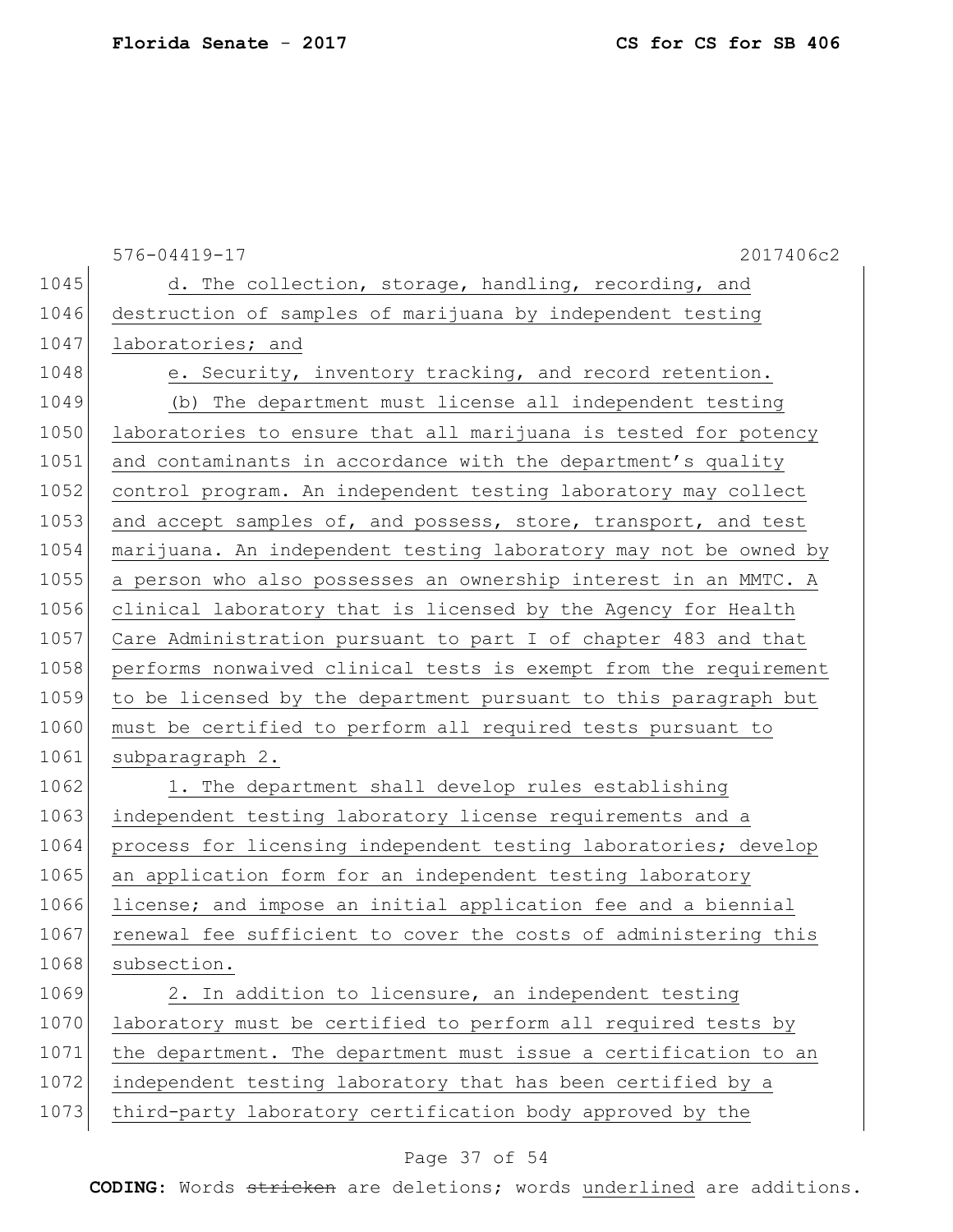|      | 576-04419-17<br>2017406c2                                        |
|------|------------------------------------------------------------------|
| 1074 | department. The department shall establish reasonable rules for  |
| 1075 | the certification and operation of independent testing           |
| 1076 | laboratories. Rules for certification must, at a minimum,        |
| 1077 | address standards relating to:                                   |
| 1078 | a. Personnel qualifications;                                     |
| 1079 | b. Equipment and methodology;                                    |
| 1080 | c. Proficiency testing;                                          |
| 1081 | d. Tracking;                                                     |
| 1082 | e. Sampling;                                                     |
| 1083 | f. Chain of custody;                                             |
| 1084 | g. Record and sample retention;                                  |
| 1085 | h. Reporting;                                                    |
| 1086 | i. Audit and inspection; and                                     |
| 1087 | j. Security.                                                     |
| 1088 | 3. The department shall suspend or reduce any mandatory          |
| 1089 | testing requirement specified in its quality control program if  |
| 1090 | the number of licensed and certified independent testing         |
| 1091 | laboratories is insufficient to process the tests necessary to   |
| 1092 | meet the patients' demand for marijuana.                         |
| 1093 | 4. An independent testing laboratory may accept only             |
| 1094 | samples composed of marijuana which are obtained from a sample   |
| 1095 | source approved by the department. At a minimum, these sources   |
| 1096 | must include an MMTC, a researcher affiliated with an accredited |
| 1097 | university or research hospital, a qualifying patient, and a     |
| 1098 | caregiver.                                                       |
| 1099 | $(10)$ $(7)$ DEPARTMENT AUTHORITY AND RESPONSIBILITIES.          |
| 1100 | (a) The department may conduct announced or unannounced          |
| 1101 | inspections of MMTCs dispensing organizations to determine       |
| 1102 | compliance with this section or rules adopted pursuant to this   |
|      |                                                                  |

# Page 38 of 54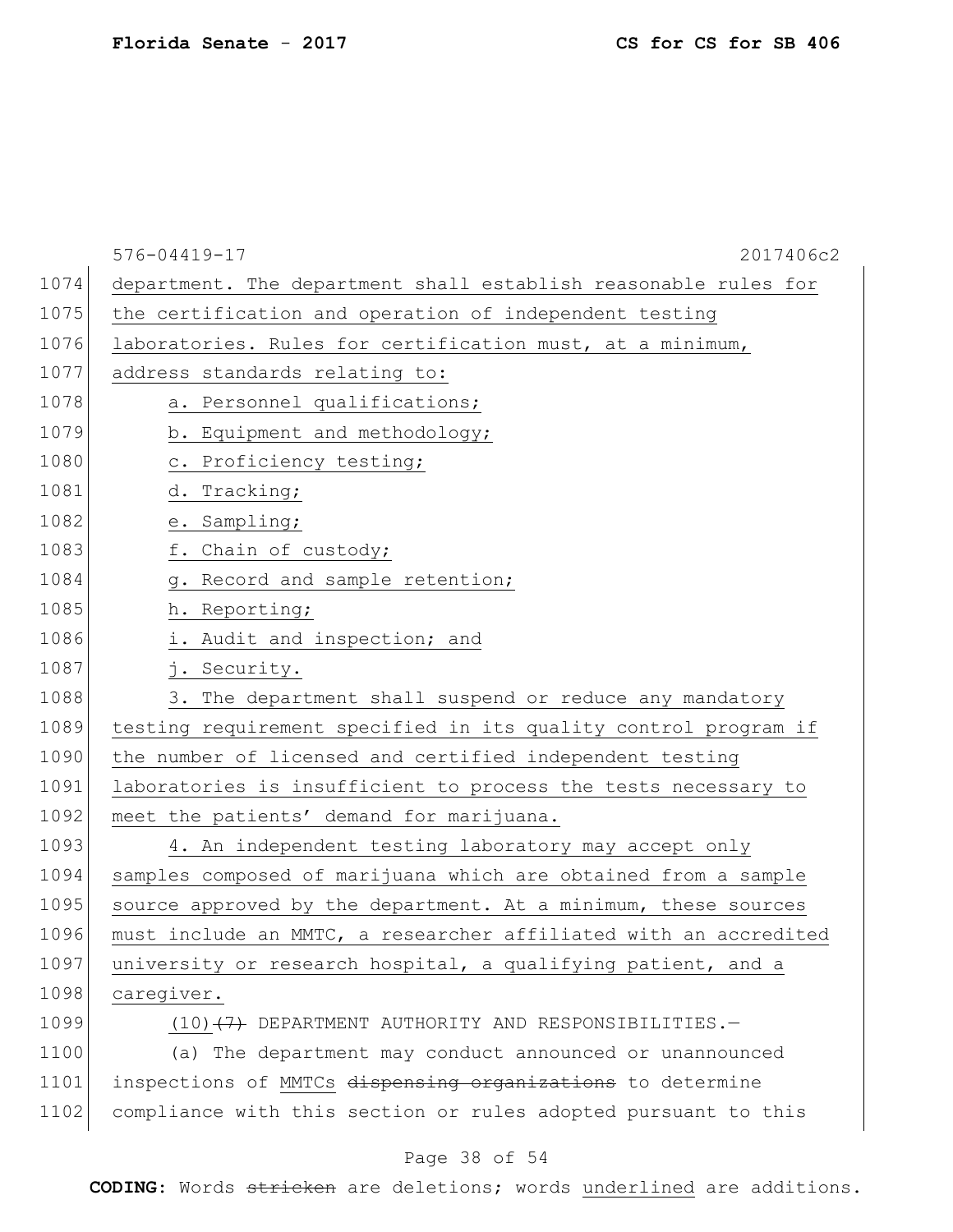576-04419-17 2017406c2 1103 section.  $1104$  (b) The department shall inspect an MMTC  $\alpha$  dispensing 1105 organization upon complaint or notice provided to the department 1106 that the MMTC <del>dispensing organization</del> has dispensed marijuana 1107 **low-THC cannabis or medical cannabis** containing any mold, 1108 bacteria, or other contaminant that may cause or has caused an 1109 adverse effect to human health or the environment. 1110 (c) The department shall conduct at least a biennial 1111 inspection of each MMTC dispensing organization to evaluate the 1112 MMTC's dispensing organization's records, personnel, equipment, 1113 processes, security measures, sanitation practices, and quality 1114 assurance practices. 1115 (d) The department shall approve an MMTC's request for a 1116 change in ownership, equity structure, or transfer of 1117 registration to a new entity that meets the requirements in 1118 paragraph (7)(i) if individuals seeking a 5 percent or greater 1119 direct or indirect equity interest in the MMTC are fingerprinted 1120 and have successfully passed a level 2 background screening 1121 pursuant to s. 435.04. Individuals who seek or hold less than a 1122 5 percent direct or indirect equity interest in the MMTC are not 1123 required to be fingerprinted or pass the background check. A 1124 request for a change in MMTC ownership, equity structure, or 1125 transfer of registration is deemed approved if not denied by the 1126 department within 15 days after receipt of the request. The 1127 department shall adopt by rule a process which includes specific 1128 criteria for the approval or denial of such requests. 1129 (e) The department shall establish, maintain, and control a 1130 computer software tracking system that traces marijuana from 1131 seed to sale and allows real-time, 24-hour access by the

### Page 39 of 54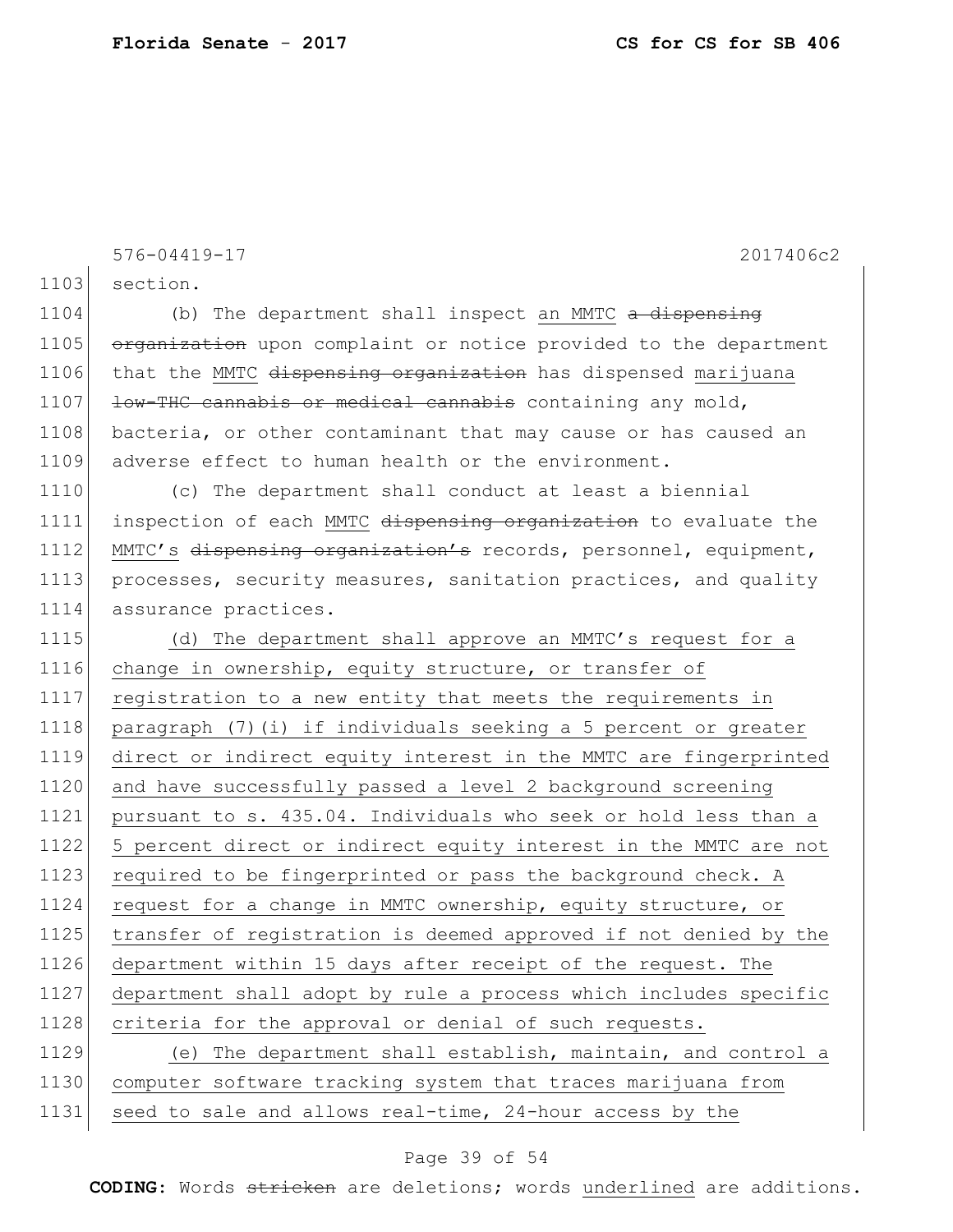|      | 576-04419-17<br>2017406c2                                        |
|------|------------------------------------------------------------------|
| 1132 | department to data from all MMTCs and independent testing        |
| 1133 | laboratories. The tracking system must, at a minimum, include    |
| 1134 | notification of when marijuana seeds are planted, when marijuana |
| 1135 | plants are harvested and destroyed, and when marijuana is        |
| 1136 | transported, sold, stolen, diverted, or lost. Each MMTC shall    |
| 1137 | use the seed-to-sale tracking system selected by the department. |
| 1138 | $(f)$ $(d)$ The department may enter into interagency agreements |
| 1139 | with the Department of Agriculture and Consumer Services, the    |
| 1140 | Department of Business and Professional Regulation, the          |
| 1141 | Department of Transportation, the Department of Highway Safety   |
| 1142 | and Motor Vehicles, and the Agency for Health Care               |
| 1143 | Administration, and such agencies are authorized to enter into   |
| 1144 | an interagency agreement with the department, to conduct         |
| 1145 | inspections or perform other responsibilities assigned to the    |
| 1146 | department under this section.                                   |
| 1147 | $(g)$ (e) The department must make a list of all approved        |
| 1148 | MMTCs, dispensing organizations and qualified ordering           |
| 1149 | physicians who are qualified to issue physician certifications,  |
| 1150 | and medical directors publicly available on its website.         |
| 1151 | (f) The department may establish a system for issuing and        |
| 1152 | renewing registration cards for patients and their legal         |
| 1153 | representatives, establish the circumstances under which the     |
| 1154 | eards may be revoked by or must be returned to the department,   |
| 1155 | and establish fees to implement such system. The department must |
| 1156 | require, at a minimum, the registration cards to:                |
| 1157 | 1. Provide the name, address, and date of birth of the           |
| 1158 | patient or legal representative.                                 |
| 1159 | 2. Have a full-face, passport-type, color photograph of the      |
| 1160 | patient or legal representative taken within the 90 days         |

# Page 40 of 54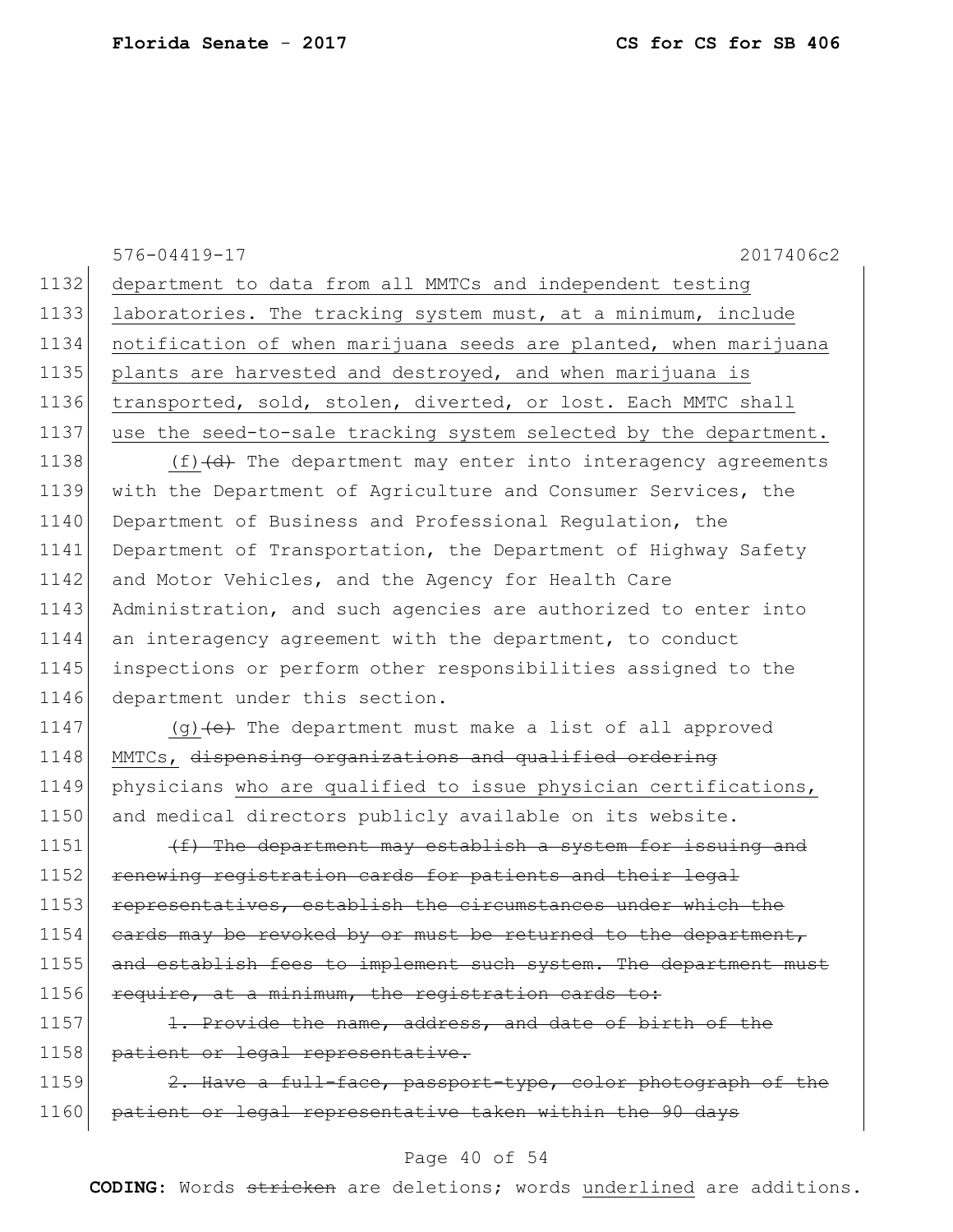|      | 576-04419-17<br>2017406c2                                             |
|------|-----------------------------------------------------------------------|
| 1161 | immediately preceding registration.                                   |
| 1162 | 3. Identify whether the cardholder is a patient or legal              |
| 1163 | representative.                                                       |
| 1164 | 4. List a unique numeric identifier for the patient or                |
| 1165 | legal representative that is matched to the identifier used for       |
| 1166 | such person in the department's compassionate use registry.           |
| 1167 | 5. Provide the expiration date, which shall be 1 year after           |
| 1168 | the date of the physician's initial order of low-THC cannabis or      |
| 1169 | medical cannabis.                                                     |
| 1170 | 6. For the legal representative, provide the name and                 |
| 1171 | unique numeric identifier of the patient that the legal               |
| 1172 | representative is assisting.                                          |
| 1173 | 7. Be resistant to counterfeiting or tampering.                       |
| 1174 | (h) $\overline{+g}$ The department may impose reasonable fines not to |
| 1175 | exceed \$10,000 on an MMTC a dispensing organization for any of       |
| 1176 | the following violations:                                             |
| 1177 | 1. Violating this section, s. 499.0295, or department rule.           |
| 1178 | 2. Failing to maintain qualifications for registration with           |
| 1179 | the department approval.                                              |
| 1180 | 3. Endangering the health, safety, or security of a                   |
| 1181 | qualifying qualified patient.                                         |
| 1182 | 4. Improperly disclosing personal and confidential                    |
| 1183 | information of a qualifying the qualified patient.                    |
| 1184 | 5. Attempting to procure MMTC registration with the                   |
| 1185 | department dispensing organization approval by bribery,               |
| 1186 | fraudulent misrepresentation, or extortion.                           |
| 1187 | 6. Any owner or manager of the MMTC being convicted or                |
| 1188 | found guilty of, or entering a plea of guilty or nolo contendere      |
| 1189 | to, regardless of adjudication, a crime in any jurisdiction           |
|      |                                                                       |

# Page 41 of 54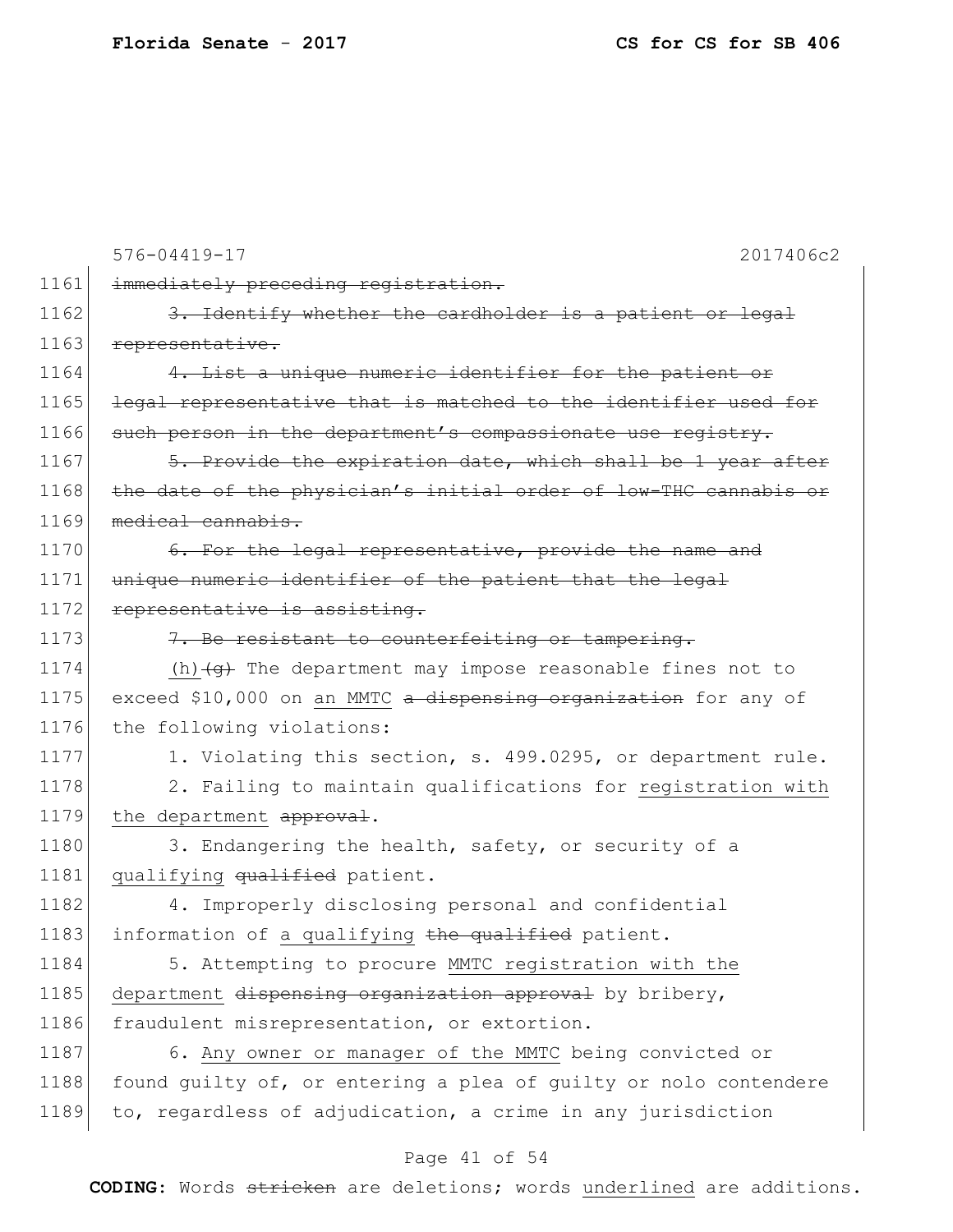576-04419-17 2017406c2 1190 which directly relates to the business of an MMTC a dispensing 1191 organization. 1192 7. Making or filing a report or record that the MMTC 1193 dispensing organization knows to be false. 1194 8. Willfully failing to maintain a record required by this 1195 section or department rule. 1196 9. Willfully impeding or obstructing an employee or agent 1197 of the department in the furtherance of his or her official 1198 duties. 1199 10. Engaging in fraud or deceit, negligence, incompetence, 1200 or misconduct in the business practices of an MMTC a dispensing 1201 organization. 1202 11. Making misleading, deceptive, or fraudulent 1203 representations in or related to the business practices of an 1204 MMTC a dispensing organization. 1205 12. Having a license or the authority to engage in any 1206 regulated profession, occupation, or business that is related to  $1207$  the business practices of an MMTC a dispensing organization 1208 suspended, revoked, or otherwise acted against by the licensing 1209 authority of any jurisdiction, including its agencies or 1210 subdivisions, for a violation that would constitute a violation 1211 under Florida law. 1212 13. Violating a lawful order of the department or an agency 1213 of the state, or failing to comply with a lawfully issued 1214 subpoena of the department or an agency of the state. 1215  $(i)$   $(h)$  The department may suspend, revoke, or refuse to 1216 renew an MMTC's registration with the department  $a$  dispensing 1217 organization's approval if the MMTC a dispensing organization 1218 commits a violation specified any of the violations in paragraph

#### Page 42 of 54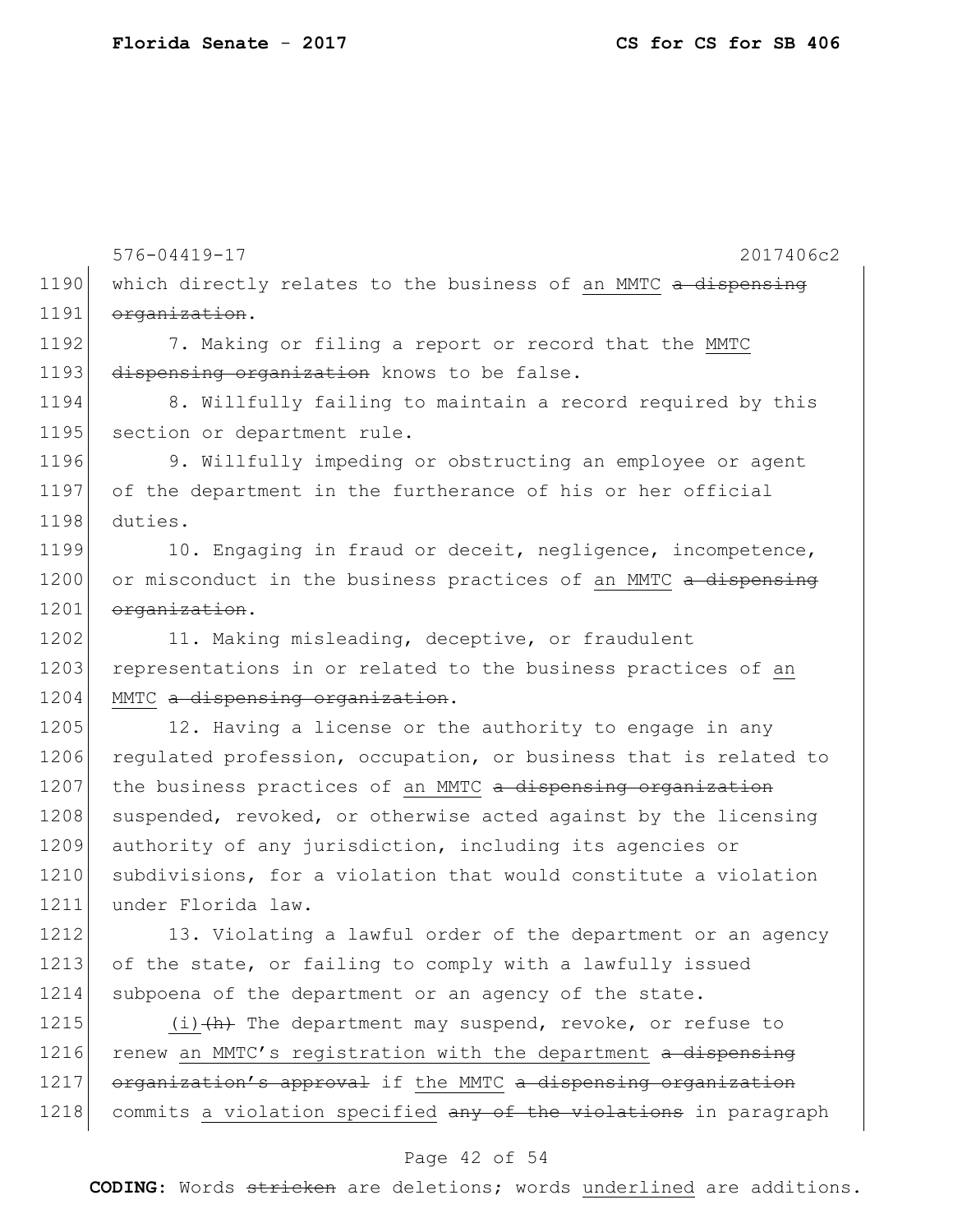576-04419-17 2017406c2 1219 (h)  $\frac{1219}{ }$ . 1220  $(j)$   $(i)$  The department shall renew an MMTC's registration 1221 | with the department the approval of a dispensing organization 1222 biennially if the MMTC dispensing organization meets the 1223 requirements of this section and pays the biennial renewal fee. 1224 (k) $\left(\frac{1}{2}\right)$  The department may adopt rules necessary to 1225 implement this section.  $1226$  (11)  $(8)$  PREEMPTION. -1227 (a) All matters regarding the regulation of the cultivation 1228 and processing of marijuana medical cannabis or low-THC cannabis 1229 by MMTCs dispensing organizations are preempted to the state. 1230 (b) A municipality may determine by ordinance the criteria 1231 for the number and location of, and other permitting 1232 requirements that do not conflict with state law or department 1233 rule for, dispensing facilities of MMTCs dispensing 1234 organizations located within its municipal boundaries. A county 1235 may determine by ordinance the criteria for the number, 1236 location, and other permitting requirements that do not conflict 1237 with state law or department rule for all dispensing facilities 1238 of MMTCs dispensing organizations located within the 1239 unincorporated areas of that county. 1240 (12) $(12)$  EXCEPTIONS TO OTHER LAWS. 1241 (a) Notwithstanding s. 893.13, s. 893.135, s. 893.147, or 1242 any other provision of law, but subject to the requirements of 1243 this section, a qualifying  $qualified$  patient, or a caregiver who 1244 has obtained a valid compassionate use registry identification 1245 card from the department, and the qualified patient's legal 1246 **representative** may purchase from an MMTC, and possess for the 1247 qualifying patient's medical use, up to the amount of marijuana

#### Page 43 of 54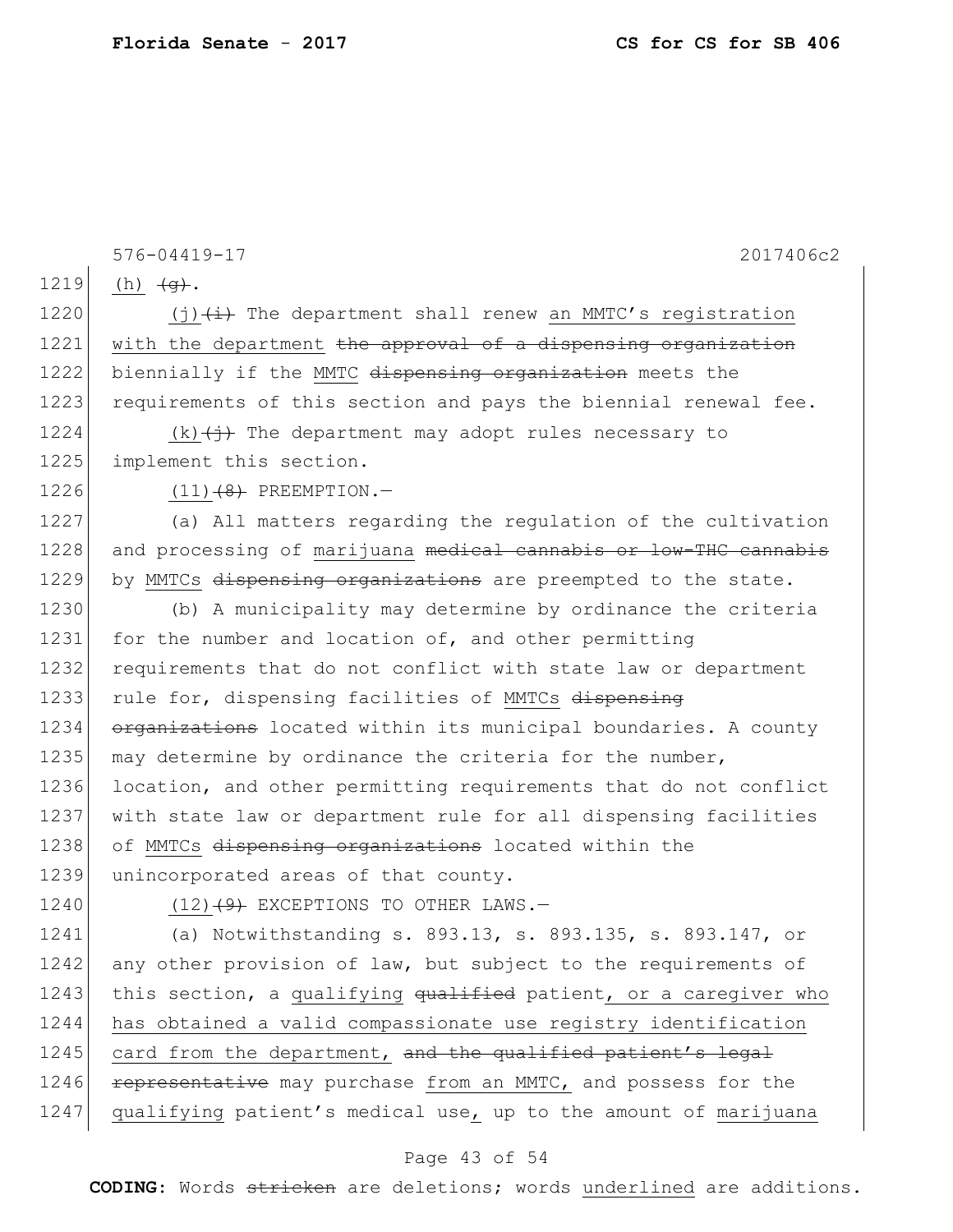576-04419-17 2017406c2 1248 in the physician certification low-THC cannabis or medical 1249 cannabis ordered for the patient, but not more than a 90-day  $45-$ 1250  $\frac{1250}{1250}$  day supply, and a cannabis delivery device specified in the 1251 physician certification ordered for the qualifying patient. 1252 (b) Notwithstanding s. 893.13, s. 893.135, s. 893.147, or 1253 any other provision of law, but subject to the requirements of 1254 this section, an MMTC an approved dispensing organization and 1255 its owners, managers, contractors, and employees may 1256 manufacture, possess, sell, deliver, distribute, dispense, 1257 administer, and lawfully dispose of reasonable quantities, as 1258 established by department rule, of marijuana low-THC cannabis, 1259 medical cannabis, or a cannabis delivery device. For purposes of 1260 this subsection, the terms "manufacture," "possession," 1261 "deliver," "distribute," and "dispense" have the same meanings 1262 as provided in s. 893.02. 1263 (c) Notwithstanding s. 893.13, s. 893.135, s. 893.147, or 1264 any other provision of law, but subject to the requirements of 1265 this section, an approved independent testing laboratory may 1266 possess, test, transport, and lawfully dispose of marijuana low-1267 THC cannabis or medical cannabis as provided by department rule. 1268 (d) An MMTC approved dispensing organization and its 1269 owners, managers, contractors, and employees are not subject to 1270 licensure or regulation under chapter 465 or chapter 499 for 1271 manufacturing, possessing, selling, delivering, distributing, 1272 dispensing, or lawfully disposing of reasonable quantities, as 1273 established by department rule, of marijuana low-THC cannabis,  $1274$  medical cannabis, or a cannabis delivery device. 1275 (e) Exercise by an MMTC of An approved dispensing 1276 organization that continues to meet the requirements for

### Page 44 of 54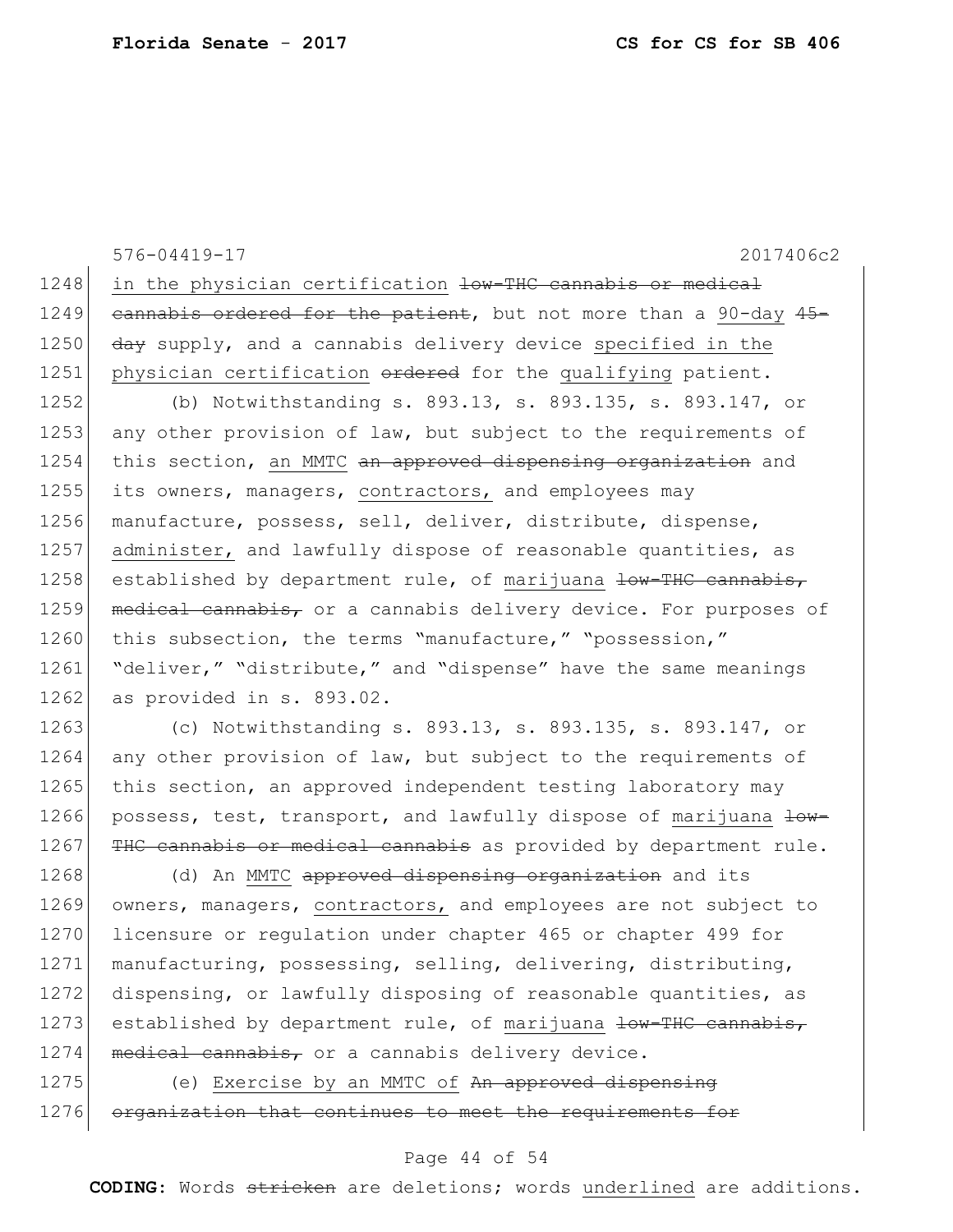|      | 576-04419-17<br>2017406c2                                        |
|------|------------------------------------------------------------------|
| 1277 | approval is presumed to be registered with the department and to |
| 1278 | meet the regulations adopted by the department or its successor  |
| 1279 | agency for the purpose of dispensing medical cannabis or low-THC |
| 1280 | cannabis under Florida law. Additionally, the authority provided |
| 1281 | to MMTCs a dispensing organization in s. 499.0295 does not       |
| 1282 | impair its registration with the department the approval of a    |
| 1283 | dispensing organization.                                         |
| 1284 | (f) This subsection does not exempt a person from                |
| 1285 | prosecution for a criminal offense related to impairment or      |
| 1286 | intoxication resulting from the medical use of marijuana low-THC |
| 1287 | cannabis or medical cannabis or relieve a person from any        |
| 1288 | requirement under law to submit to a breath, blood, urine, or    |
| 1289 | other test to detect the presence of a controlled substance.     |
| 1290 | (q) This section does not limit the ability of an employer       |
| 1291 | to establish, continue, or enforce a drug-free workplace program |
| 1292 | or substance abuse policy. Notwithstanding any other provision   |
| 1293 | of law, this section does not require an employer to accommodate |
| 1294 | the ingestion of marijuana in any workplace or any employee      |
| 1295 | working while under the influence of marijuana. Notwithstanding  |
| 1296 | any other provision of law, this section does not create a cause |
| 1297 | of action against an employer for wrongful discharge or          |
| 1298 | discrimination.                                                  |
| 1299 | (h) Notwithstanding s. 893.13, s. 893.135, s. 893.147, or        |
| 1300 | any other provision of law, but subject to the requirements of   |
| 1301 | this section, a research institute established by a public       |
| 1302 | postsecondary educational institution, such as the H. Lee        |
| 1303 | Moffitt Cancer Center and Research Institute established under   |
| 1304 | s. 1004.43, or a state university that has achieved the          |
| 1305 | preeminent state research university designation pursuant to s.  |

# Page 45 of 54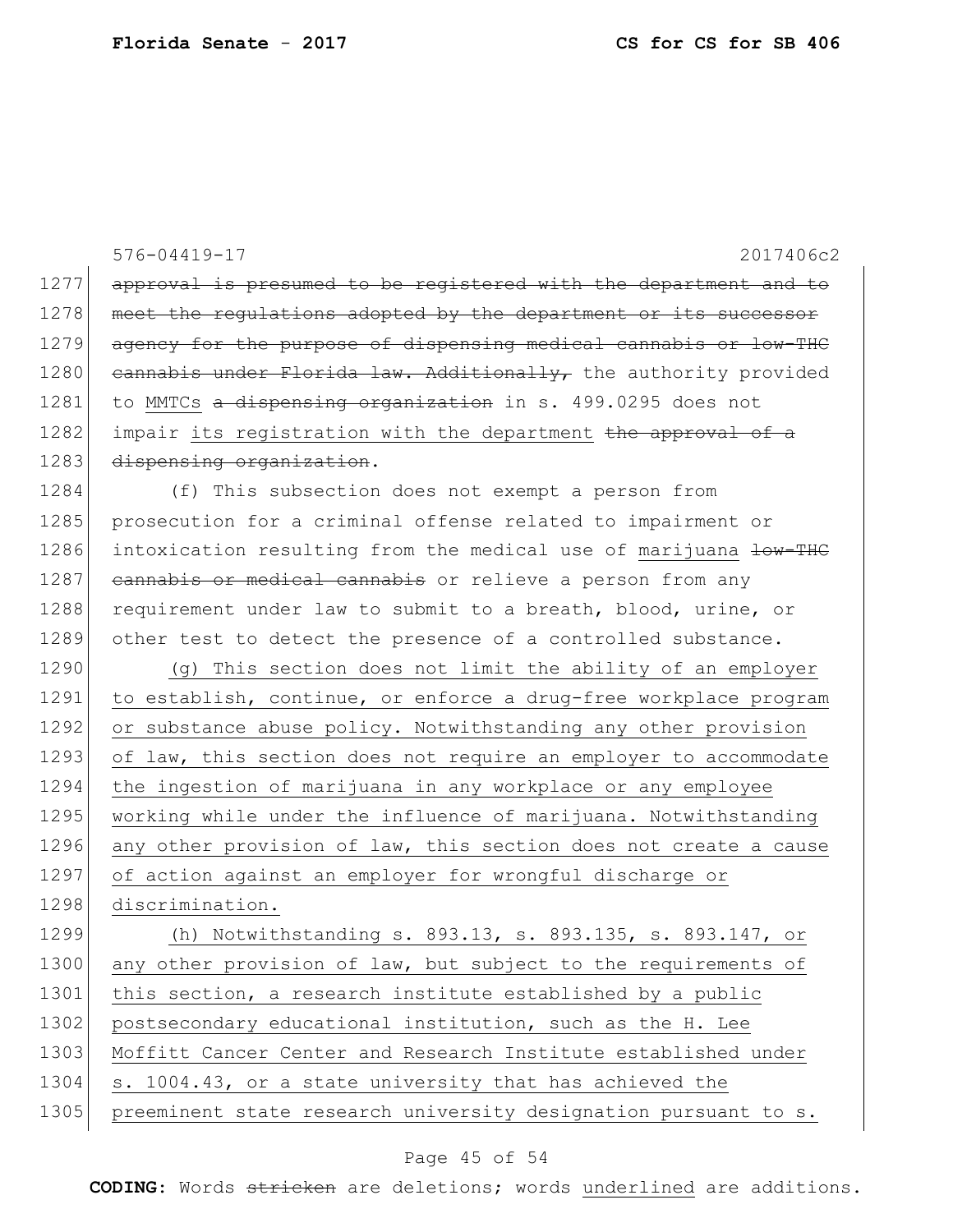576-04419-17 2017406c2 1306 1001.7065 may possess, test, transport, and lawfully dispose of 1307 | marijuana for research purposes as provided by department rule. 1308 (13) RULEMAKING. 1309 (a) The department and the applicable boards shall adopt 1310 emergency rules pursuant to s. 120.54(4) and this subsection 1311 necessary to implement this section. If an emergency rule 1312 adopted under this subsection is held to be unconstitutional or 1313 an invalid exercise of delegated legislative authority and 1314 becomes void, the department and the applicable boards may adopt 1315 an emergency rule to replace the rule that has become void. If 1316 the emergency rule adopted to replace the void emergency rule is 1317 also held to be unconstitutional or an invalid exercise of 1318 delegated legislative authority and becomes void, the department 1319 and the applicable boards must follow the nonemergency 1320 rulemaking procedures of the Administrative Procedures Act to 1321 replace the rule that has become void. 1322 (b) For emergency rules adopted under this subsection, the 1323 department and the applicable boards need not make the findings 1324 required by s. 120.54(4)(a). Emergency rules adopted under this 1325 subsection are exempt from ss. 120.54(3)(b) and 120.541. The 1326 department and the applicable boards shall meet the procedural 1327 requirements in s. 120.54(2)(a) if the department or the 1328 applicable boards have, before the effective date of this act, 1329 held any public workshops or hearings on the subject matter of 1330 emergency rules adopted under this subsection. Challenges to 1331 emergency rules adopted under this subsection are subject to the 1332 time schedules provided in s. 120.56(5). 1333 (c) Emergency rules adopted under this section are exempt 1334 from s. 120.54(4)(c) and shall remain in effect until replaced

### Page 46 of 54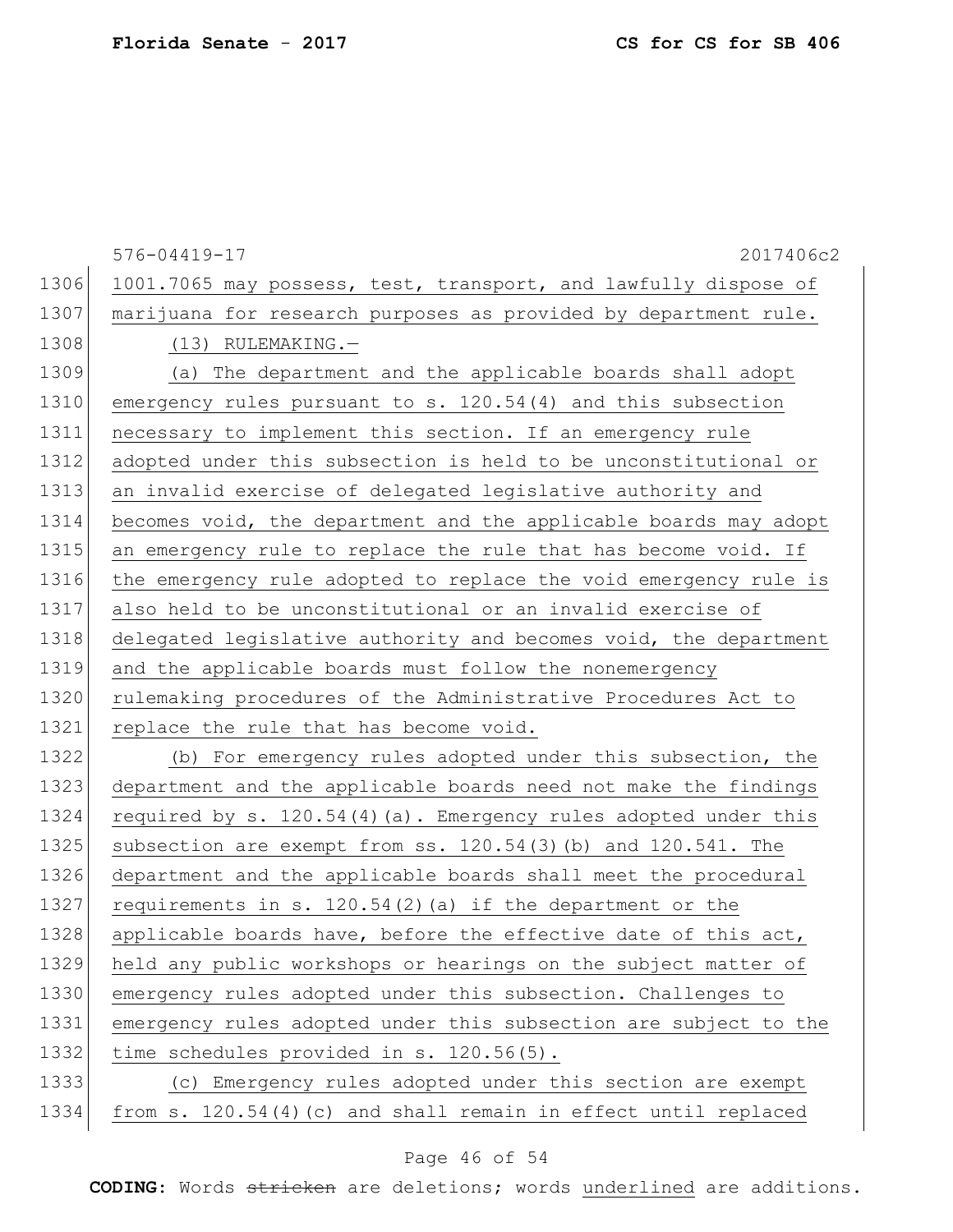|      | 2017406c2<br>576-04419-17                                        |
|------|------------------------------------------------------------------|
| 1335 | by rules adopted under the nonemergency rulemaking procedures of |
| 1336 | the Administrative Procedures Act. By January 1, 2018, the       |
| 1337 | department and the applicable boards shall initiate nonemergency |
| 1338 | rulemaking pursuant to the Administrative Procedures Act by      |
| 1339 | publishing a notice of rule development in the Florida           |
| 1340 | Administrative Register. Except as provided in paragraph (a),    |
| 1341 | after January 1, 2018, the department and applicable boards may  |
| 1342 | not adopt rules pursuant to the emergency rulemaking procedures  |
| 1343 | provided in this subsection.                                     |
| 1344 | Section 2. Section 1004.4351, Florida Statutes, is created       |
| 1345 | to read:                                                         |
| 1346 | 1004.4351 Medical marijuana research and education.-             |
| 1347 | (1) SHORT TITLE. - This section shall be known and may be        |
| 1348 | cited as the "Medical Marijuana Research and Education Act."     |
| 1349 | LEGISLATIVE FINDINGS. - The Legislature finds that:<br>(2)       |
| 1350 | The present state of knowledge concerning the use of<br>(a)      |
| 1351 | marijuana to alleviate pain and treat illnesses is limited       |
| 1352 | because permission to perform clinical studies on marijuana is   |
| 1353 | difficult to obtain, with access to research-grade marijuana so  |
| 1354 | restricted that little or no unbiased studies have been          |
| 1355 | performed.                                                       |
| 1356 | (b) Under the State Constitution, marijuana is available         |
| 1357 | for the treatment of certain debilitating medical conditions.    |
| 1358 | (c) Additional clinical studies are needed to ensure that        |
| 1359 | the residents of this state obtain the correct dosing,           |
| 1360 | formulation, route, modality, frequency, quantity, and quality   |
| 1361 | of marijuana for specific illnesses.                             |
| 1362 | (d) An effective medical marijuana research and education        |
| 1363 | program would mobilize the scientific, educational, and medical  |

# Page 47 of 54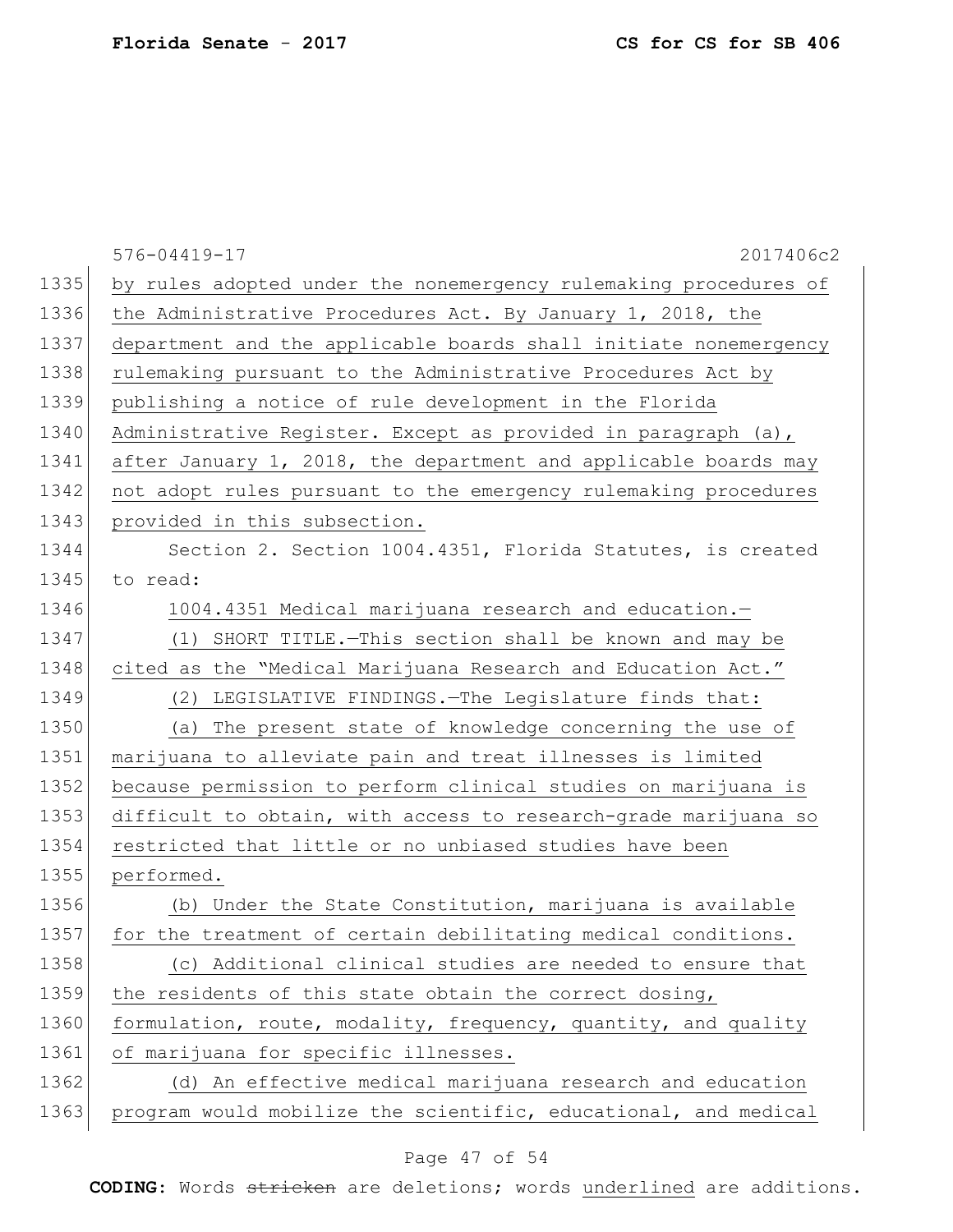|      | 2017406c2<br>576-04419-17                                        |
|------|------------------------------------------------------------------|
| 1364 | resources that presently exist in this state to determine the    |
| 1365 | appropriate and best use of marijuana to treat illness.          |
| 1366 | (3) DEFINITIONS. - As used in this section, the term:            |
| 1367 | (a) "Board" means the Medical Marijuana Research and             |
| 1368 | Education Board.                                                 |
| 1369 | (b) "Coalition" means the Coalition for Medical Marijuana        |
| 1370 | Research and Education.                                          |
| 1371 | (c) "Marijuana" has the same meaning as provided in s. 29,       |
| 1372 | Art. X of the State Constitution.                                |
| 1373 | (4) COALITION FOR MEDICAL MARIJUANA RESEARCH AND                 |
| 1374 | EDUCATION.-                                                      |
| 1375 | (a) There is established within the H. Lee Moffitt Cancer        |
| 1376 | Center and Research Institute, Inc., the Coalition for Medical   |
| 1377 | Marijuana Research and Education. The purpose of the coalition   |
| 1378 | is to conduct rigorous scientific research, provide education,   |
| 1379 | disseminate research, and guide policy for the adoption of a     |
| 1380 | statewide policy on ordering and dosing practices for the        |
| 1381 | medicinal use of marijuana. The coalition shall be physically    |
| 1382 | located at the H. Lee Moffitt Cancer Center and Research         |
| 1383 | Institute, Inc.                                                  |
| 1384 | (b) Beginning January 15, 2018, and quarterly thereafter,        |
| 1385 | the Department of Health shall electronically submit to the      |
| 1386 | coalition a data set that includes, for each patient registered  |
| 1387 | with the compassionate use registry, as described in s. 381.986: |
| 1388 | 1. The debilitating medical condition, as defined in s.          |
| 1389 | 381.986, of the patient;                                         |
| 1390 | 2. The amount of marijuana certified, and the recommended        |
| 1391 | length of time that the amount of marijuana is certified, for    |
| 1392 | the patient;                                                     |
|      |                                                                  |

# Page 48 of 54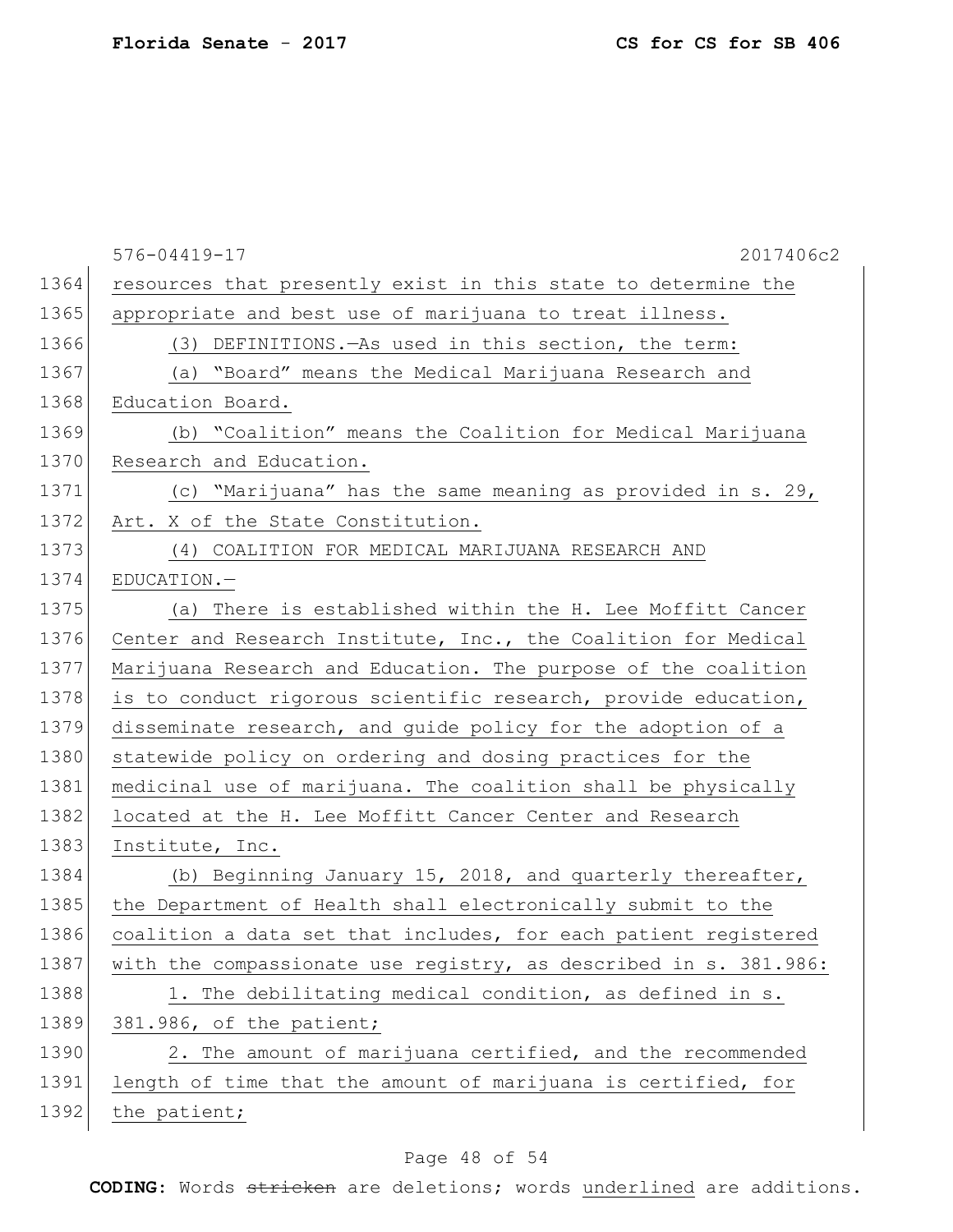|      | 576-04419-17<br>2017406c2                                        |
|------|------------------------------------------------------------------|
| 1393 | 3. The route of administration of marijuana to the patient       |
| 1394 | and any delivery device for the administration of marijuana to   |
| 1395 | the patient; and                                                 |
| 1396 | 4. The patient's certifying physician.                           |
| 1397 |                                                                  |
| 1398 | The coalition shall review the data submitted by the department. |
| 1399 | If, after review of the data, the coalition determines that      |
| 1400 | state law and rules should be modified to address abuse or fraud |
| 1401 | of the system established in s. 29, Art. X of the State          |
| 1402 | Constitution, s. 381.986, and associated rules, the coalition    |
| 1403 | must include recommendations for changes to state law and rules  |
| 1404 | to address such abuse or fraud in the report submitted by the    |
| 1405 | board pursuant to paragraph (g).                                 |
| 1406 | (c) The Medical Marijuana Research and Education Board is        |
| 1407 | established to direct the operations of the coalition. The board |
| 1408 | shall be composed of seven members appointed by the chief        |
| 1409 | executive officer of the H. Lee Moffitt Cancer Center and        |
| 1410 | Research Institute, Inc. Board members must have experience in a |
| 1411 | variety of scientific and medical fields, including, but not     |
| 1412 | limited to, oncology, neurology, psychology, pediatrics,         |
| 1413 | nutrition, and addiction. Members shall be appointed to 4-year   |
| 1414 | terms and may be reappointed to serve additional terms. The      |
| 1415 | chair shall be elected by the board from among its members to    |
| 1416 | serve a 2-year term. The board shall meet no less than           |
| 1417 | semiannually, at the call of the chair or, in his or her absence |
| 1418 | or incapacity, the vice chair. Four members constitute a quorum. |
| 1419 | A majority vote of the members present is required for all       |
| 1420 | actions of the board. The board may prescribe, amend, and repeal |
| 1421 | a charter governing the manner in which it conducts its          |

# Page 49 of 54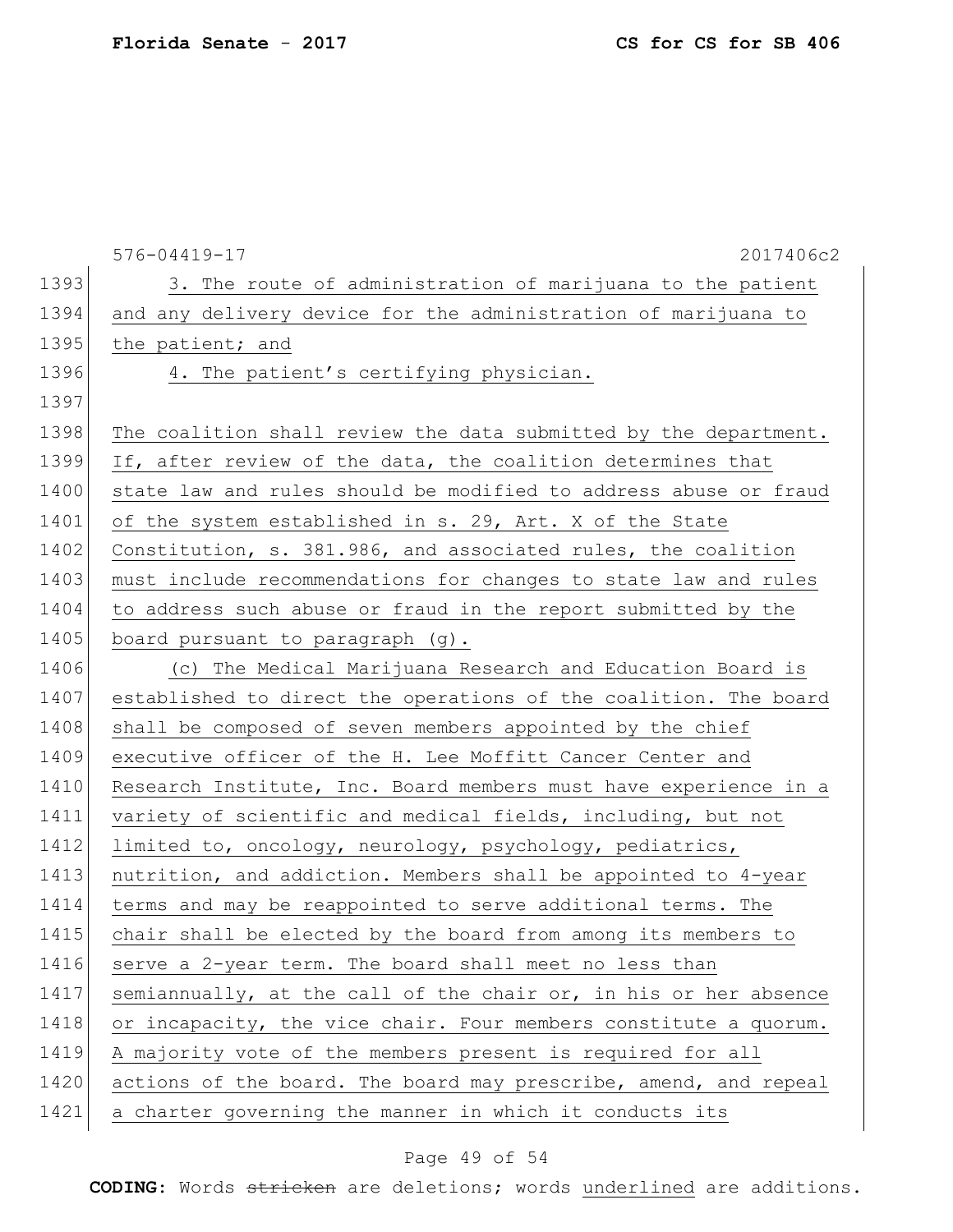|      | 576-04419-17<br>2017406c2                                        |
|------|------------------------------------------------------------------|
| 1422 | business. A board member shall serve without compensation but is |
| 1423 | entitled to be reimbursed for travel expenses by the coalition   |
| 1424 | or the organization he or she represents in accordance with s.   |
| 1425 | 112.061.                                                         |
| 1426 | (d) The coalition shall be administered by a coalition           |
| 1427 | director, who shall be appointed by and serve at the pleasure of |
| 1428 | the board. The coalition director shall, subject to the approval |
| 1429 | of the board:                                                    |
| 1430 | 1. Propose a budget for the coalition.                           |
| 1431 | 2. Foster the collaboration of scientists, researchers, and      |
| 1432 | other appropriate personnel in accordance with the coalition's   |
| 1433 | charter.                                                         |
| 1434 | 3. Identify and prioritize the research to be conducted by       |
| 1435 | the coalition.                                                   |
| 1436 | 4. Prepare the Medical Marijuana Research and Education          |
| 1437 | Plan for submission to the board.                                |
| 1438 | 5. Apply for grants to obtain funding for research               |
| 1439 | conducted by the coalition.                                      |
| 1440 | 6. Perform other duties as determined by the board.              |
| 1441 | (e) The board shall advise the Board of Governors, the           |
| 1442 | State Surgeon General, the Governor, and the Legislature with    |
| 1443 | respect to medical marijuana research and education in this      |
| 1444 | state. The board shall explore methods of implementing and       |
| 1445 | enforcing medical marijuana laws in relation to cancer control,  |
| 1446 | research, treatment, and education.                              |
| 1447 | (f) The board shall annually adopt a plan for medical            |
| 1448 | marijuana research, known as the "Medical Marijuana Research and |
| 1449 | Education Plan," which must be in accordance with state law and  |
| 1450 | coordinate with existing programs in this state. The plan must   |

# Page 50 of 54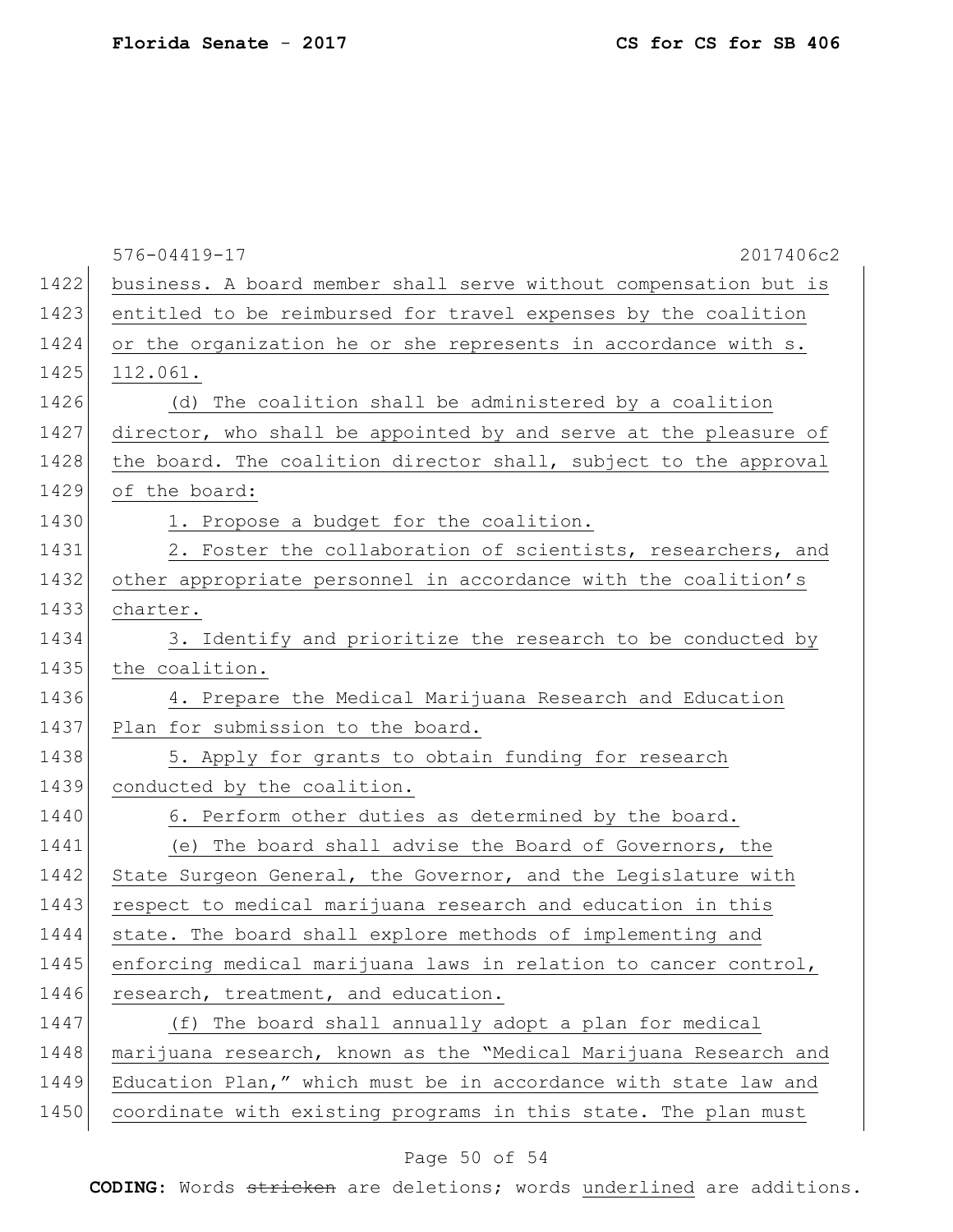|      | $576 - 04419 - 17$<br>2017406c2                                  |
|------|------------------------------------------------------------------|
| 1451 | include recommendations for the coordination and integration of  |
| 1452 | medical, nursing, paramedical, community, and other resources    |
| 1453 | connected with the treatment of debilitating medical conditions, |
| 1454 | research related to the treatment of such medical conditions,    |
| 1455 | and education.                                                   |
| 1456 | (g) By February 15 of each year, the board shall issue a         |
| 1457 | report to the Governor, the President of the Senate, and the     |
| 1458 | Speaker of the House of Representatives on research projects,    |
| 1459 | community outreach initiatives, and future plans for the         |
| 1460 | coalition.                                                       |
| 1461 | (5) RESPONSIBILITIES OF THE H. LEE MOFFITT CANCER CENTER         |
| 1462 | AND RESEARCH INSTITUTE, INC. - The H. Lee Moffitt Cancer Center  |
| 1463 | and Research Institute, Inc., shall allocate staff and provide   |
| 1464 | information and assistance, as the coalition's budget permits,   |
| 1465 | to assist the board in fulfilling its responsibilities.          |
| 1466 | Section 3. Paragraph (b) of subsection (3) of section            |
| 1467 | 381.987, Florida Statutes, is amended to read:                   |
| 1468 | 381.987 Public records exemption for personal identifying        |
| 1469 | information in the compassionate use registry.-                  |
| 1470 | (3) The department shall allow access to the registry,           |
| 1471 | including access to confidential and exempt information, to:     |
| 1472 | (b) A medical marijuana treatment center registered with         |
| 1473 | dispensing organization approved by the department pursuant to   |
| 1474 | s. 381.986 which is attempting to verify the authenticity of a   |
| 1475 | physician certification physician's order for marijuana low-THC  |
| 1476 | eannabis, including whether the physician certification order    |
| 1477 | had been previously filled and whether the physician             |
| 1478 | certification order was written for the person attempting to     |
| 1479 | have it filled.                                                  |

# Page 51 of 54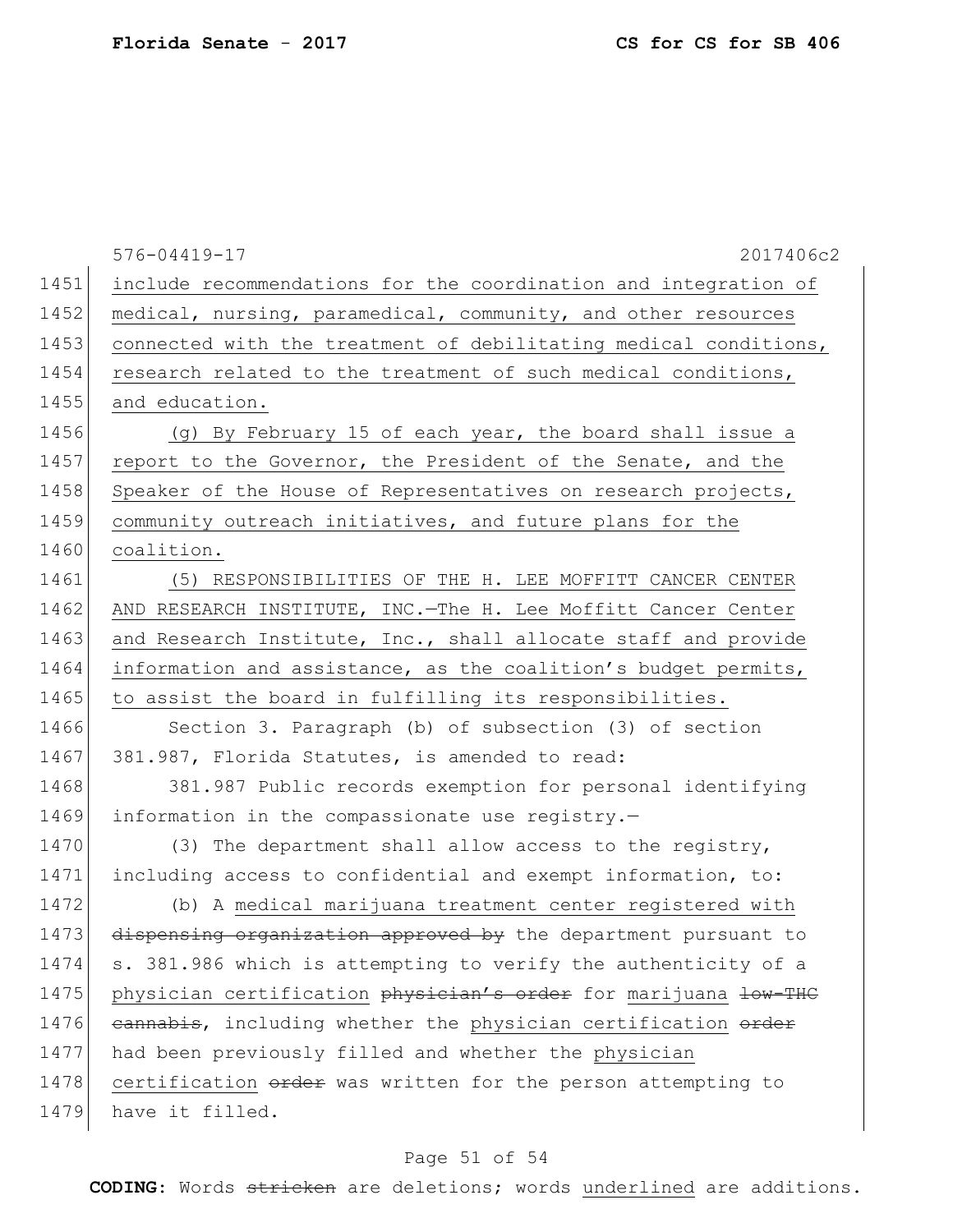|      | $576 - 04419 - 17$<br>2017406c2                                  |
|------|------------------------------------------------------------------|
| 1480 | Section 4. Subsection (1) of section 385.211, Florida            |
| 1481 | Statutes, is amended to read:                                    |
| 1482 | 385.211 Refractory and intractable epilepsy treatment and        |
| 1483 | research at recognized medical centers.-                         |
| 1484 | (1) As used in this section, the term "low-THC cannabis"         |
| 1485 | means "low-THC cannabis" as defined in s. 381.986 which that is  |
| 1486 | dispensed only from a medical marijuana treatment center         |
| 1487 | dispensing organization as defined in s. 381.986.                |
| 1488 | Section 5. Present paragraphs (b) and (c) of subsection (2)      |
| 1489 | of section 499.0295, Florida Statutes, are redesignated as       |
| 1490 | paragraphs (a) and (b), respectively, present paragraphs (a) and |
| 1491 | (c) of that subsection are amended, a new paragraph (c) is added |
| 1492 | to that subsection, and subsection (3) of that section is        |
| 1493 | amended, to read:                                                |
| 1494 | 499.0295 Experimental treatments for terminal conditions.-       |
| 1495 | (2) As used in this section, the term:                           |
| 1496 | (a) "Dispensing organization" means an organization              |
| 1497 | approved by the Department of Health under s. 381.986(5) to      |
| 1498 | cultivate, process, transport, and dispense low-THC cannabis,    |
| 1499 | medical cannabis, and cannabis delivery devices.                 |
| 1500 | (b) $(e)$ "Investigational drug, biological product, or          |
| 1501 | device" means:                                                   |
| 1502 | 1. A drug, biological product, or device that has                |
| 1503 | successfully completed phase 1 of a clinical trial but has not   |
| 1504 | been approved for general use by the United States Food and Drug |
| 1505 | Administration and remains under investigation in a clinical     |
| 1506 | trial approved by the United States Food and Drug                |
| 1507 | Administration; or                                               |
| 1508 | 2. Marijuana Medical cannabis that is manufactured and sold      |

# Page 52 of 54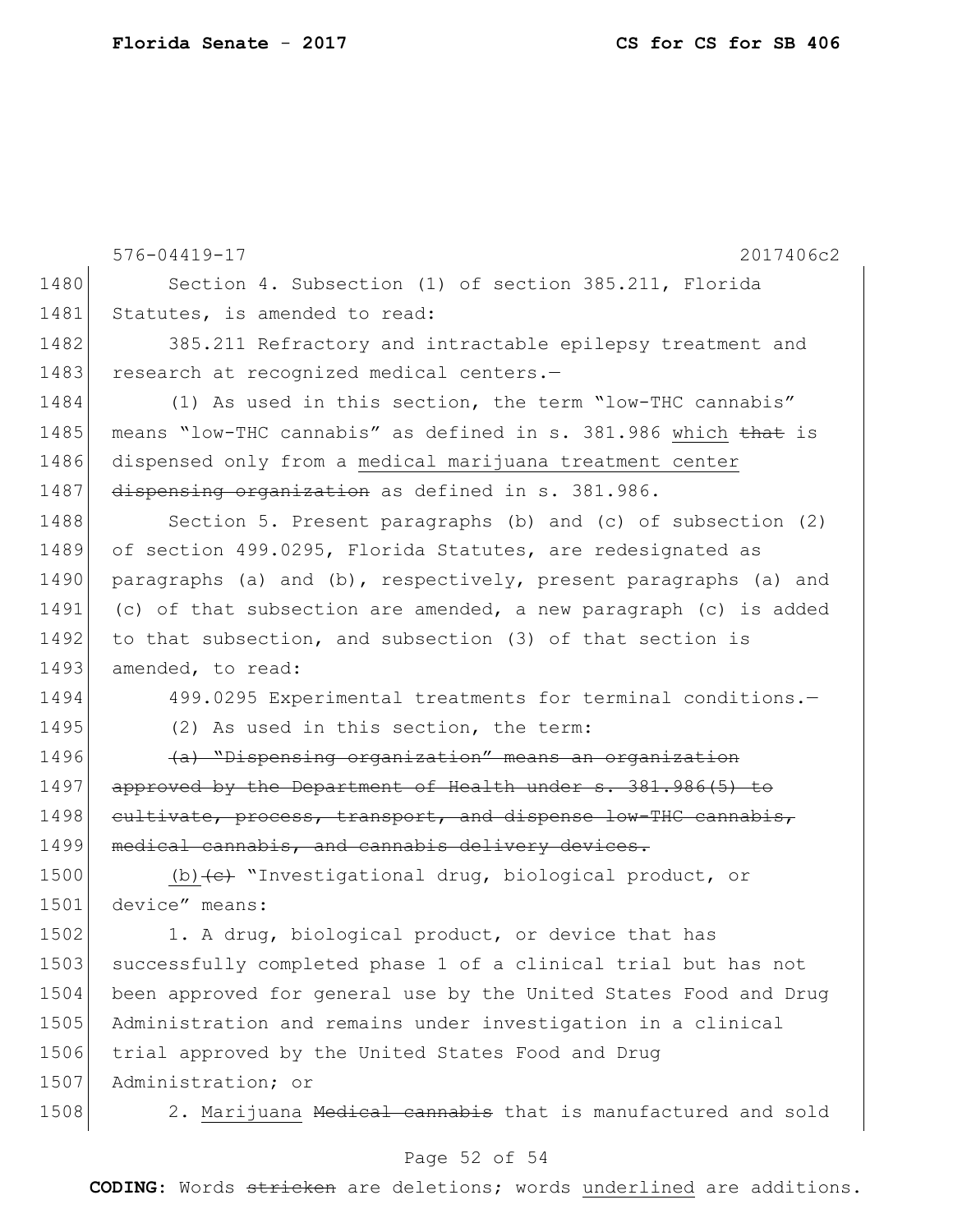576-04419-17 2017406c2 1509 by an MMTC a dispensing organization. 1510 (c) "Medical marijuana treatment center" or "MMTC" means an 1511 organization registered with the Department of Health under s. 1512 381.986. 1513 (3) Upon the request of an eligible patient, a manufacturer 1514 may, or upon the issuance of a physician certification  $\theta$ 1515 **physician's order** pursuant to s. 381.986, an MMTC a dispensing 1516 organization may: 1517 (a) Make its investigational drug, biological product, or 1518 device available under this section. 1519 (b) Provide an investigational drug, biological product, 1520 device, or cannabis delivery device as defined in s. 381.986 to 1521 an eligible patient without receiving compensation. 1522 (c) Require an eligible patient to pay the costs of, or the 1523 costs associated with, the manufacture of the investigational 1524 drug, biological product, device, or cannabis delivery device as 1525 defined in s. 381.986. 1526 Section 6. Subsection (1) of section 1004.441, Florida 1527 Statutes, is amended to read: 1528 1004.441 Refractory and intractable epilepsy treatment and 1529 research.— 1530 (1) As used in this section, the term "low-THC cannabis" 1531 means "low-THC cannabis" as defined in s. 381.986 which that is 1532 dispensed only from a medical marijuana treatment center 1533 dispensing organization as defined in s. 381.986. 1534 Section 7. The Division of Law Revision and Information is 1535 directed to replace the phrase "the effective date of this act" 1536 wherever it occurs in this act with the date the act becomes a 1537 law.

### Page 53 of 54